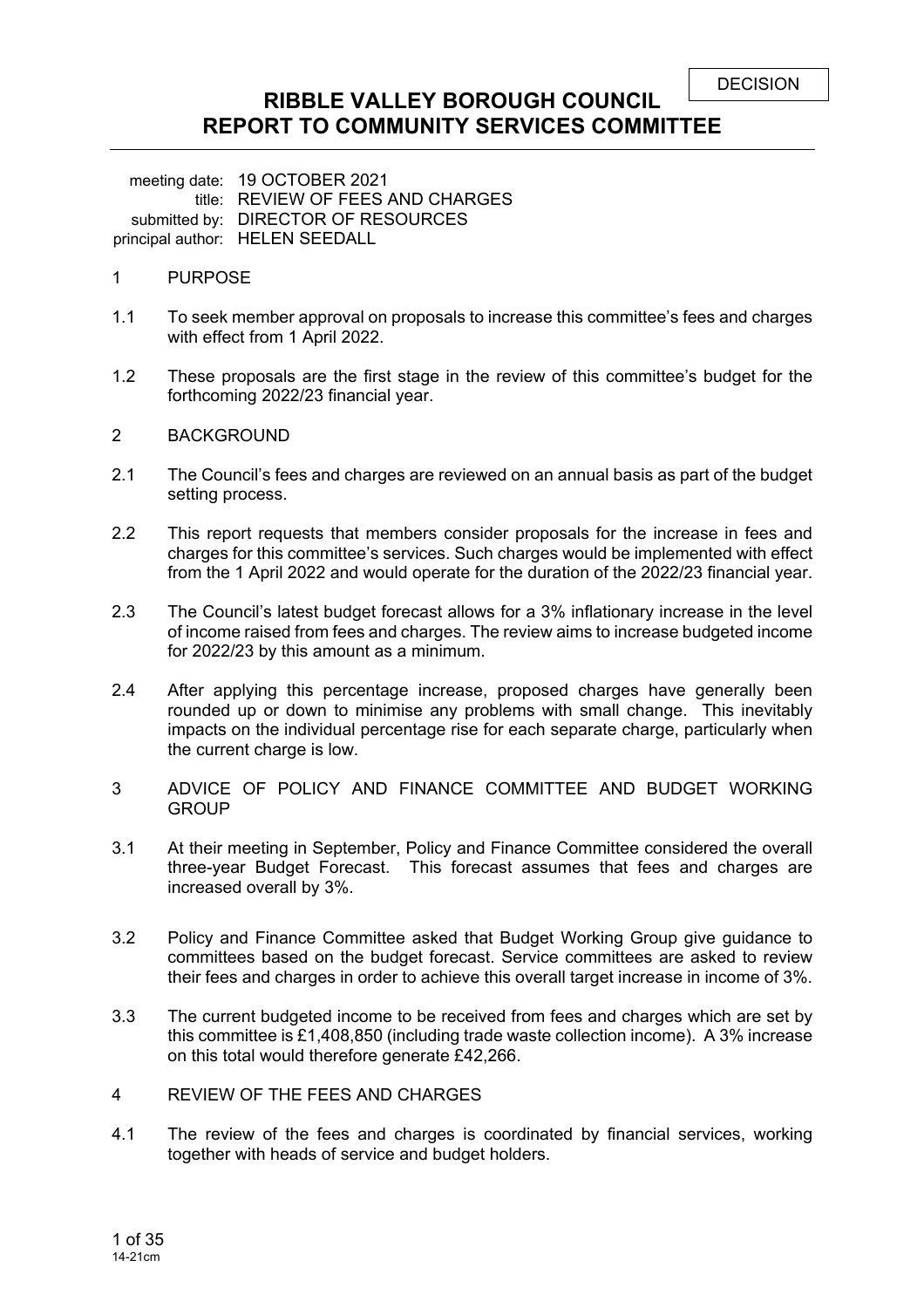- 4.2 The following process was taken:
	- Budget holders are provided with an indication of the fees and charges factoring in budget forecast proposals.
	- A discussion meeting is then held between budget holder and financial services to enable the budget holder to propose a set of fees and charges for their services. This may depend on where there is a national requirement or service specific reason for setting a fee or charge at a different level than the budget working group target.
- 4.3 Following discussions a **proposed** set of fees and charges for implementation from 1 April 2022 has been produced for this committee and is shown at Annex 1. This annex provides details of:
	- the current charge for 2021/22
	- an estimate of the level of 2021/22 income raised by each charge (Net of VAT)
	- the proposed charges for implementation from 1 April 2022
	- an indication of the potential income that may be achieved in 2022/23, should the proposals be agreed (Net of VAT)
	- the resulting percentage increase from 2021/22 to 2022/23
	- Date that each charge was last increased (they are all reviewed annually, but may not necessarily be increased)
- 4.5 The indication of potential income which is shown throughout Annex 1 is provided for guidance purposes only and is based on past and current activity levels. No account is taken of any change in service use which may be influenced by a change in charge levels.
- 4.6 The income levels shown for commercial trade waste collection include an element that is payable to Lancashire County Council in the form of tipping charges. The indicated potential income will be offset slightly by the value of tipping charges payable.
- 4.7 Work is still underway on forecasting income budget levels for 2022/23 and such budget proposals will be reported back to this committee in January 2022 for approval.
- 4.8 If Committee agrees the fees and charges as shown in Annex 1, the overall increase based on current budgeted demand levels is expected to be 4.0%.
- 5 NEW FEES AND CHARGES
- 5.1 Several new charges have been identified, summarised below:

| <b>Charge</b>                                                                      | <b>Proposed Charge (£)</b> |
|------------------------------------------------------------------------------------|----------------------------|
| Aqua Fitness - Monthly Direct Debit                                                | £16.00                     |
| Aqua Fitness & Swimming - Monthly Direct Debit                                     | £38.00                     |
| Space Swimmer Saver Monthly - Adult (17-64 years) -<br><b>Monthly Direct Debit</b> | £25.00                     |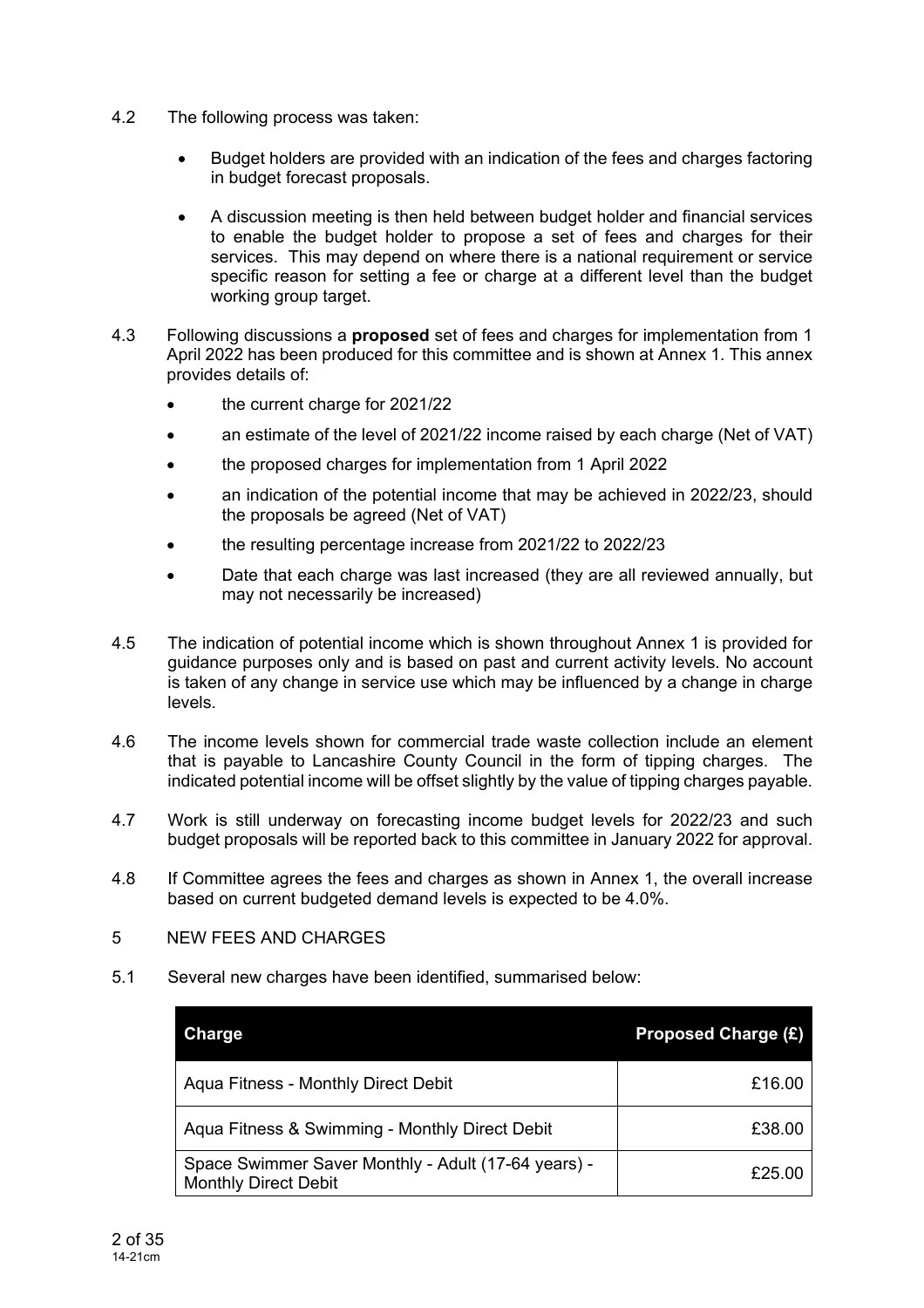| <b>Charge</b>                                                                                               | <b>Proposed Charge (£)</b> |
|-------------------------------------------------------------------------------------------------------------|----------------------------|
| Space Swimmer Saver Monthly - Junior - Monthly<br><b>Direct Debit</b>                                       | £15.00                     |
| Space Swimmer Saver Monthly - Adult (65 years plus) -<br><b>Monthly Direct Debit</b>                        | £15.00                     |
| Space Swimmer Saver Monthly – Up & Active - Monthly<br><b>Direct Debit</b>                                  | £15.00                     |
| Swimming Lessons - Half hour - Junior - Group Lesson<br>- Monthly Direct Debit                              | £12.00                     |
| Swimming Lessons - Half hour - Junior Concession -<br>Group Lesson - Monthly Direct Debit                   | £16.50                     |
| Swimming Lessons - Half hour - Adult (17-64 years) -<br>Group Lesson - Monthly Direct Debit                 | £21.00                     |
| Swimming Lessons - Half hour - Adult Concession<br>Space Card - Group Lesson - Monthly Direct Debit         | £16.50                     |
| Swimming Lessons - Half Hour - One to One - Adult (17<br>- 64 years)/Junior - Monthly Direct Debit          | £60.00                     |
| Swimming Lessons - Half Hour - One to One Adult (65<br>years plus)/Junior Concession - Monthly Direct Debit | £45.00                     |
| Exercise Classes - Active Lifestyle Hub - maximum 12<br>sessions                                            | £2.00                      |
| 3G Pitch Summer Fee - 5 aside (per hour)                                                                    | £30.00                     |
| Tennis Courts Hired for Football - Hire all 3 courts for<br>football (per hour)                             | £28.00                     |

- 5.2 The implementation of these new charges and the mechanics of income collection will be further reviewed by officers if approved.
- 6 RISK ASSESSMENT
- 6.1 The approval of this report may have the following implications:
	- Resources Fees and Charges provide a key income source for the Council. Fees and charges also provide a mechanism to target concessions, and also to charge service users directly rather than allowing the financial burden of certain service provision to fall on the council tax.
	- Technical, Environmental and Legal The Local Government Acts of 2000 and 2003 extended authorities' powers to charge for discretionary services.
	- Political none
	- Reputation Substantial increases to charges can generate adverse publicity.
	- Equality and Diversity One of the aims of the fees and charges mechanism on many services is to pass on service concession in order to increase inclusivity.

### 7 CONCLUSION

7.1 Work has been undertaken by financial services, heads of service and budget holders in reviewing the fees and charges operated by this committee. This review has now been completed as part of the budget process, for implementation from 1 April, should the proposals be approved.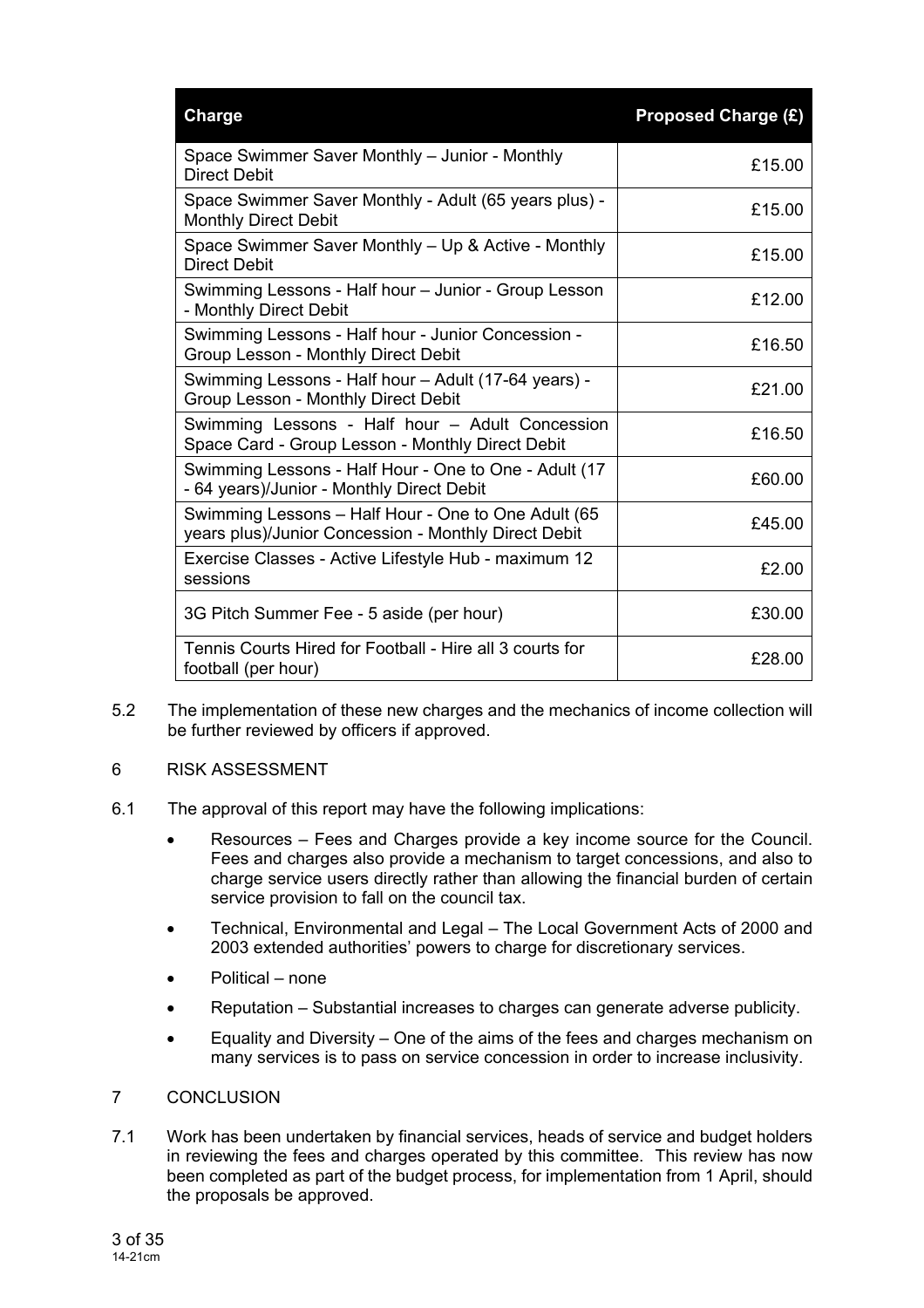- 7.2 Committee will be setting charges that will produce a 4.0% increase to fees and charges.
- 7.3 The Budget Working Group recommends that all service committees seek to increase their fees and charges by 3% at the very least and that a fundamental review be undertaken. If you agree with the recommended charges, this committee will meet the target required.
- 8 RECOMMENDATION THAT COMMITTEE
- 8.1 Consider the level of fees and charges to be levied for this committee for 2022/23.

SENIOR ACCOUNTANT DIRECTOR OF RESOURCES

CM14-21/HS/AC 11 October 2021

For further information please ask for Helen Seedall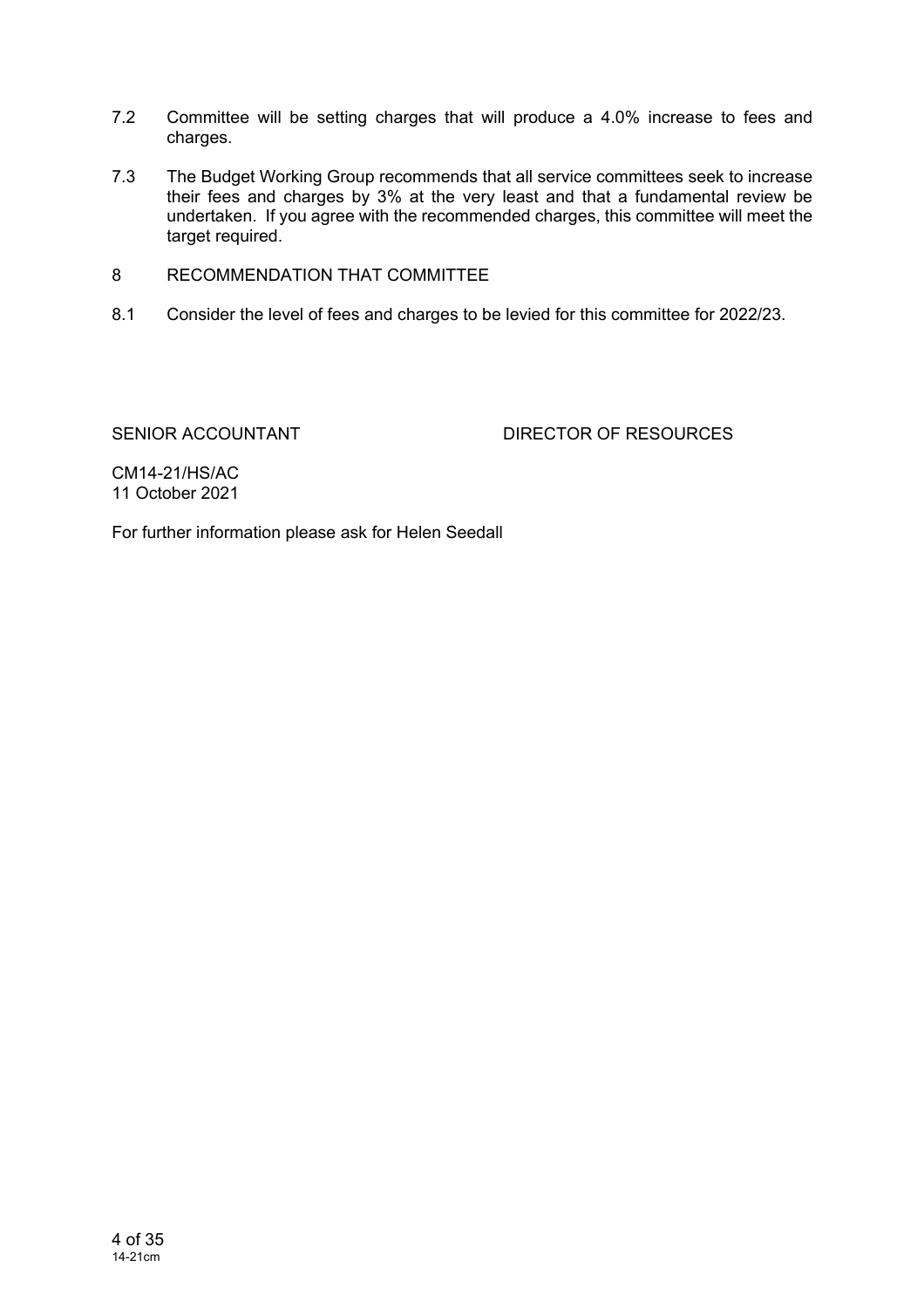**Annex 1** 

# **Community Services – Review of Fees and Charges**

| <b>RIBBLESDALE POOL (RPOOL)</b> |                                                       | <b>Ledger Code</b> | <b>VAT</b><br><b>Liability</b> | <b>Charge</b><br>from 1st<br><b>April</b><br>2020 | Charge<br>from 1st<br><b>April</b><br>2021 | <b>Budgeted</b><br><b>Income</b><br>Net of<br><b>VAT for</b><br>2021/22 | <b>Proposed</b><br><b>Charges</b><br>for<br>2022/23<br>3%<br><b>Inflation</b> | <b>Indication</b><br>of<br><b>Potential</b><br><b>Income</b><br>Net of<br><b>VAT for</b><br>2022/23 | <b>Percentage</b><br>Increase in<br><b>Charge</b> |
|---------------------------------|-------------------------------------------------------|--------------------|--------------------------------|---------------------------------------------------|--------------------------------------------|-------------------------------------------------------------------------|-------------------------------------------------------------------------------|-----------------------------------------------------------------------------------------------------|---------------------------------------------------|
|                                 |                                                       |                    |                                | £                                                 | £                                          | £                                                                       | £                                                                             | $\mathbf{E}$                                                                                        | $\%$                                              |
|                                 | Concession Adult (17 - 64 years)<br><b>Annual Fee</b> | RPOOL/8454n        | <b>VAT</b><br><b>Inclusive</b> | 3.60                                              | 3.70                                       | 280.00                                                                  | 3.80                                                                          | 290.00                                                                                              | 2.70                                              |
|                                 | <b>Concession Junior Annual Fee</b>                   | RPOOL/8454n        | <b>VAT</b><br>Inclusive        | 2.50                                              | 2.60                                       | 30.00                                                                   | 2.70                                                                          | 30.00                                                                                               | 3.85                                              |
| <b>Space Card</b>               | Concession Adult (65 years plus)                      | RPOOL/8454n        | <b>VAT</b><br><b>Inclusive</b> | 2.50                                              | 2.60                                       | 10.00                                                                   | 2.70                                                                          | 10.00                                                                                               | 3.85                                              |
|                                 | <b>Concession Family Annual Fee</b>                   | RPOOL/8454n        | <b>VAT</b><br><b>Inclusive</b> | 7.30                                              | 7.50                                       | 50.00                                                                   | 7.70                                                                          | 50.00                                                                                               | 2.67                                              |
|                                 | Lost/Replacement Cards                                | RPOOL/8454n        | <b>VAT</b><br><b>Inclusive</b> | 2.70                                              | 2.80                                       | 0.00                                                                    | 3.00                                                                          | 0.00                                                                                                | 7.14                                              |
|                                 |                                                       |                    |                                |                                                   |                                            |                                                                         |                                                                               |                                                                                                     |                                                   |

|                   | Staff                                                               | RPOOL/8571n | <b>VAT</b><br>Inclusive | 2.40  | 2.50  | 440.00    | 2.60                | 460.00    | 4.00 |
|-------------------|---------------------------------------------------------------------|-------------|-------------------------|-------|-------|-----------|---------------------|-----------|------|
|                   | Adult (17 - 64 years)                                               | RPOOL/8571n | <b>VAT</b><br>Inclusive | 4.40  | 4.50  | 59,720.00 | 4.60                | 61,050.00 | 2.22 |
|                   | Adult - Pre Swim (17 - 64 years)                                    | RPOOL/8571n | <b>VAT</b><br>Inclusive | 3.00  | 3.10  | 2,550.00  | 3.20                | 2,630.00  | 3.23 |
| <b>Admissions</b> | Aqua Fitness Pre Swim                                               | RPOOL/8571n | <b>VAT</b><br>Inclusive | 2.00  | 2.10  | 150.00    | 2.20                | 160.00    | 4.76 |
|                   | Adult Concession Space Card (17 -<br>64 years)                      | RPOOL/8571n | <b>VAT</b><br>Inclusive | 3.00  | 3.10  | 340.00    | 3.20                | 350.00    | 3.23 |
|                   | Family Ticket (2 Adults - 17 - 64<br>years and 2 Juniors)           | RPOOL/8571n | <b>VAT</b><br>Inclusive | 13.00 | 13.30 | 15,490.00 | 13.50               | 15,720.00 | 1.50 |
|                   | Family Ticket (2 Adults - 17 - 64<br>years and 2 Juniors) 12 for 10 | RPOOL/8571n | <b>VAT</b><br>Inclusive |       |       |           | No longer available |           |      |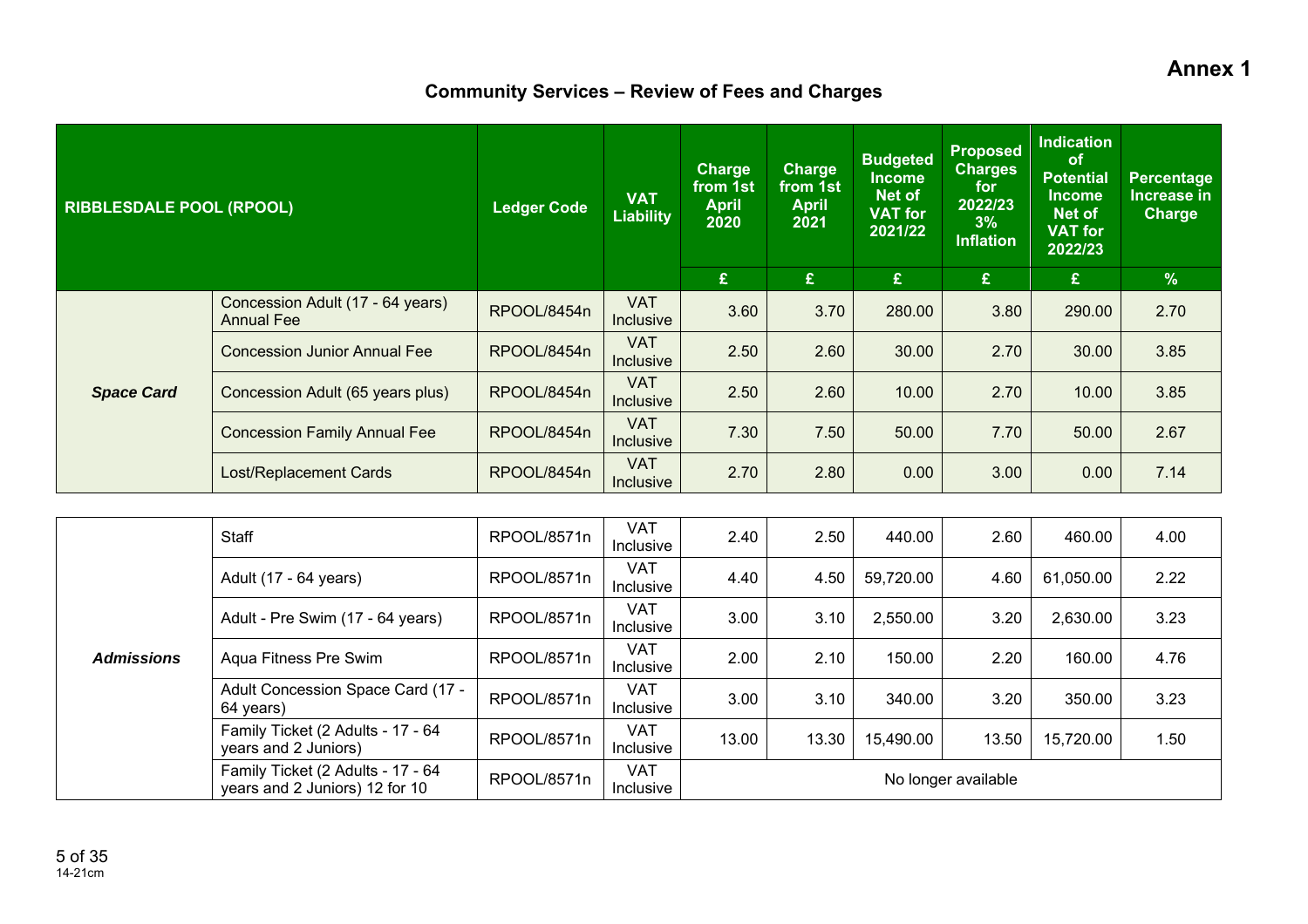| <b>RIBBLESDALE POOL (RPOOL)</b> |                                                              | <b>Ledger Code</b>             | <b>VAT</b><br><b>Liability</b> | Charge<br>from 1st<br><b>April</b><br>2020<br>$\mathbf{f}$ | <b>Charge</b><br>from 1st<br><b>April</b><br>2021<br>£ | <b>Budgeted</b><br><b>Income</b><br>Net of<br><b>VAT for</b><br>2021/22<br>$\mathbf{E}$ | <b>Proposed</b><br><b>Charges</b><br>for<br>2022/23<br>3%<br><b>Inflation</b><br>£ | <b>Indication</b><br>of<br><b>Potential</b><br><b>Income</b><br>Net of<br><b>VAT for</b><br>2022/23<br>£ | <b>Percentage</b><br>Increase in<br><b>Charge</b><br>$\frac{9}{6}$ |
|---------------------------------|--------------------------------------------------------------|--------------------------------|--------------------------------|------------------------------------------------------------|--------------------------------------------------------|-----------------------------------------------------------------------------------------|------------------------------------------------------------------------------------|----------------------------------------------------------------------------------------------------------|--------------------------------------------------------------------|
|                                 |                                                              |                                |                                |                                                            |                                                        |                                                                                         |                                                                                    |                                                                                                          |                                                                    |
|                                 | Up & Active Swim                                             | RPOOL/8571n                    | <b>VAT</b><br><b>Inclusive</b> | 3.00                                                       | 3.10                                                   | 50.00                                                                                   | 3.20                                                                               | 50.00                                                                                                    | 3.23                                                               |
|                                 |                                                              |                                |                                |                                                            |                                                        |                                                                                         |                                                                                    |                                                                                                          |                                                                    |
| Babies (3 years and less)       | RPOOL/8572n                                                  | <b>VAT</b><br><b>Inclusive</b> | 1.60                           | 1.70                                                       | 4,590.00                                               | 1.80                                                                                    | 4,860.00                                                                           | 5.88                                                                                                     |                                                                    |
|                                 | Adult (65 years plus)                                        | RPOOL/8572n                    | <b>VAT</b><br>Inclusive        | 3.00                                                       | 3.10                                                   | 6,400.00                                                                                | 3.20                                                                               | 6,610.00                                                                                                 | 3.23                                                               |
|                                 | <b>Disabled Person</b>                                       | RPOOL/8572n                    | <b>VAT</b><br><b>Inclusive</b> | 3.00                                                       | 3.10                                                   | 610.00                                                                                  | 3.20                                                                               | 630.00                                                                                                   | 3.23                                                               |
|                                 | Junior (Roefield Holiday Leisure<br>Club)                    | RPOOL/8572n                    | <b>VAT</b><br>Inclusive        | 3.00                                                       | 3.10                                                   | 310.00                                                                                  | 3.20                                                                               | 320.00                                                                                                   | 3.23                                                               |
|                                 | Junior (3 - 16 years)                                        | RPOOL/8572n                    | <b>VAT</b><br><b>Inclusive</b> | 3.00                                                       | 3.10                                                   | 42,710.00                                                                               | 3.20                                                                               | 44,090.00                                                                                                | 3.23                                                               |
|                                 | Adult (65 years plus)/Junior - Pre<br>swim                   | RPOOL/8572n                    | <b>VAT</b><br>Inclusive        | 2.00                                                       | 2.10                                                   | 530.00                                                                                  | 2.20                                                                               | 560.00                                                                                                   | 4.76                                                               |
|                                 | Adult (65 years plus)/Junior<br><b>Concession Space Card</b> | RPOOL/8572n                    | <b>VAT</b><br>Inclusive        | 2.00                                                       | 2.10                                                   | 110.00                                                                                  | 2.20                                                                               | 120.00                                                                                                   | 4.76                                                               |
|                                 |                                                              |                                |                                |                                                            |                                                        |                                                                                         |                                                                                    |                                                                                                          |                                                                    |

| Spectator | , 18572<br>RP <sub>(</sub><br>$^{\prime}$ 2n<br>ושו | VAT<br>Inclusive | $\sim$<br>∴∠∪ | ാറ<br>. טט | 660.00 | $\Omega$<br>∪כ.⊦ | 660.00 | 0.00 |
|-----------|-----------------------------------------------------|------------------|---------------|------------|--------|------------------|--------|------|
|-----------|-----------------------------------------------------|------------------|---------------|------------|--------|------------------|--------|------|

| <b>Educational</b><br><b>Activities</b> | Agua Fitness               | RPOOL/8544I | Non<br>Vatable        | 5.20 | 5.30 | 1,000.00 | 5.40 | 1,020.00 | 1.89 |
|-----------------------------------------|----------------------------|-------------|-----------------------|------|------|----------|------|----------|------|
|                                         | Aqua Fitness - Space Card  | RPOOL/8544I | <b>Non</b><br>Vatable | 3.70 | 3.80 | 0.00     | 3.90 | 0.00     | 2.63 |
|                                         | Aqua Fitness - Up & Active | RPOOL/8544I | <b>Non</b><br>Vatable | 3.70 | 3.80 | 3,070.00 | 3.90 | 3,150.00 | 2.63 |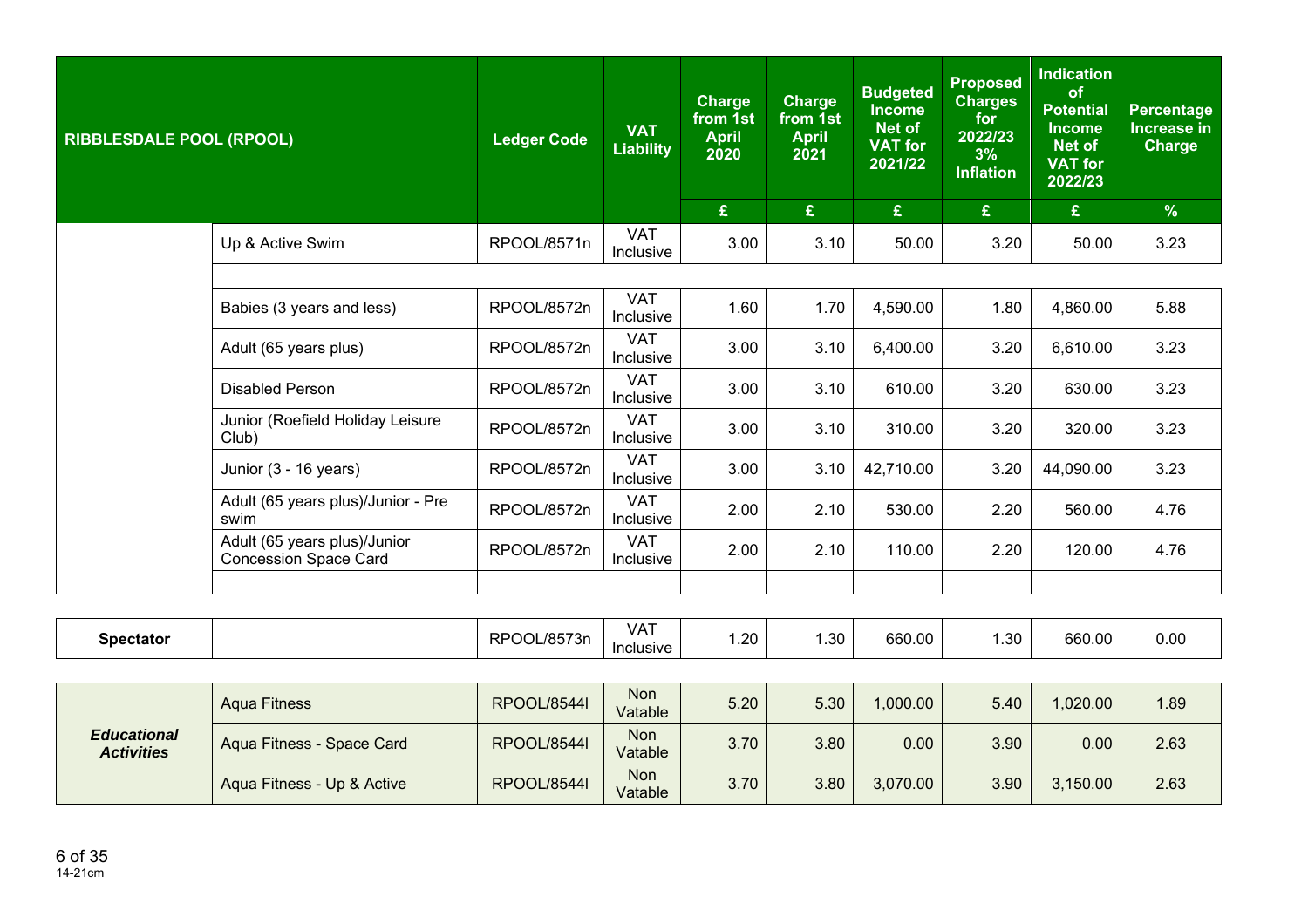| <b>RIBBLESDALE POOL (RPOOL)</b>                          |                                                          | <b>Ledger Code</b> | <b>VAT</b><br><b>Liability</b> | <b>Charge</b><br>from 1st<br><b>April</b><br>2020 | <b>Charge</b><br>from 1st<br><b>April</b><br>2021 | <b>Budgeted</b><br><b>Income</b><br>Net of<br><b>VAT for</b><br>2021/22 | <b>Proposed</b><br><b>Charges</b><br>for<br>2022/23<br>3%<br>Inflation | <b>Indication</b><br><b>of</b><br><b>Potential</b><br><b>Income</b><br><b>Net of</b><br><b>VAT for</b><br>2022/23 | Percentage<br><b>Increase in</b><br><b>Charge</b> |
|----------------------------------------------------------|----------------------------------------------------------|--------------------|--------------------------------|---------------------------------------------------|---------------------------------------------------|-------------------------------------------------------------------------|------------------------------------------------------------------------|-------------------------------------------------------------------------------------------------------------------|---------------------------------------------------|
|                                                          |                                                          |                    |                                | £                                                 | £                                                 | £                                                                       | $\mathbf{f}$                                                           | £                                                                                                                 | $\frac{9}{6}$                                     |
|                                                          | Aqua Fitness - Monthly Direct Debit                      | <b>RPOOL/8544I</b> | <b>Non</b><br>Vatable          | <b>New</b><br>Charge                              | <b>New</b><br>Charge                              |                                                                         | 16.00                                                                  |                                                                                                                   |                                                   |
|                                                          | Aqua Fitness (12 for 10)                                 | <b>RPOOL/8544I</b> | Non<br>Vatable                 |                                                   |                                                   |                                                                         |                                                                        |                                                                                                                   |                                                   |
|                                                          | Aqua Fitness - Up & Active (12 for<br>10)                | <b>RPOOL/8544I</b> | <b>Non</b><br>Vatable          |                                                   |                                                   |                                                                         | No longer available                                                    |                                                                                                                   |                                                   |
|                                                          | Aqua Fitness - Space Card (12 for<br>10)                 | <b>RPOOL/8544I</b> | <b>Non</b><br>Vatable          |                                                   |                                                   |                                                                         |                                                                        |                                                                                                                   |                                                   |
|                                                          |                                                          |                    |                                |                                                   |                                                   |                                                                         |                                                                        |                                                                                                                   |                                                   |
| <b>Combined</b><br><b>Activities -</b><br><b>Monthly</b> | Aqua Fitness & Swimming -<br><b>Monthly Direct Debit</b> | <b>RPOOL/85441</b> | Vat<br><b>Inclusive</b>        | <b>New</b><br>Charge                              | <b>New</b><br>Charge                              |                                                                         | 38.00                                                                  |                                                                                                                   |                                                   |

|                                               | Adult (12 for 10)                 | RPOOL/8543n | <b>VAT</b><br>Inclusive |        |        |        |                     |        |          |  |  |  |
|-----------------------------------------------|-----------------------------------|-------------|-------------------------|--------|--------|--------|---------------------|--------|----------|--|--|--|
|                                               | Adult (65 years plus) (12 for 10) | RPOOL/8543n | <b>VAT</b><br>Inclusive |        |        |        |                     |        |          |  |  |  |
| <b>Space Card</b><br><b>Contracts</b>         | Junior (12 for 10)                | RPOOL/8543n | <b>VAT</b><br>Inclusive |        |        |        | No longer available |        |          |  |  |  |
|                                               | Disabled Person (12 for 10)       | RPOOL/8543n | <b>VAT</b><br>Inclusive |        |        |        |                     |        |          |  |  |  |
|                                               | Up & Active (12 for 10)           | RPOOL/8543n | <b>VAT</b><br>Inclusive |        |        |        |                     |        |          |  |  |  |
|                                               | Staff                             | RPOOL/8543n | <b>VAT</b><br>Inclusive | 195.90 | 199.90 | 0.00   | 130.00              | 0.00   | $-34.97$ |  |  |  |
| <b>Space Swimmer</b><br><b>Saver - Annual</b> | Adult (17-64 years)               | RPOOL/8543n | <b>VAT</b><br>Inclusive | 322.80 | 329.30 | 270.00 | 280.00              | 230.00 | $-14.97$ |  |  |  |
|                                               | Junior                            | RPOOL/8543n | <b>VAT</b><br>Inclusive | 218.80 | 223.20 | 190.00 | 140.00              | 120.00 | $-37.28$ |  |  |  |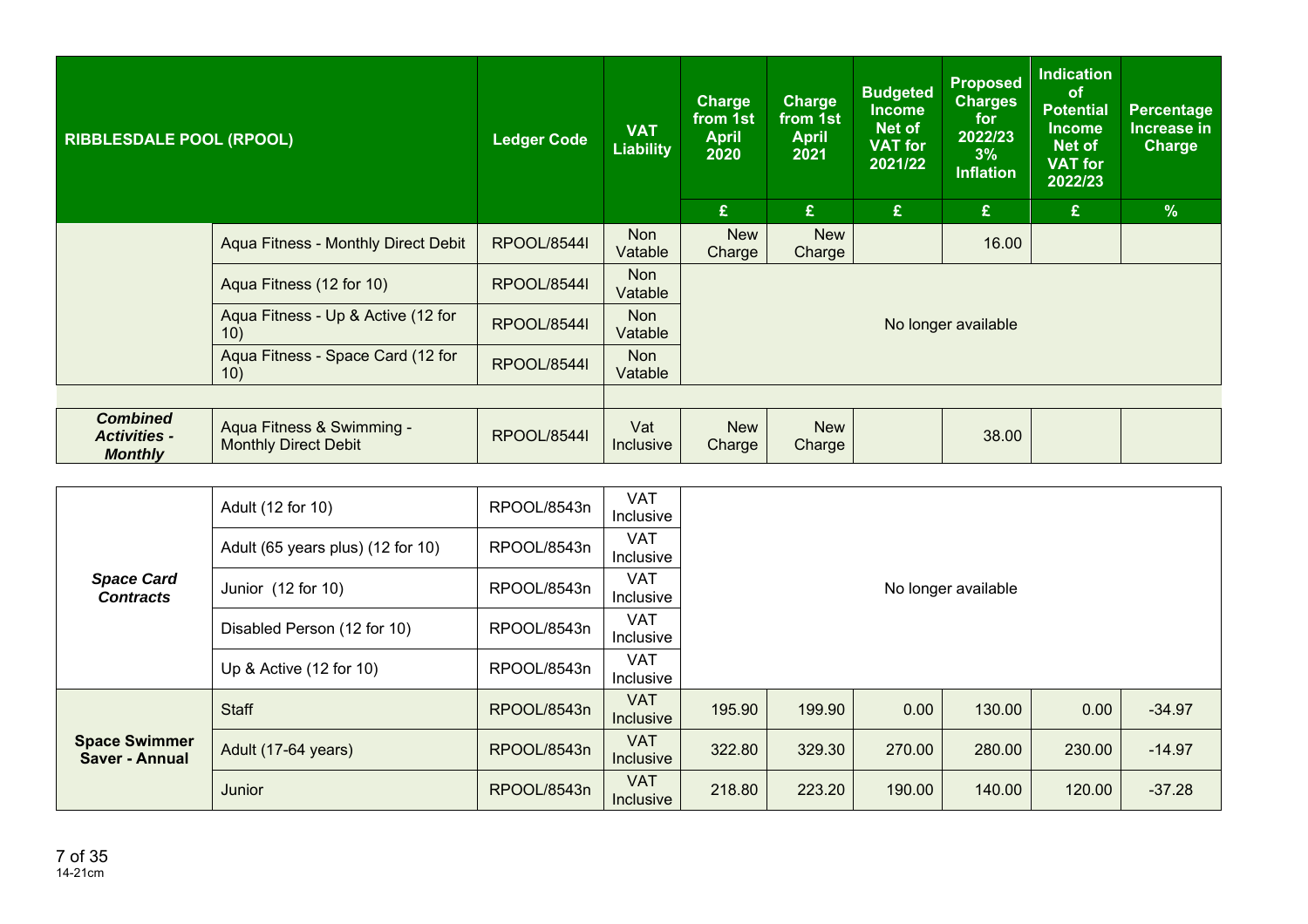| <b>RIBBLESDALE POOL (RPOOL)</b> |                                                        | <b>Ledger Code</b> | <b>VAT</b><br><b>Liability</b> | <b>Charge</b><br>from 1st<br><b>April</b><br>2020 | <b>Charge</b><br>from 1st<br><b>April</b><br>2021 | <b>Budgeted</b><br><b>Income</b><br><b>Net of</b><br><b>VAT for</b><br>2021/22 | <b>Proposed</b><br><b>Charges</b><br>for<br>2022/23<br>3%<br><b>Inflation</b> | <b>Indication</b><br>of<br><b>Potential</b><br><b>Income</b><br><b>Net of</b><br><b>VAT for</b><br>2022/23 | <b>Percentage</b><br>Increase in<br><b>Charge</b> |  |  |
|---------------------------------|--------------------------------------------------------|--------------------|--------------------------------|---------------------------------------------------|---------------------------------------------------|--------------------------------------------------------------------------------|-------------------------------------------------------------------------------|------------------------------------------------------------------------------------------------------------|---------------------------------------------------|--|--|
|                                 |                                                        |                    |                                | $\mathbf{f}$                                      | $\mathbf{E}$                                      | £                                                                              | $\pmb{\mathfrak{L}}$                                                          | £                                                                                                          | $\%$                                              |  |  |
|                                 | Adult (65 years plus)                                  | RPOOL/8543n        | <b>VAT</b><br>Inclusive        | 218.80                                            | 223.20                                            | 0.00                                                                           | 140.00                                                                        | 0.00                                                                                                       | $-37.28$                                          |  |  |
|                                 | Staff                                                  | RPOOL/8543n        | <b>VAT</b><br>Inclusive        | 104.10                                            | 106.20                                            | 0.00                                                                           | 70.00                                                                         | 0.00                                                                                                       | $-34.09$                                          |  |  |
| <b>Space Swimmer</b>            | Adult (17-64 years)                                    | RPOOL/8543n        | <b>VAT</b><br>Inclusive        | 166.50                                            | 169.90                                            | 140.00                                                                         | 145.00                                                                        | 120.00                                                                                                     | $-14.66$                                          |  |  |
| <b>Saver - Half Year</b>        | Junior                                                 | RPOOL/8543n        | <b>VAT</b><br>Inclusive        | 114.50                                            | 116.80                                            | 0.00                                                                           | 80.00                                                                         | 0.00                                                                                                       | $-31.51$                                          |  |  |
|                                 | Adult (65 years plus)                                  | RPOOL/8543n        | <b>VAT</b><br>Inclusive        | 114.50                                            | 116.80                                            | 100.00                                                                         | 80.00                                                                         | 70.00                                                                                                      | $-31.51$                                          |  |  |
|                                 | Adult (17-64 years)                                    | RPOOL/8543n        | <b>VAT</b><br>Inclusive        | No longer available                               |                                                   |                                                                                |                                                                               |                                                                                                            |                                                   |  |  |
|                                 | Junior                                                 | RPOOL/8543n        | <b>VAT</b><br>Inclusive        |                                                   |                                                   |                                                                                |                                                                               |                                                                                                            |                                                   |  |  |
|                                 | Adult (65 years plus)                                  | RPOOL/8543n        | <b>VAT</b><br>Inclusive        |                                                   |                                                   |                                                                                |                                                                               |                                                                                                            |                                                   |  |  |
| <b>Space Swimmer</b>            | Up & Active                                            | RPOOL/8543n        | <b>VAT</b><br>Inclusive        |                                                   |                                                   |                                                                                |                                                                               |                                                                                                            |                                                   |  |  |
| <b>Saver - Monthly</b>          | Adult (17-64 years) - Monthly Direct<br><b>Debit</b>   | RPOOL/8543n        | <b>VAT</b><br>Inclusive        | <b>New</b><br>Charge                              | <b>New</b><br>Charge                              |                                                                                | 25.00                                                                         |                                                                                                            |                                                   |  |  |
|                                 | Junior - Monthly Direct Debit                          | RPOOL/8543n        | <b>VAT</b><br>Inclusive        | <b>New</b><br>Charge                              | <b>New</b><br>Charge                              |                                                                                | 15.00                                                                         |                                                                                                            |                                                   |  |  |
|                                 | Adult (65 years plus) - Monthly<br><b>Direct Debit</b> | RPOOL/8543n        | <b>VAT</b><br>Inclusive        | <b>New</b><br>Charge                              | <b>New</b><br>Charge                              |                                                                                | 15.00                                                                         |                                                                                                            |                                                   |  |  |
|                                 | Up & Active - Monthly Direct Debit                     | RPOOL/8543n        | <b>VAT</b><br>Inclusive        | <b>New</b><br>Charge                              | <b>New</b><br>Charge                              |                                                                                | 15.00                                                                         |                                                                                                            |                                                   |  |  |

| Swim & Gym | (Roefield Members)<br><b>SVM</b><br>Swim &<br>Admissions | <b>OOL/8787r</b><br><b>DDA</b><br>nг | VA <sub>1</sub><br>Inclusive | 3.20 | 3.30 | 9,510.00 | $\sim$<br>$\cup \cup \cup$ | 0.090.00 | $\sim$ $\sim$<br>o.uo |
|------------|----------------------------------------------------------|--------------------------------------|------------------------------|------|------|----------|----------------------------|----------|-----------------------|
|------------|----------------------------------------------------------|--------------------------------------|------------------------------|------|------|----------|----------------------------|----------|-----------------------|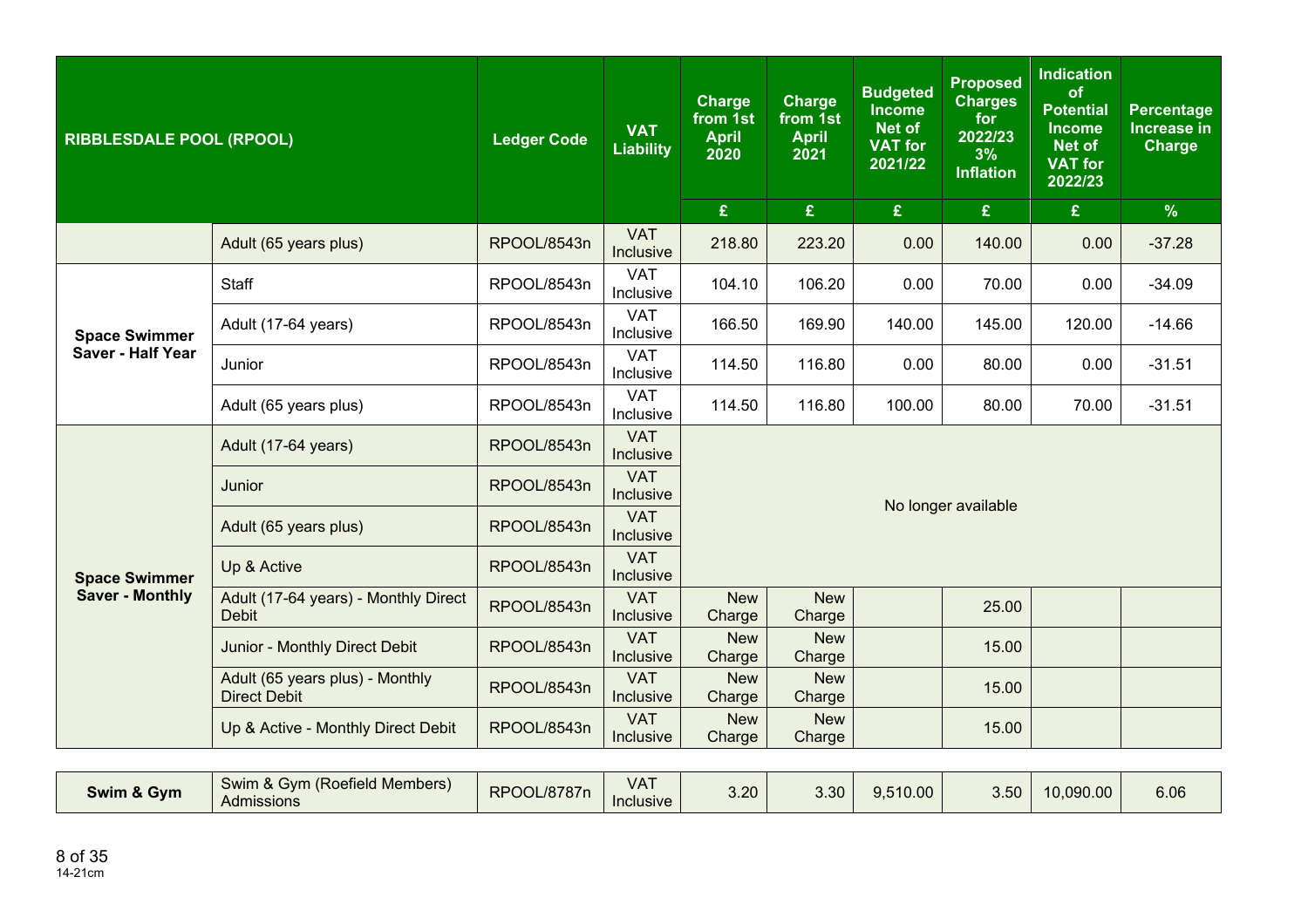| <b>RIBBLESDALE POOL (RPOOL)</b> |                                             | <b>Ledger Code</b> | <b>VAT</b><br><b>Liability</b> | <b>Charge</b><br>from 1st<br>April<br>2020 | <b>Charge</b><br>from 1st<br><b>April</b><br>2021 | <b>Budgeted</b><br><b>Income</b><br>Net of<br><b>VAT for</b><br>2021/22 | <b>Proposed</b><br><b>Charges</b><br>for<br>2022/23<br>3%<br><b>Inflation</b> | <b>Indication</b><br><b>of</b><br><b>Potential</b><br><b>Income</b><br>Net of<br><b>VAT for</b><br>2022/23 | <b>Percentage</b><br>Increase in<br><b>Charge</b> |
|---------------------------------|---------------------------------------------|--------------------|--------------------------------|--------------------------------------------|---------------------------------------------------|-------------------------------------------------------------------------|-------------------------------------------------------------------------------|------------------------------------------------------------------------------------------------------------|---------------------------------------------------|
|                                 |                                             |                    |                                | £                                          | £                                                 | £                                                                       | £                                                                             | £                                                                                                          | $\frac{9}{6}$                                     |
|                                 | Swim & Gym (Roefield Members)<br>Concession | RPOOL/8787n        | <b>VAT</b><br>Inclusive        | 2.30                                       | 2.40                                              | 2,300.00                                                                | 2.50                                                                          | 2,400.00                                                                                                   | 4.17                                              |

|                                             | Half hour - Junior - Group Lesson                                                          | <b>RPOOL/8542l</b> | <b>Non</b><br>Vatable | 5.40                 | 5.50                 | 98,160.00 | 5.50  | 98,160.00 | 0.00    |
|---------------------------------------------|--------------------------------------------------------------------------------------------|--------------------|-----------------------|----------------------|----------------------|-----------|-------|-----------|---------|
|                                             | Half hour - Junior Concession -<br><b>Group Lesson</b>                                     | <b>RPOOL/8542I</b> | <b>Non</b><br>Vatable | 4.20                 | 4.30                 | 1,580.00  | 4.00  | 1,470.00  | $-6.98$ |
| <b>Swimming</b>                             | Half hour - Adult (17-64 years) -<br><b>Group Lesson</b>                                   | <b>RPOOL/8542I</b> | <b>Non</b><br>Vatable | 6.90                 | 7.10                 | 120.00    | 7.00  | 120.00    | $-1.41$ |
| <b>Lessons</b>                              | Half hour - Adult Concession<br>Space Card - Group Lesson                                  | RPOOL/8542I        | <b>Non</b><br>Vatable | 5.40                 | 5.50                 | 1,480.00  | 5.50  | 1,480.00  | 0.00    |
|                                             | Half Hour - One to One - Adult (17 -<br>64 years)/Junior                                   | <b>RPOOL/8542l</b> | <b>Non</b><br>Vatable | 18.90                | 19.30                | 9,810.00  | 20.00 | 10,170.00 | 3.63    |
|                                             | Half Hour - One to One Adult (65<br>years plus)/Junior Concession                          | <b>RPOOL/8542l</b> | <b>Non</b><br>Vatable | 14.60                | 14.90                | 160.00    | 15.00 | 160.00    | 0.67    |
|                                             | Half hour - Junior - Group Lesson -<br><b>Monthly Direct Debit</b>                         | <b>RPOOL/8542l</b> | <b>Non</b><br>Vatable | <b>New</b><br>Charge | <b>New</b><br>Charge |           | 12.00 |           |         |
|                                             | Half hour - Junior Concession -<br><b>Group Lesson - Monthly Direct</b><br><b>Debit</b>    | <b>RPOOL/8542I</b> | Non<br>Vatable        | <b>New</b><br>Charge | <b>New</b><br>Charge |           | 16.50 |           |         |
| <b>Swimming</b><br><b>Lessons - Monthly</b> | Half hour - Adult (17-64 years) -<br><b>Group Lesson - Monthly Direct</b><br><b>Debit</b>  | <b>RPOOL/8542I</b> | <b>Non</b><br>Vatable | <b>New</b><br>Charge | <b>New</b><br>Charge |           | 21.00 |           |         |
|                                             | Half hour - Adult Concession<br>Space Card - Group Lesson -<br><b>Monthly Direct Debit</b> | <b>RPOOL/8542I</b> | <b>Non</b><br>Vatable | <b>New</b><br>Charge | <b>New</b><br>Charge |           | 16.50 |           |         |
|                                             | Half Hour - One to One - Adult (17 -<br>64 years)/Junior - Monthly Direct<br><b>Debit</b>  | <b>RPOOL/8542I</b> | <b>Non</b><br>Vatable | <b>New</b><br>Charge | <b>New</b><br>Charge |           | 60.00 |           |         |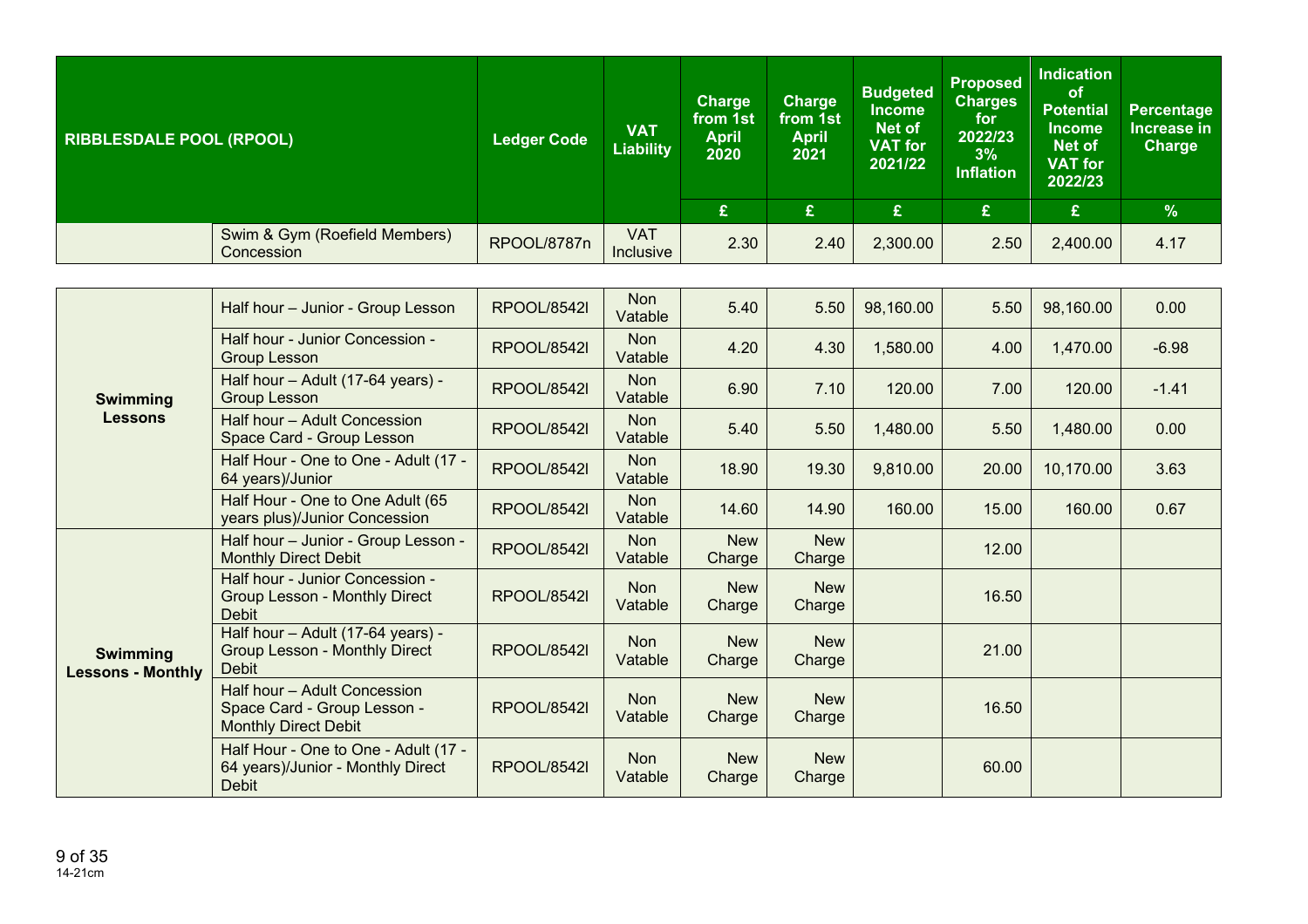| £<br>£<br>£<br>£<br>£                                                                                                                                                                                      | $\frac{9}{6}$ |
|------------------------------------------------------------------------------------------------------------------------------------------------------------------------------------------------------------|---------------|
| Half Hour - One to One Adult (65<br><b>New</b><br><b>Non</b><br><b>New</b><br>years plus)/Junior Concession -<br>45.00<br><b>RPOOL/8542I</b><br>Vatable<br>Charge<br>Charge<br><b>Monthly Direct Debit</b> |               |
|                                                                                                                                                                                                            |               |
| <b>Swimming</b><br><b>Non</b><br>8.20<br>Half hour - Parent & Toddler<br>8.40<br>13,030.00<br>8.70<br>13,500.00<br><b>RPOOL/8904I</b><br>Vatable<br><b>Lessons</b>                                         | 3.57          |

| Hire of Main Pool -<br>for Galas | School/Galas - 3 hours   | RPOOL/8534n | VAT<br>Inclusive | 207.00 | 211<br>1.00 | 360.00 | 217.00 | 370.00   | 2.84 |
|----------------------------------|--------------------------|-------------|------------------|--------|-------------|--------|--------|----------|------|
| (Includes<br>lifeguard)          | School/Gala - extra hour | RPOOL/8534n | VAT<br>Inclusive | 69.30  | 70.70       | 0.00   | 72.90  | $0.00\,$ | 3.11 |

| <b>Club Hire of Pools</b><br>(Including<br>lifeguard) | Main Pool per hour - Club  | <b>RPOOL/8532I</b> | <b>Non</b><br>Vatable | 57.60 | 58.80 | 41,080.00 | 60.60 | 42,340.00 | 3.06 |
|-------------------------------------------------------|----------------------------|--------------------|-----------------------|-------|-------|-----------|-------|-----------|------|
|                                                       | Small Pool per hour - Club | <b>RPOOL/8532I</b> | <b>Non</b><br>Vatable | 26.70 | 27.30 | 0.00      | 28.20 | 0.00      | 3.30 |
|                                                       | Both Pools per hour - Club | <b>RPOOL/8532I</b> | <b>Non</b><br>Vatable | 83.90 | 85.60 | 0.00      | 88.20 | 0.00      | 3.04 |
|                                                       | Lane Hire per hour - Club  | <b>RPOOL/8532I</b> | <b>Non</b><br>Vatable | 23.80 | 24.30 | 410.00    | 25.10 | 420.00    | 3.29 |

| <b>Hire of Main Pool</b><br>(Includes) | Per hour – Casual    | RPOOL/8533n | VAT<br>Inclusive               | 74.70  | 76.20  | 0.00   | 78.50  | 0.00   | 3.02 |
|----------------------------------------|----------------------|-------------|--------------------------------|--------|--------|--------|--------|--------|------|
| lifeguard)                             | Per hour - Triathlon | RPOOL/8533n | VAT<br><b>Inclusive</b>        | 110.20 | 112.40 | 880.00 | 115.80 | 910.00 | 3.02 |
| <b>Hire of Small Pool</b>              | Per hour - Casual    | RPOOL/8533n | <b>VAT</b><br><b>Inclusive</b> | 55.90  | 57.10  | 0.00   | 58.90  | 0.00   | 3.15 |
| (Includes)<br>lifeguard)               | Per hour - Triathlon | RPOOL/8533n | <b>VAT</b><br><b>Inclusive</b> | 83.90  | 85.60  | 0.00   | 88.20  | 0.00   | 3.04 |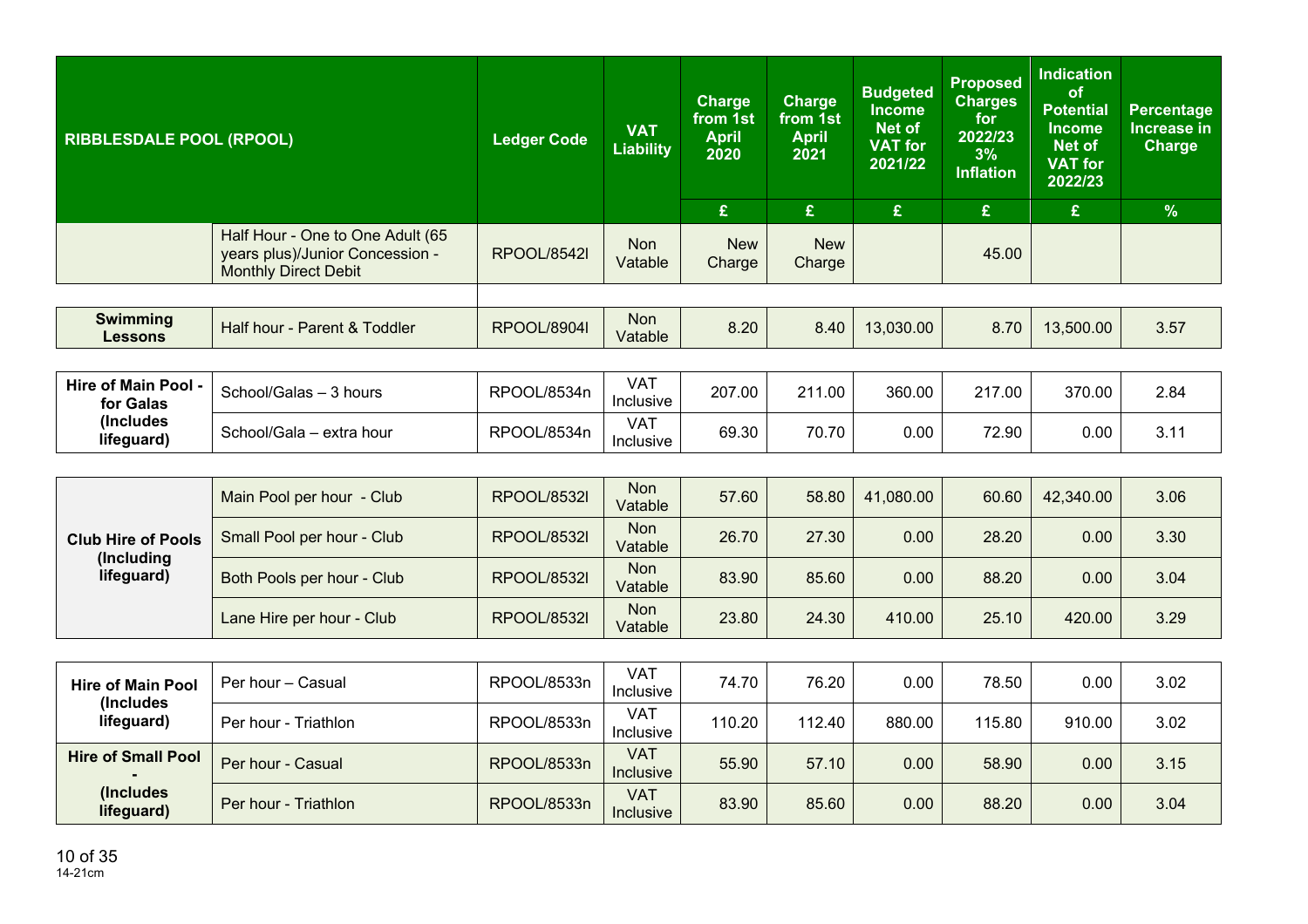| <b>RIBBLESDALE POOL (RPOOL)</b>         |                                                   | <b>Ledger Code</b> | <b>VAT</b><br><b>Liability</b> | <b>Charge</b><br>from 1st<br><b>April</b><br>2020 | <b>Charge</b><br>from 1st<br><b>April</b><br>2021 | <b>Budgeted</b><br><b>Income</b><br><b>Net of</b><br><b>VAT for</b><br>2021/22 | <b>Proposed</b><br><b>Charges</b><br>for<br>2022/23<br>3%<br><b>Inflation</b> | <b>Indication</b><br>of<br><b>Potential</b><br><b>Income</b><br><b>Net of</b><br><b>VAT</b> for<br>2022/23 | <b>Percentage</b><br>Increase in<br>Charge |
|-----------------------------------------|---------------------------------------------------|--------------------|--------------------------------|---------------------------------------------------|---------------------------------------------------|--------------------------------------------------------------------------------|-------------------------------------------------------------------------------|------------------------------------------------------------------------------------------------------------|--------------------------------------------|
|                                         |                                                   |                    |                                | £                                                 | £                                                 | $\mathbf{E}$                                                                   | £                                                                             | £                                                                                                          | $\%$                                       |
| <b>Hire of Both Pools</b>               | Per hour - Casual                                 | RPOOL/8533n        | <b>VAT</b><br>Inclusive        | 129.20                                            | 131.80                                            | 0.00                                                                           | 135.80                                                                        | 0.00                                                                                                       | 3.03                                       |
| (Includes<br>lifeguard)                 | Per hour - Triathlon                              | RPOOL/8533n        | <b>VAT</b><br>Inclusive        | 193.70                                            | 197.60                                            | 0.00                                                                           | 203.60                                                                        | 0.00                                                                                                       | 3.04                                       |
|                                         | Per hour - Casual Adult                           | RPOOL/8533n        | <b>VAT</b><br>Inclusive        | 29.30                                             | 29.90                                             | 0.00                                                                           | 30.80                                                                         | 0.00                                                                                                       | 3.01                                       |
| <b>Hire of Lane</b>                     | Per hour - Casual Adult (65 years<br>plus)/Junior | RPOOL/8533n        | <b>VAT</b><br>Inclusive        | 23.80                                             | 24.30                                             | 0.00                                                                           | 25.10                                                                         | 0.00                                                                                                       | 3.29                                       |
|                                         | Per hour - Triathlon                              | RPOOL/8533n        | <b>VAT</b><br>Inclusive        | 44.90                                             | 45.80                                             | 0.00                                                                           | 47.20                                                                         | 0.00                                                                                                       | 3.06                                       |
| <b>Large Pool Party</b><br>with Aquarun | Maximum 20 people - 3 lifeguards                  | RPOOL/8533n        | <b>VAT</b><br>Inclusive        | 124.90                                            | 127.40                                            | 4,180.00                                                                       | 131.30                                                                        | 4,310.00                                                                                                   | 3.06                                       |
| <b>Small Pool Float</b><br>Party        | Maximum 20 people - 1 lifeguard                   | RPOOL/8533n        | <b>VAT</b><br>Inclusive        | 57.30                                             | 58.50                                             | 250.00                                                                         | 60.30                                                                         | 260.00                                                                                                     | 3.08                                       |
| <b>Large Pool Float</b><br><b>Party</b> | Maximum 40 people - 2 lifeguards                  | RPOOL/8533n        | <b>VAT</b><br>Inclusive        | 98.90                                             | 100.90                                            | 570.00                                                                         | 104.00                                                                        | 590.00                                                                                                     | 3.07                                       |
| <b>Extra Lifeguard</b>                  | Per hour                                          | RPOOL/8533n        | <b>VAT</b><br>Inclusive        | 20.90                                             | 21.40                                             | 0.00                                                                           | 22.10                                                                         | 0.00                                                                                                       | 3.27                                       |
|                                         |                                                   |                    |                                |                                                   |                                                   |                                                                                |                                                                               |                                                                                                            |                                            |
|                                         | Per 35 min - with 2 Instructors                   | RPOOL/8531I        | Non<br>Vatable                 | 68.10                                             | 69.50                                             | 28,730.00                                                                      | 71.60                                                                         | 29,600.00                                                                                                  | 3.02                                       |
|                                         | Per 35 min - with 1 Instructor                    | RPOOL/8531I        | <b>Non</b><br>Vatable          | 57.60                                             | 58.80                                             | 500.00                                                                         | 60.60                                                                         | 520.00                                                                                                     | 3.06                                       |
| <b>School Use</b>                       | Per 45 min - with 2 Instructors                   | RPOOL/8531I        | Non<br>Vatable                 | 87.40                                             | 89.20                                             | 0.00                                                                           | 91.90                                                                         | 0.00                                                                                                       | 3.03                                       |

Per 45 min - with 1 Instructor  $\begin{array}{|c|c|c|c|c|c|}\n\hline\n\end{array}$  RPOOL/8531l  $\begin{array}{|c|c|c|c|c|}\n\hline\n\end{array}$  74.00 75.50 0.00 77.80 0.00 3.05

Extra Instructor RPOOL/8531l  $\begin{array}{|c|c|c|c|c|}\hline \text{Non} & 27.20 & 27.80 & 0.00 & 28.70 & 0.00 & 3.24\hline \end{array}$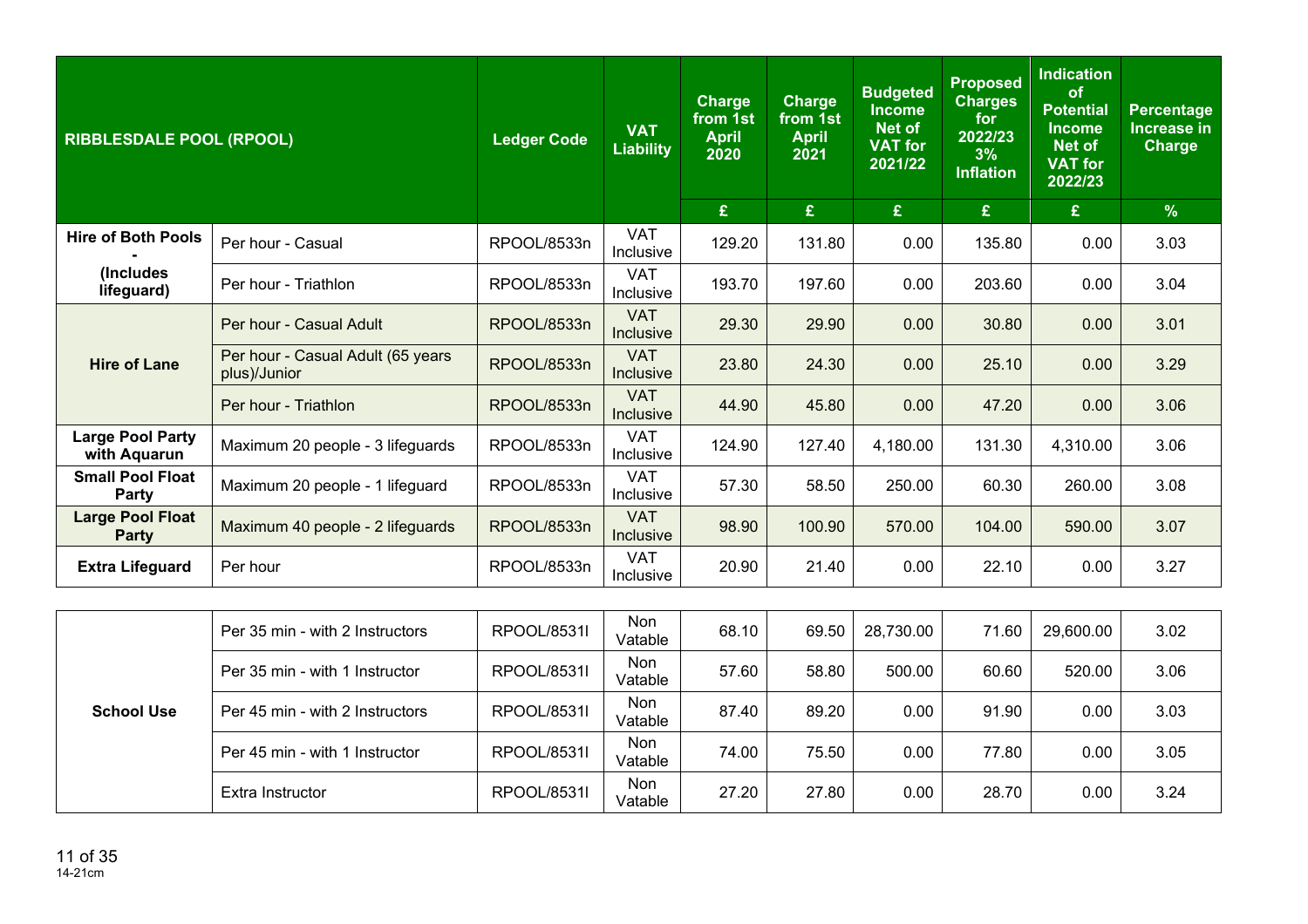| <b>RIBBLESDALE POOL (RPOOL)</b>                                   |                            | <b>Ledger Code</b> | <b>VAT</b><br><b>Liability</b> | <b>Charge</b><br>from 1st<br><b>April</b><br>2020 | <b>Charge</b><br>from 1st<br><b>April</b><br>2021 | <b>Budgeted</b><br><b>Income</b><br>Net of<br><b>VAT</b> for<br>2021/22 | <b>Proposed</b><br><b>Charges</b><br>for<br>2022/23<br>3%<br><b>Inflation</b> | <b>Indication</b><br><b>of</b><br><b>Potential</b><br>Income<br><b>Net of</b><br>VAT for<br>2022/23 | Percentage<br><b>Increase in</b><br>Charge |
|-------------------------------------------------------------------|----------------------------|--------------------|--------------------------------|---------------------------------------------------|---------------------------------------------------|-------------------------------------------------------------------------|-------------------------------------------------------------------------------|-----------------------------------------------------------------------------------------------------|--------------------------------------------|
|                                                                   |                            |                    |                                | £                                                 | £                                                 | £.                                                                      | £                                                                             | $\mathbf{E}$                                                                                        | $\frac{9}{6}$                              |
| <b>School Hire of</b><br><b>Pools</b><br>(Including<br>lifeguard) | Main Pool per hour         | <b>RPOOL/8531I</b> | Non<br>Vatable                 | 57.60                                             | 58.80                                             | 0.00                                                                    | 60.60                                                                         | 0.00                                                                                                | 3.06                                       |
|                                                                   | Small Pool per hour        | <b>RPOOL/8531I</b> | <b>Non</b><br>Vatable          | 26.70                                             | 27.30                                             | 0.00                                                                    | 28.20                                                                         | 0.00                                                                                                | 3.30                                       |
|                                                                   | <b>Both Pools per hour</b> | <b>RPOOL/8531I</b> | <b>Non</b><br>Vatable          | 83.90                                             | 85.60                                             | 0.00                                                                    | 88.20                                                                         | 0.00                                                                                                | 3.04                                       |
|                                                                   | Lane Hire per hour         | <b>RPOOL/8531I</b> | <b>Non</b><br>Vatable          | 23.80                                             | 24.30                                             | 0.00 <sub>1</sub>                                                       | 25.10                                                                         | 0.00                                                                                                | 3.29                                       |

| Use of                               | Adult                        | RPOOL/8809n | VAT<br>Inclusive | 4.40 | 4.50 | $0.00\,$ | 70<br>4.IU   | 0.00 | 4.44 |
|--------------------------------------|------------------------------|-------------|------------------|------|------|----------|--------------|------|------|
| Shower/Changing<br><b>Facilities</b> | Adult (65 years plus)/Junior | RPOOL/8809n | VAT<br>Inclusive | 3.00 | 3.10 | 0.00     | n nn<br>3.∠U | 0.00 | 3.23 |

| <b>EXERCISE REFERRAL - EXREF</b> |                                               | <b>Ledger Code</b> | <b>VAT</b><br><b>Liability</b> | <b>Charge</b><br>from 1st<br><b>April</b><br>2020 | <b>Charge</b><br>from 1st<br><b>April</b><br>2021 | <b>Budgeted</b><br><b>Income</b><br>Net of<br><b>VAT for</b><br>2021/22 | <b>Proposed</b><br><b>Charges</b><br>for<br>2022/23<br>3%<br><b>Inflation</b> | <b>Indication</b><br><b>of</b><br><b>Potential</b><br><b>Income</b><br><b>Net of</b><br><b>VAT for</b><br>2022/23 | Percentage<br>Increase in<br><b>Charge</b> |
|----------------------------------|-----------------------------------------------|--------------------|--------------------------------|---------------------------------------------------|---------------------------------------------------|-------------------------------------------------------------------------|-------------------------------------------------------------------------------|-------------------------------------------------------------------------------------------------------------------|--------------------------------------------|
|                                  |                                               |                    |                                | £                                                 | £                                                 | £                                                                       | £                                                                             | £                                                                                                                 | $\frac{9}{6}$                              |
|                                  | Up & Active/ Healthy Lifestyle -<br>Session   | EXREF/8525n        | <b>VAT</b><br><b>Inclusive</b> | 2.60                                              | 2.60                                              | 600.00                                                                  | 2.70                                                                          | 620.00                                                                                                            | 3.85                                       |
| <b>Exercise Classes</b>          | Up & Active/ Healthy Lifestyle -<br>12 for 10 | EXREF/8525n        | <b>VAT</b><br><b>Inclusive</b> | 26.00                                             | 26.00                                             | 1,010.00                                                                | 27.00                                                                         | 1,050.00                                                                                                          | 3.85                                       |
|                                  | Non Up & Active<br>- Session                  | EXREF/8525n        | <b>VAT</b><br><b>Inclusive</b> | 3.70                                              | 3.80                                              | 1,370.00                                                                | 4.00                                                                          | 1,440.00                                                                                                          | 5.26                                       |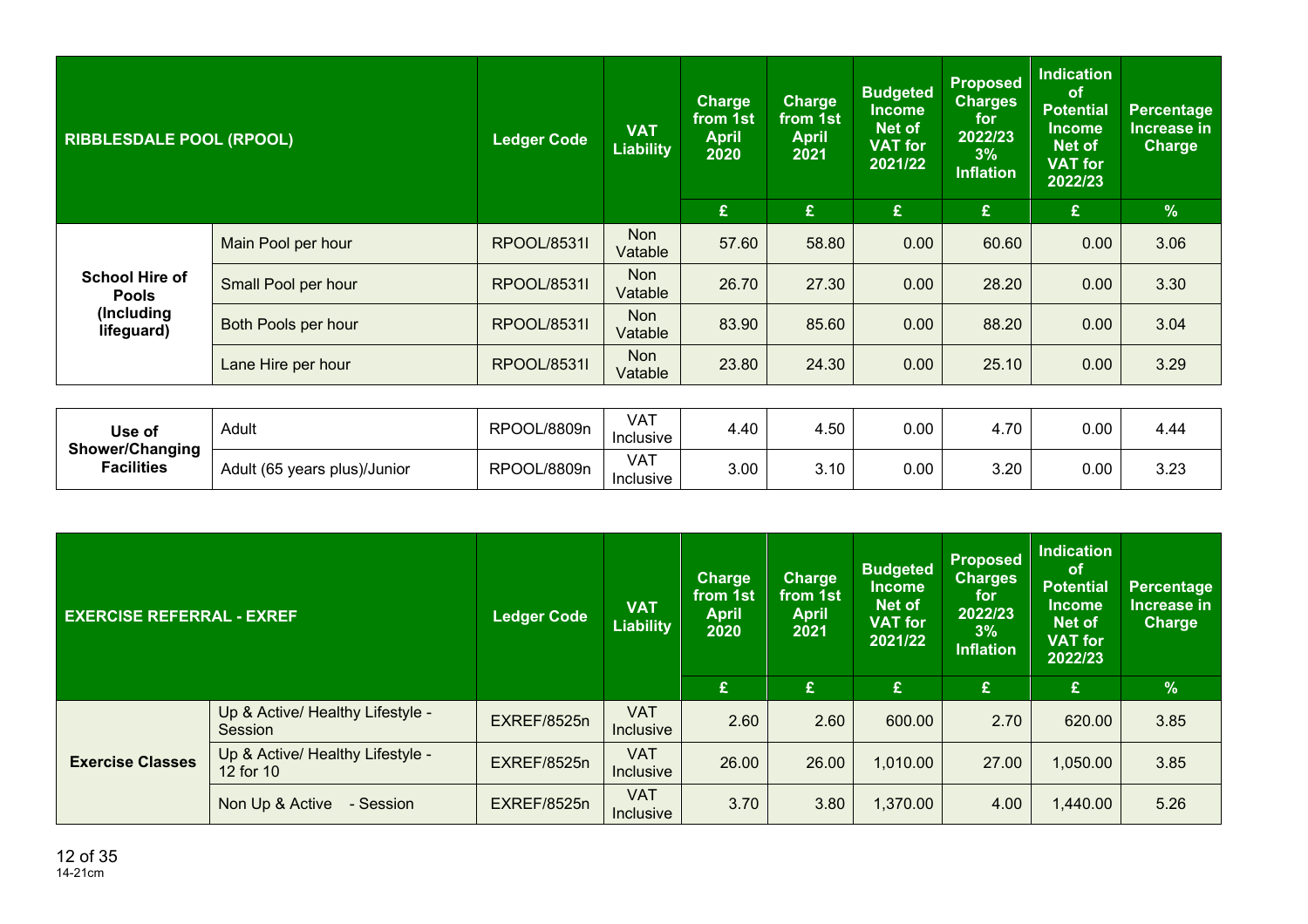|  | Active Lifestyle Hub - maximum 12<br>sessions | F/8525n<br><b>CVDCI</b><br>ᄃᄉᇊᆮ | $\mathbf{r}$ and $\mathbf{r}$<br>VA.<br><b>Inclusive</b> | $\sim$<br>New fee | New fee | N/A | 2.00 <sub>1</sub> | N/A | N/A |
|--|-----------------------------------------------|---------------------------------|----------------------------------------------------------|-------------------|---------|-----|-------------------|-----|-----|
|--|-----------------------------------------------|---------------------------------|----------------------------------------------------------|-------------------|---------|-----|-------------------|-----|-----|

| required)                     | <b>EDISFORD ALL WEATHER PITCH (EALLW) -</b><br>Commercial lettings plus 50% (Includes lighting if                                                                                                            | <b>Ledger Code</b> | <b>VAT</b><br><b>Liability</b> | <b>Charge</b><br>from 1st<br><b>April</b><br>2020<br>£ | <b>Charge</b><br>from 1st<br><b>April</b><br>2021<br>£ | <b>Budgeted</b><br><b>Income</b><br><b>Net of</b><br><b>VAT for</b><br>2021/22<br>£ | <b>Proposed</b><br><b>Charges</b><br>for<br>2022/23<br>3%<br><b>Inflation</b><br>$\mathbf{f}$ | <b>Indication</b><br>of<br><b>Potential</b><br><b>Income</b><br><b>Net of</b><br><b>VAT for</b><br>2022/23<br>£ | Percentage<br><b>Increase in</b><br><b>Charge</b><br>$\frac{9}{6}$ |
|-------------------------------|--------------------------------------------------------------------------------------------------------------------------------------------------------------------------------------------------------------|--------------------|--------------------------------|--------------------------------------------------------|--------------------------------------------------------|-------------------------------------------------------------------------------------|-----------------------------------------------------------------------------------------------|-----------------------------------------------------------------------------------------------------------------|--------------------------------------------------------------------|
|                               | - 5 aside (per hour)                                                                                                                                                                                         | EALLW/8886n        | <b>VAT</b><br><b>Inclusive</b> | 38.00                                                  | 38.80                                                  | 0.00                                                                                | 40.00                                                                                         | 0.00                                                                                                            | 3.09                                                               |
|                               | - 1/3 Main Pitch (per hour)                                                                                                                                                                                  | EALLW/8886n        | <b>VAT</b><br><b>Inclusive</b> | 38.00                                                  | 38.80                                                  | 56,380.00                                                                           | 40.00                                                                                         | 58,120.00                                                                                                       | 3.09                                                               |
|                               | - Half Main Pitch (per hour)                                                                                                                                                                                 | EALLW/8886n        | <b>VAT</b><br><b>Inclusive</b> | 60.00                                                  | 61.20                                                  | 4,160.00                                                                            | 63.10                                                                                         | 4,290.00                                                                                                        | 3.10                                                               |
|                               | - Full Main Pitch (per hour)                                                                                                                                                                                 | EALLW/8886n        | <b>VAT</b><br><b>Inclusive</b> | 100.00                                                 | 102.00                                                 | 30,810.00                                                                           | 105.10                                                                                        | 31,750.00                                                                                                       | 3.04                                                               |
| <b>3G Pitch</b>               | Block booking discount for casual<br>users (not applicable to clubs):<br>4 months payable monthly by direct<br>debit 5% (any four month period)<br>8 months or longer payable monthly<br>by direct debit 10% | EALLW/8886n        | <b>VAT</b><br>Inclusive        |                                                        | $\overline{\phantom{a}}$                               |                                                                                     |                                                                                               |                                                                                                                 |                                                                    |
|                               | Match Fee (2hrs for league and cup<br>games played under the auspices<br>of a league with a qualified referee)                                                                                               | EALLW/8886n        | <b>VAT</b><br>Inclusive        | 80.00                                                  | 81.60                                                  | 2,610.00                                                                            | 84.10                                                                                         | 2,690.00                                                                                                        | 3.06                                                               |
| <b>3G Pitch Summer</b><br>Fee | - 5 aside (per hour)                                                                                                                                                                                         | EALLW/8886n        | <b>VAT</b><br>Inclusive        | <b>New</b><br>Charge                                   | <b>New</b><br>Charge                                   |                                                                                     | 30.00                                                                                         |                                                                                                                 |                                                                    |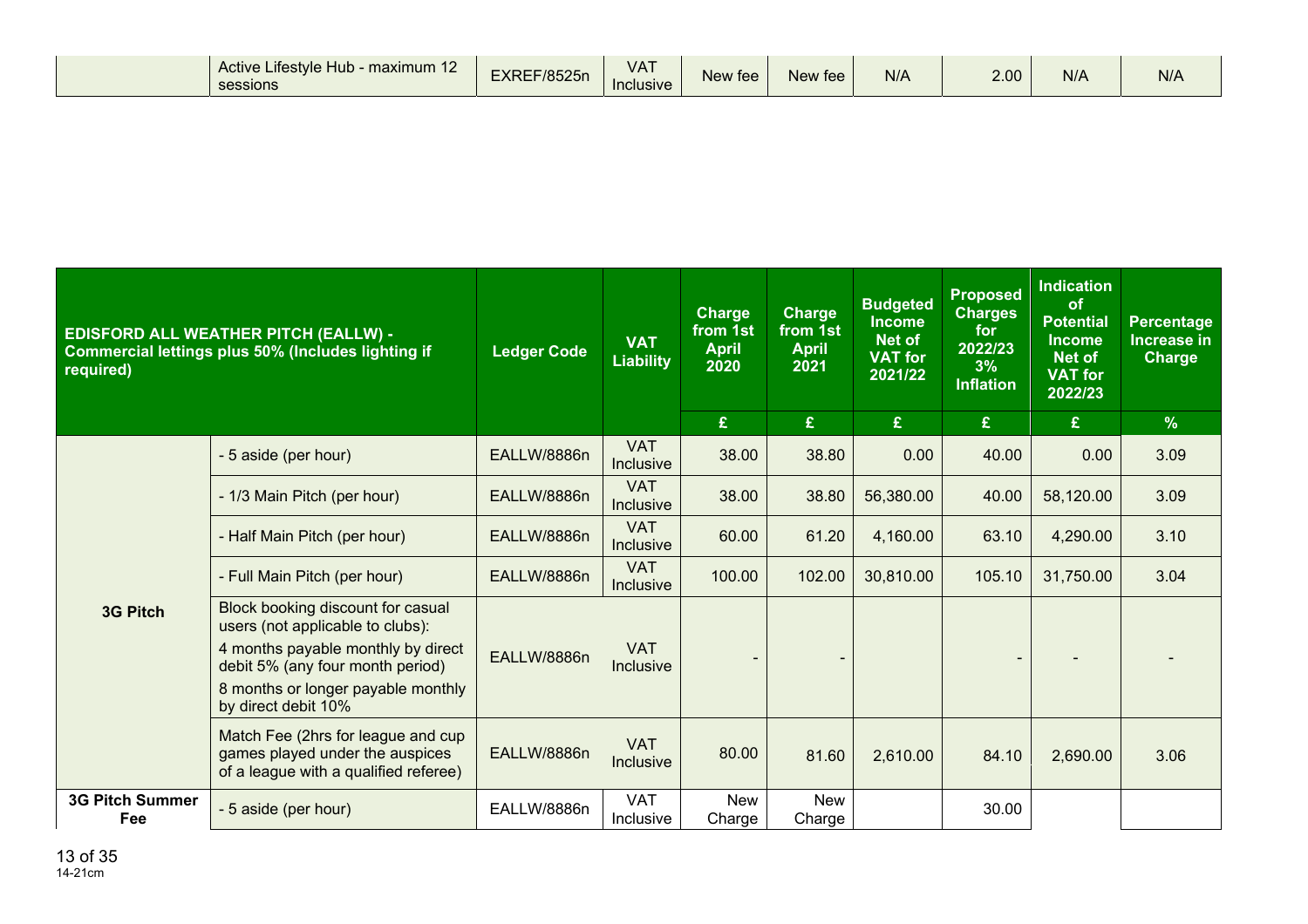| required)                       | <b>EDISFORD ALL WEATHER PITCH (EALLW) -</b><br>Commercial lettings plus 50% (Includes lighting if | <b>Ledger Code</b> | <b>VAT</b><br><b>Liability</b> | <b>Charge</b><br>from 1st<br><b>April</b><br>2020 | <b>Charge</b><br>from 1st<br><b>April</b><br>2021 | <b>Budgeted</b><br><b>Income</b><br>Net of<br><b>VAT for</b><br>2021/22 | <b>Proposed</b><br><b>Charges</b><br>for<br>2022/23<br>3%<br><b>Inflation</b> | <b>Indication</b><br>of<br><b>Potential</b><br><b>Income</b><br><b>Net of</b><br><b>VAT</b> for<br>2022/23 | <b>Percentage</b><br><b>Increase in</b><br><b>Charge</b> |
|---------------------------------|---------------------------------------------------------------------------------------------------|--------------------|--------------------------------|---------------------------------------------------|---------------------------------------------------|-------------------------------------------------------------------------|-------------------------------------------------------------------------------|------------------------------------------------------------------------------------------------------------|----------------------------------------------------------|
|                                 |                                                                                                   |                    |                                | £                                                 | £                                                 | £                                                                       | $\pmb{\mathfrak{L}}$                                                          | $\mathbf{E}$                                                                                               | $\frac{9}{6}$                                            |
|                                 | - Half Main Pitch (per hour)                                                                      | EALLW/8886n        | <b>VAT</b><br>Inclusive        | 35.00                                             | 35.70                                             | 0.00                                                                    | 36.80                                                                         | 0.00                                                                                                       | 3.08                                                     |
| 1 May - 31 August               | - Full Main Pitch (per hour)                                                                      | EALLW/8886n        | <b>VAT</b><br>Inclusive        | 50.00                                             | 51.00                                             | 0.00                                                                    | 52.60                                                                         | 0.00                                                                                                       | 3.14                                                     |
|                                 | - 5 aside (per hour)                                                                              | EALLW/8886n        | <b>VAT</b><br>Inclusive        | 10.00                                             | 10.20                                             | 0.00                                                                    | 10.60                                                                         | 0.00                                                                                                       | 3.92                                                     |
| <b>Community Rate</b>           | - Half Main Pitch (per hour)                                                                      | EALLW/8886n        | <b>VAT</b><br>Inclusive        | 15.00                                             | 15.30                                             | 0.00                                                                    | 15.80                                                                         | 0.00                                                                                                       | 3.27                                                     |
|                                 | - Full Main Pitch (per hour)                                                                      | EALLW/8886n        | <b>VAT</b><br>Inclusive        | 30.00                                             | 30.60                                             | 950.00                                                                  | 31.60                                                                         | 980.00                                                                                                     | 3.27                                                     |
|                                 | - 5 aside (per hour)                                                                              | EALLW/8886n        | <b>VAT</b><br>Inclusive        | 15.00                                             | 15.30                                             | 0.00                                                                    | 15.80                                                                         | 0.00                                                                                                       | 3.27                                                     |
| <b>Education Rate</b>           | - Half Main Pitch (per hour)                                                                      | EALLW/8886n        | <b>VAT</b><br>Inclusive        | 35.00                                             | 35.70                                             | 0.00                                                                    | 36.80                                                                         | 0.00                                                                                                       | 3.08                                                     |
|                                 | - Full Main Pitch (per hour)                                                                      | EALLW/8886n        | <b>VAT</b><br>Inclusive        | 50.00                                             | 51.00                                             | 0.00                                                                    | 52.60                                                                         | 0.00                                                                                                       | 3.14                                                     |
|                                 | - Per Hour                                                                                        | <b>EALLW/8807I</b> | <b>Non</b><br>Vatable          |                                                   |                                                   |                                                                         | No longer available                                                           |                                                                                                            |                                                          |
| <b>Community/ Class</b><br>Room | - less than 4 hours Registered<br><b>Group Use</b>                                                | <b>EALLW/8807I</b> | <b>Non</b><br>Vatable          | 15.00                                             | 15.30                                             | 0.00                                                                    | 15.80                                                                         | 0.00                                                                                                       | 3.27                                                     |
|                                 | - less than 8 hours Registered<br><b>Group Use</b>                                                | <b>EALLW/8807I</b> | <b>Non</b><br>Vatable          | 30.00                                             | 30.60                                             | 0.00                                                                    | 31.60                                                                         | 0.00                                                                                                       | 3.27                                                     |
| <b>Tennis Courts:</b>           | - Adult                                                                                           | EALLW/8553n        | <b>VAT</b><br>Inclusive        | 12.00                                             | 12.30                                             | 720.00                                                                  | 12.70                                                                         | 740.00                                                                                                     | 3.25                                                     |
| Peak - Pay & Play               | - Adult Concession Space Card                                                                     | EALLW/8553n        | <b>VAT</b><br>Inclusive        | 6.00                                              | 6.20                                              | 20.00                                                                   | 6.40                                                                          | 20.00                                                                                                      | 3.23                                                     |
| (casual)                        | - Junior                                                                                          | EALLW/8553n        | <b>VAT</b><br>Inclusive        | 4.50                                              | 4.60                                              | 90.00                                                                   | 4.80                                                                          | 90.00                                                                                                      | 4.35                                                     |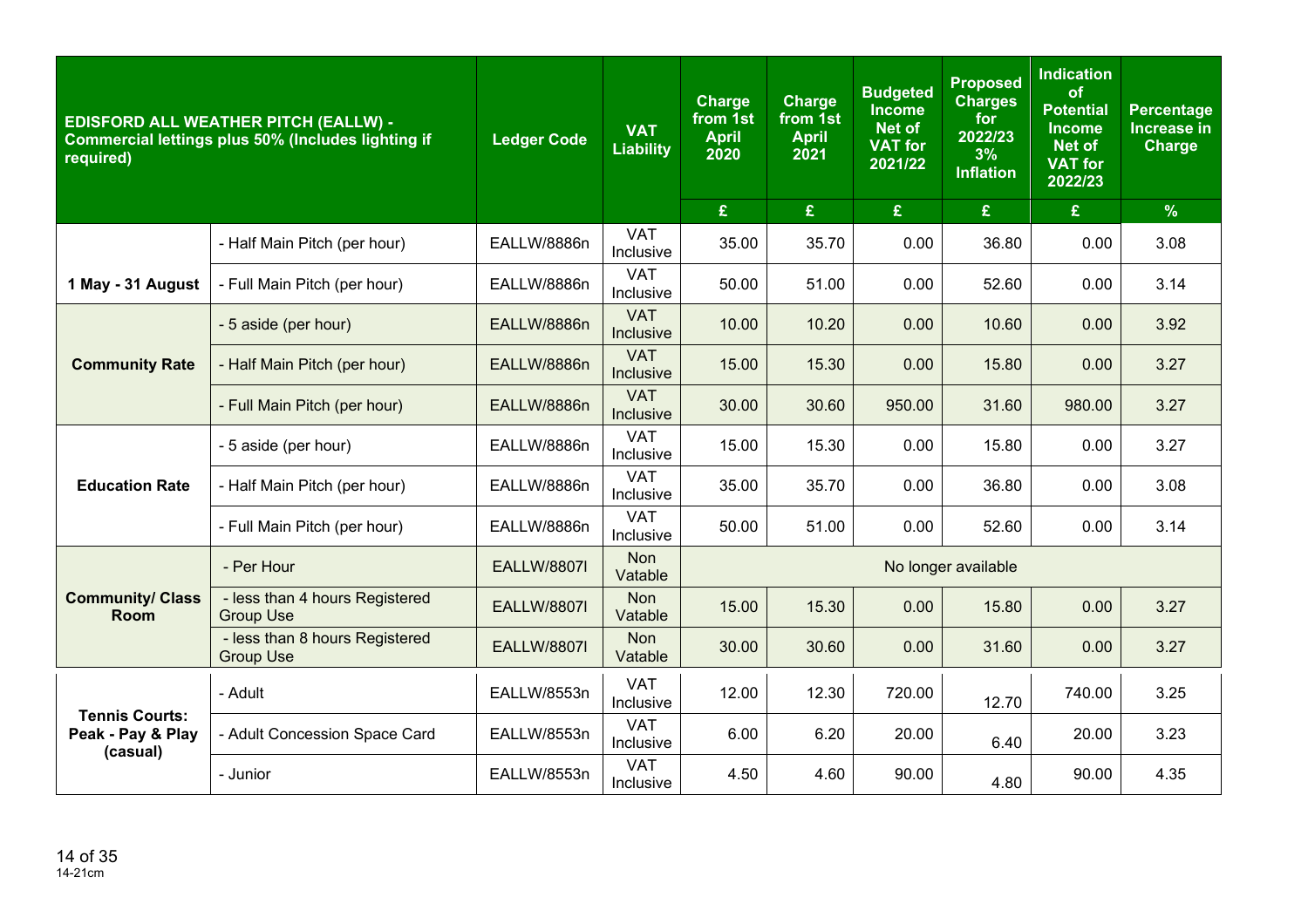| <b>EDISFORD ALL WEATHER PITCH (EALLW) -</b><br>Commercial lettings plus 50% (Includes lighting if<br>required) |                                                | <b>Ledger Code</b> | <b>VAT</b><br><b>Liability</b> | <b>Charge</b><br>from 1st<br><b>April</b><br>2020 | <b>Charge</b><br>from 1st<br><b>April</b><br>2021 | <b>Budgeted</b><br><b>Income</b><br>Net of<br><b>VAT</b> for<br>2021/22 | <b>Proposed</b><br><b>Charges</b><br>for<br>2022/23<br>3%<br><b>Inflation</b> | <b>Indication</b><br><b>of</b><br><b>Potential</b><br><b>Income</b><br>Net of<br><b>VAT for</b><br>2022/23 | <b>Percentage</b><br>Increase in<br><b>Charge</b> |
|----------------------------------------------------------------------------------------------------------------|------------------------------------------------|--------------------|--------------------------------|---------------------------------------------------|---------------------------------------------------|-------------------------------------------------------------------------|-------------------------------------------------------------------------------|------------------------------------------------------------------------------------------------------------|---------------------------------------------------|
|                                                                                                                |                                                |                    |                                | £                                                 | £                                                 | £                                                                       | £                                                                             | £                                                                                                          | $\%$                                              |
|                                                                                                                | - Junior Concession Space Card                 | EALLW/8553n        | <b>VAT</b><br>Inclusive        | 3.50                                              | 3.60                                              | 0.00                                                                    | 3.80                                                                          | 0.00                                                                                                       | 5.56                                              |
|                                                                                                                | - Adult (65 years plus)                        | EALLW/8553n        | <b>VAT</b><br>Inclusive        | 4.50                                              | 4.60                                              | 0.00                                                                    | 4.80                                                                          | 0.00                                                                                                       | 4.35                                              |
|                                                                                                                | - Tennis Coach Fee - Court per<br>hour         | EALLW/8553n        | <b>VAT</b><br><b>Inclusive</b> | 6.00                                              | 6.20                                              | 640.00                                                                  | 6.40                                                                          | 660.00                                                                                                     | 3.23                                              |
|                                                                                                                |                                                |                    |                                |                                                   |                                                   |                                                                         |                                                                               |                                                                                                            |                                                   |
|                                                                                                                | - Racquet Hire (per racquet)                   | EALLW/8521n        | <b>VAT</b><br>Inclusive        | 1.60                                              | 1.70                                              | 90.00                                                                   | 1.80                                                                          | 100.00                                                                                                     | 5.88                                              |
|                                                                                                                |                                                |                    |                                |                                                   |                                                   |                                                                         |                                                                               |                                                                                                            |                                                   |
| <b>Tennis Courts</b><br>hired for Football                                                                     | - Hire all 3 courts for football (per<br>hour) | EALLW/8553n        | <b>VAT</b><br>Inclusive        | New<br>Charge                                     | New<br>Charge                                     |                                                                         | 28.00                                                                         |                                                                                                            |                                                   |

| <b>PLATFORM GALLERY - PLATG</b> |                                                                                                                | <b>Ledger Code</b> | <b>VAT</b><br><b>Liability</b> | <b>Charge</b><br>from 1st<br><b>April</b><br>2020 | <b>Charge</b><br>from 1st<br><b>April</b><br>2021 | <b>Budgeted</b><br><b>Income</b><br>Net of<br><b>VAT for</b><br>2021/22 | <b>Proposed</b><br><b>Charges</b><br>for<br>2022/23<br>3%<br><b>Inflation</b> | <b>Indication</b><br><b>of</b><br><b>Potential</b><br><b>Income</b><br><b>Net of</b><br><b>VAT for</b><br>2022/23 | Percentage<br>Increase in<br>Charge |
|---------------------------------|----------------------------------------------------------------------------------------------------------------|--------------------|--------------------------------|---------------------------------------------------|---------------------------------------------------|-------------------------------------------------------------------------|-------------------------------------------------------------------------------|-------------------------------------------------------------------------------------------------------------------|-------------------------------------|
|                                 |                                                                                                                |                    |                                | £                                                 | £                                                 | £                                                                       | £                                                                             | £                                                                                                                 | $\%$                                |
| <b>Room Hire</b>                | Full Day (up to 6.5 hours) Monday -<br>Friday & Sunday. (£20 non-<br>refundable deposit payable on<br>booking) | <b>PLATG/8807I</b> | <b>Non</b><br>Vatable          | 52.00                                             | 53.00                                             | 790.00                                                                  | 54.60                                                                         | 810.00                                                                                                            | 3.02                                |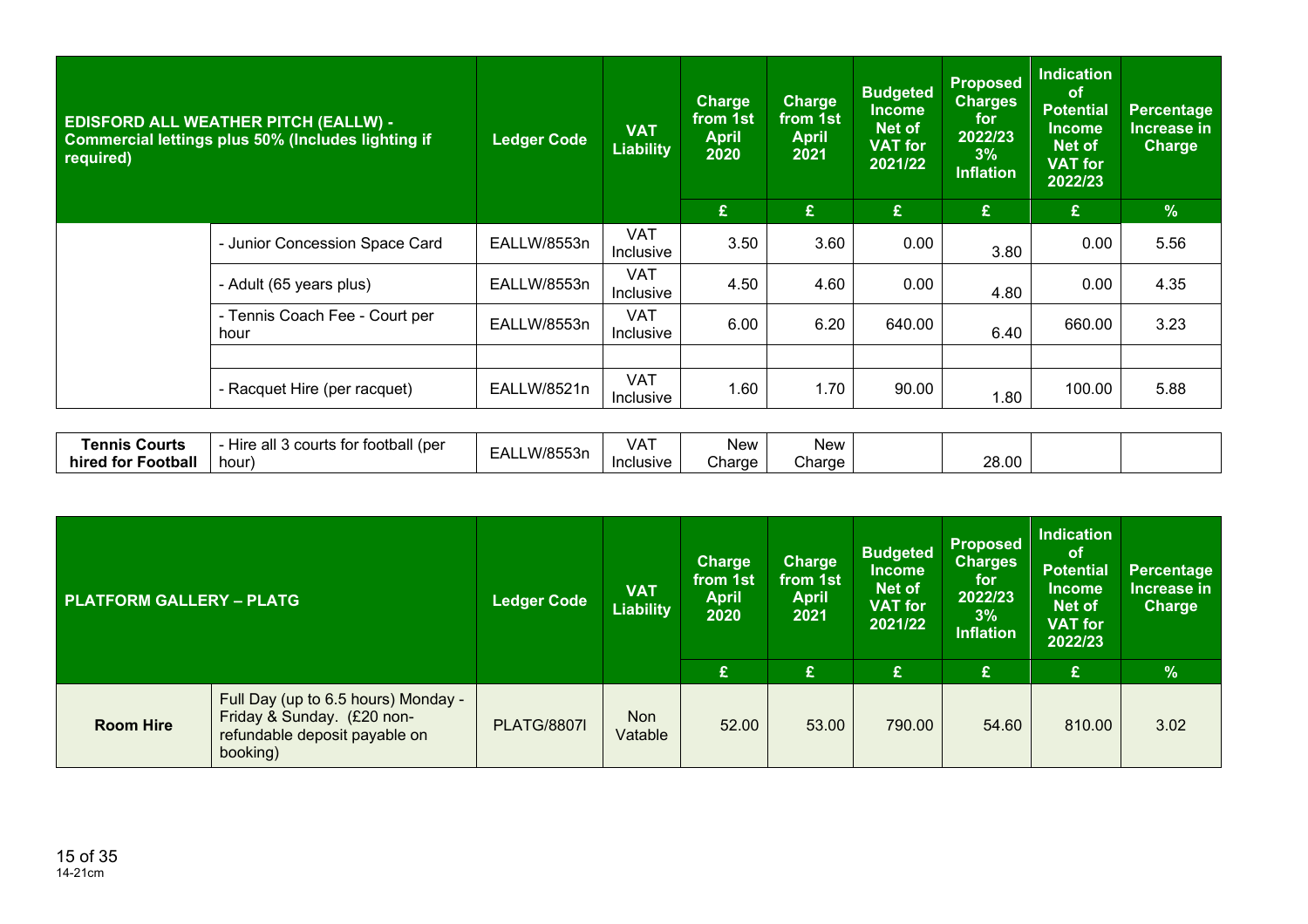| <b>PLATFORM GALLERY - PLATG</b>                                                           |                                                                                                              | <b>Ledger Code</b> | <b>VAT</b><br><b>Liability</b> | <b>Charge</b><br>from 1st<br><b>April</b><br>2020<br>£ | <b>Charge</b><br>from 1st<br><b>April</b><br>2021<br>£ | <b>Budgeted</b><br><b>Income</b><br>Net of<br><b>VAT for</b><br>2021/22<br>$\mathbf{E}$ | <b>Proposed</b><br><b>Charges</b><br>for<br>2022/23<br>3%<br><b>Inflation</b><br>£ | <b>Indication</b><br><b>of</b><br><b>Potential</b><br><b>Income</b><br>Net of<br><b>VAT for</b><br>2022/23<br>£ | Percentage<br>Increase in<br>Charge<br>$\frac{9}{6}$ |
|-------------------------------------------------------------------------------------------|--------------------------------------------------------------------------------------------------------------|--------------------|--------------------------------|--------------------------------------------------------|--------------------------------------------------------|-----------------------------------------------------------------------------------------|------------------------------------------------------------------------------------|-----------------------------------------------------------------------------------------------------------------|------------------------------------------------------|
|                                                                                           | Half Day (up to 3 hours) Monday -<br>Friday & Sunday: (£10 non-<br>refundable deposit payable on<br>booking) | <b>PLATG/8807I</b> | <b>Non</b><br>Vatable          | 26.00                                                  | 26.50                                                  | 30.00                                                                                   | 27.30                                                                              | 30.00                                                                                                           | 3.02                                                 |
|                                                                                           | Full Day (up to 6.5 hours) Saturday.<br>(£20 non-refundable deposit<br>payable on booking)                   | <b>PLATG/8807I</b> | <b>Non</b><br>Vatable          | 67.80                                                  | 69.20                                                  | 590.00                                                                                  | 71.40                                                                              | 610.00                                                                                                          | 3.18                                                 |
|                                                                                           | Half Day (up to 3 hours) Saturday:<br>(£10 non-refundable deposit<br>payable on booking)                     | <b>PLATG/8807I</b> | <b>Non</b><br>Vatable          | 33.90                                                  | 34.60                                                  | 110.00                                                                                  | 35.70                                                                              | 110.00                                                                                                          | 3.18                                                 |
|                                                                                           | 50% discount will be applied to the above rates for the first<br>booking from a new hirer                    |                    |                                |                                                        |                                                        |                                                                                         |                                                                                    |                                                                                                                 |                                                      |
| Room Hire -<br>Not for Profit/<br>Community/<br><b>Charitable</b><br><b>Organisations</b> | Full Day (up to 6.5 hours)                                                                                   | <b>PLATG/8807I</b> | <b>Non</b><br>Vatable          | 22.70                                                  | 23.20                                                  |                                                                                         | 23.90                                                                              |                                                                                                                 | 3.02                                                 |
|                                                                                           | Half Day (up to 3 hours)                                                                                     | <b>PLATG/8807I</b> | <b>Non</b><br>Vatable          | 12.50                                                  | 12.80                                                  | 0.00                                                                                    | 13.20                                                                              | 0.00                                                                                                            | 3.12                                                 |
|                                                                                           |                                                                                                              |                    |                                |                                                        |                                                        |                                                                                         |                                                                                    |                                                                                                                 |                                                      |

| <b>Stalls</b> | Special Events: Monday - Friday &<br>Sunday. (£5 non-refundable<br>deposit payable on booking) | PLATG/8824n | VAT<br>Inclusive        | 12.60 | 12.90 | 400.00 | 13.30 | 400.00 | 3.10 |
|---------------|------------------------------------------------------------------------------------------------|-------------|-------------------------|-------|-------|--------|-------|--------|------|
|               | Special Events: Saturday. (£5 non-<br>refundable deposit payable on<br>booking)                | PLATG/8824n | <b>VAT</b><br>Inclusive | 15.60 | 16.00 |        | 16.50 |        | 3.13 |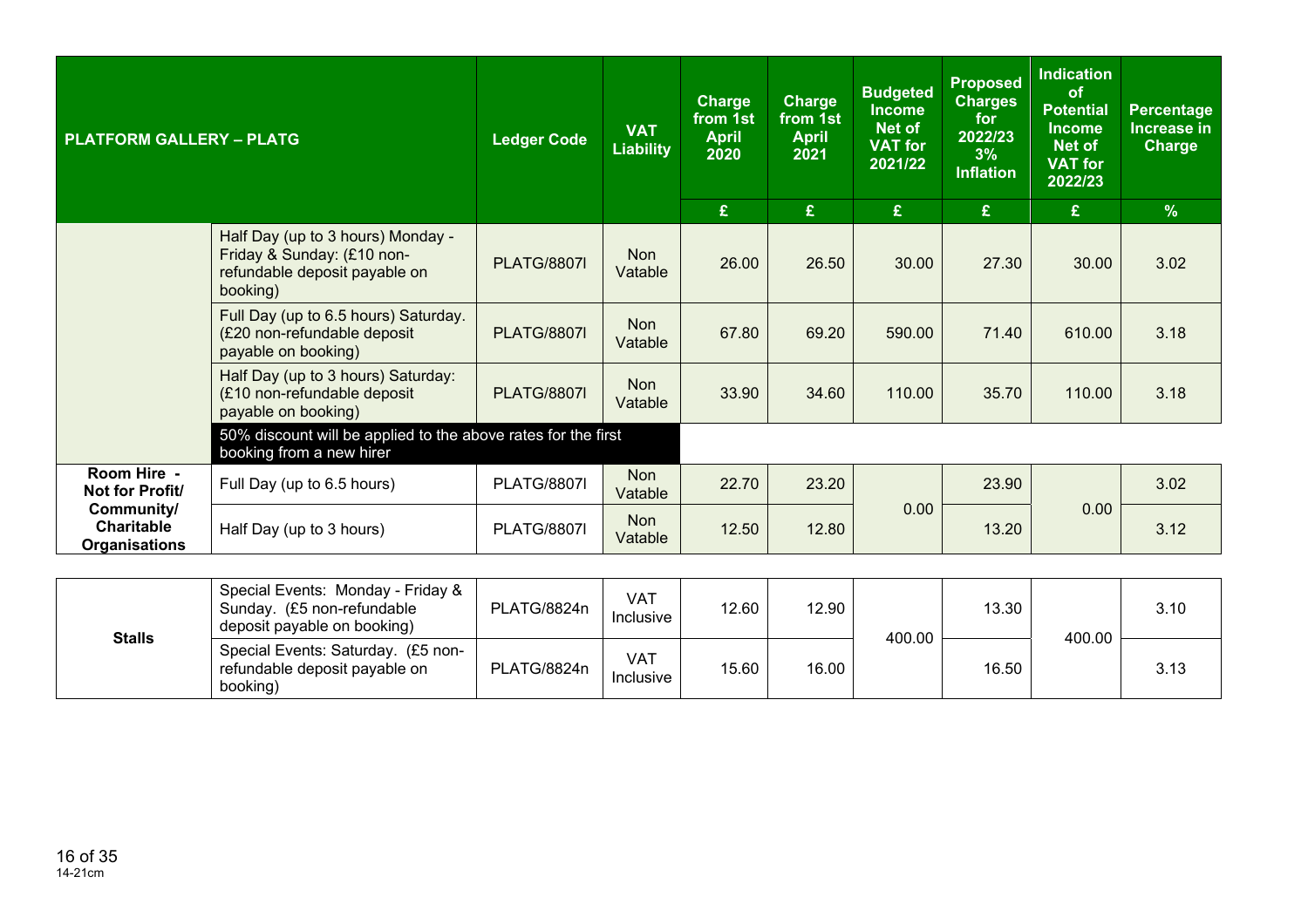| <b>CASTLE MUSEM - MUSEM</b>                                                         |                                                                                       | <b>Ledger Code</b> | <b>VAT</b><br><b>Liability</b> | <b>Charge</b><br>from 1st<br><b>April</b><br>2020 | <b>Charge</b><br>from 1st<br><b>April</b><br>2021 | <b>Budgeted</b><br><b>Income</b><br><b>Net of</b><br><b>VAT for</b><br>2021/22 | <b>Proposed</b><br><b>Charges</b><br>for<br>2022/23<br>3%<br><b>Inflation</b> | <b>Indication</b><br>of<br><b>Potential</b><br><b>Income</b><br><b>Net of</b><br><b>VAT for</b><br>2022/23 | <b>Percentage</b><br><b>Increase in</b><br><b>Charge</b> |
|-------------------------------------------------------------------------------------|---------------------------------------------------------------------------------------|--------------------|--------------------------------|---------------------------------------------------|---------------------------------------------------|--------------------------------------------------------------------------------|-------------------------------------------------------------------------------|------------------------------------------------------------------------------------------------------------|----------------------------------------------------------|
|                                                                                     |                                                                                       |                    |                                | $\mathbf{E}$                                      | £                                                 | £                                                                              | £                                                                             | £                                                                                                          | $\frac{9}{6}$                                            |
| <b>Room Hire</b>                                                                    | - Full Day (up to 6.5 hours)                                                          | <b>MUSEM/8807I</b> | <b>Non</b><br>Vatable          | 22.70                                             | 23.20                                             |                                                                                | 23.90                                                                         |                                                                                                            | 3.02                                                     |
| <b>Non Profit and</b><br><b>Amateur</b><br><b>Organisations</b><br><b>Room Hire</b> | - Half Day (up to 3 hours)                                                            | <b>MUSEM/8807I</b> | Non<br>Vatable                 | 12.50                                             | 12.80                                             |                                                                                | 13.20                                                                         |                                                                                                            | 3.12                                                     |
|                                                                                     | - Weekly (6 days)                                                                     | <b>MUSEM/8807I</b> | Non<br>Vatable                 | 113.00                                            | 115.30                                            |                                                                                | 118.80                                                                        | 90.00                                                                                                      | 3.04                                                     |
|                                                                                     | - Full Day (up to 6.5 hours)                                                          | <b>MUSEM/8807I</b> | <b>Non</b><br>Vatable          | 20.60                                             | 21.00                                             |                                                                                | 21.60                                                                         |                                                                                                            | 2.86                                                     |
| <b>Ribble Valley</b><br><b>Non Profit</b>                                           | - Half Day (up to 3 hours)                                                            | <b>MUSEM/8807I</b> | <b>Non</b><br>Vatable          | 11.50                                             | 11.70                                             | 90.00                                                                          | 12.10                                                                         |                                                                                                            | 3.42                                                     |
| <b>Organisations</b>                                                                | - Weekly (6 days)                                                                     | <b>MUSEM/8807I</b> | <b>Non</b><br>Vatable          | 102.50                                            | 104.60                                            |                                                                                | 107.70                                                                        |                                                                                                            | 2.96                                                     |
|                                                                                     | - Full Day (up to 6.5 hours)                                                          | <b>MUSEM/8807I</b> | Non<br>Vatable                 | 68.60                                             | 70.00                                             |                                                                                | 72.10                                                                         |                                                                                                            | 3.00                                                     |
| <b>Room Hire</b><br><b>Commercial</b>                                               | - Half Day (up to 3 hours)                                                            | <b>MUSEM/8807I</b> | Non<br>Vatable                 | 34.80                                             | 35.50                                             |                                                                                | 36.60                                                                         |                                                                                                            | 3.10                                                     |
| <b>Organisations</b>                                                                | - Under 2 hours                                                                       | <b>MUSEM/8807I</b> | <b>Non</b><br>Vatable          | 28.10                                             | 28.70                                             |                                                                                | 29.60                                                                         |                                                                                                            | 3.14                                                     |
|                                                                                     | - Weekly (6 days)                                                                     | <b>MUSEM/8807I</b> | Non<br>Vatable                 | 342.30                                            | 349.10                                            |                                                                                | 359.60                                                                        |                                                                                                            | 3.01                                                     |
|                                                                                     | - Adult (19 years and over)                                                           | MUSEM/8571n        | <b>VAT</b><br>Inclusive        | 4.60                                              | 4.70                                              |                                                                                | 4.90                                                                          |                                                                                                            | 4.26                                                     |
| <b>Entry Fee</b>                                                                    | - Juniors (18 years and under)                                                        | MUSEM/8571n        | <b>VAT</b><br>Inclusive        | Free                                              | Free                                              | 38,680.00                                                                      | Free                                                                          | 39,840.00                                                                                                  | N/A                                                      |
|                                                                                     | - Concessions (65 years and over,<br>students, disabled or in receipt of<br>benefits) | MUSEM/8571n        | <b>VAT</b><br>Inclusive        | 3.50                                              | 3.60                                              |                                                                                | 3.70                                                                          |                                                                                                            | 2.78                                                     |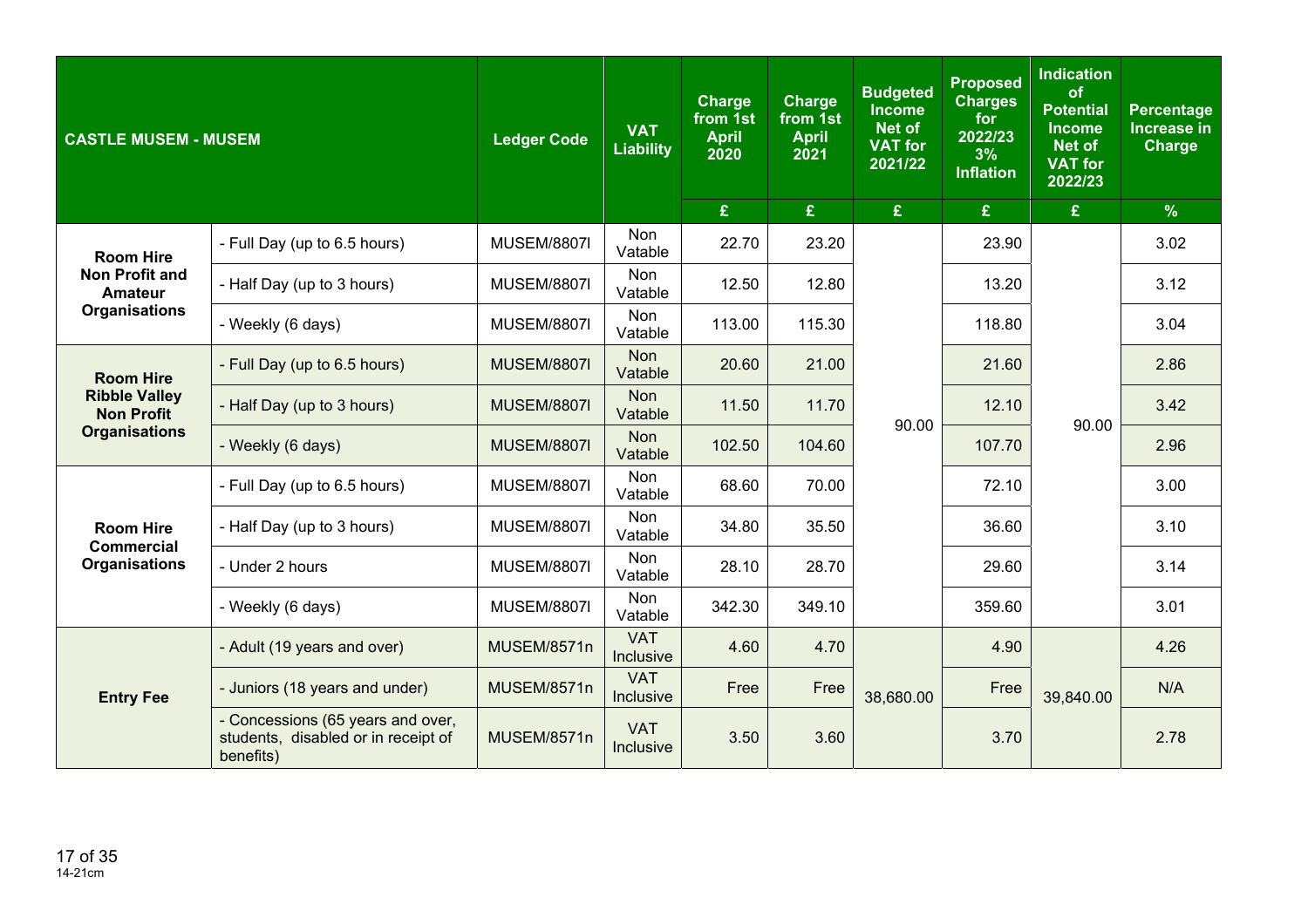| <b>RIBBLE VALLEY PARKS - RVPRK</b>             |                            | <b>Ledger Code</b> | <b>VAT</b><br><b>Liability</b> | <b>Charge</b><br>from 1st<br>April 2020 | <b>Charge</b><br>from 1st<br>April 2021 | <b>Budgeted</b><br><b>Income</b><br>Net of<br><b>VAT</b> for<br>2021/22 | <b>Proposed</b><br><b>Charges</b><br>for<br>2022/23<br>3%<br><b>Inflation</b> | <b>Indication</b><br><b>of</b><br><b>Potential</b><br>Income<br><b>Net of</b><br><b>VAT for</b><br>2022/23 | <b>Percentage</b><br>Increase in<br><b>Charge</b> |
|------------------------------------------------|----------------------------|--------------------|--------------------------------|-----------------------------------------|-----------------------------------------|-------------------------------------------------------------------------|-------------------------------------------------------------------------------|------------------------------------------------------------------------------------------------------------|---------------------------------------------------|
|                                                |                            |                    |                                | £.                                      | £                                       | £                                                                       | £                                                                             | £                                                                                                          | $\frac{9}{6}$                                     |
| <b>Bandstand Hire</b>                          | Per day                    | <b>RVPRK/8805I</b> | Non<br>Vatable                 | 104.00                                  | 106.00                                  | 190.00                                                                  | 109.20                                                                        | 200.00                                                                                                     | 3.02                                              |
| <b>Fairs</b>                                   | Site Fee - Standard Charge | <b>RVPRK/8805I</b> | <b>Non</b><br>Vatable          | 408.00                                  | 416.00                                  | 240.00                                                                  | 429.00                                                                        | 250.00                                                                                                     | 3.13                                              |
| (Amusements)                                   | Plus Fee per Day Open      | <b>RVPRK/8805I</b> | <b>Non</b><br>Vatable          | 156.00                                  | 159.00                                  | 370.00                                                                  | 164.00                                                                        | 380.00                                                                                                     | 3.14                                              |
| Use of Parks -<br><b>Commercial</b><br>Event   | Hire Fee                   | <b>RVPRK/8805I</b> | Non<br>Vatable                 | Price on<br>Application                 | Price on<br>Application                 | 220.00                                                                  | Price on<br>Application                                                       |                                                                                                            | N/A                                               |
| Use of Parks -<br>Community<br><b>Function</b> | <b>Administration Fee</b>  | <b>RVPRK/8805I</b> | <b>Non</b><br>Vatable          | 28.60                                   | 29.20                                   | 0.00                                                                    | 30.10                                                                         | 0.00                                                                                                       | 3.08                                              |

| <b>Bandstand - PRS</b><br><b>Music Licences</b> | First 100 people                          | RVPRK/8902n | <b>VAT</b><br>Inclusive | 13.00   | 13.30   | 50.00  | 13.70   | 50.00  | 3.01 |
|-------------------------------------------------|-------------------------------------------|-------------|-------------------------|---------|---------|--------|---------|--------|------|
|                                                 | Additional 25 people (or part<br>thereof) | RVPRK/8902n | <b>VAT</b><br>Inclusive | 3.40    | 3.50    | 300.00 | 3.60    | 310.00 | 2.86 |
|                                                 | Up to a Maximum Charge                    | RVPRK/8902n | <b>VAT</b><br>Inclusive | .145.70 | .168.60 | 0.00   | ,205.30 | 0.00   | 3.14 |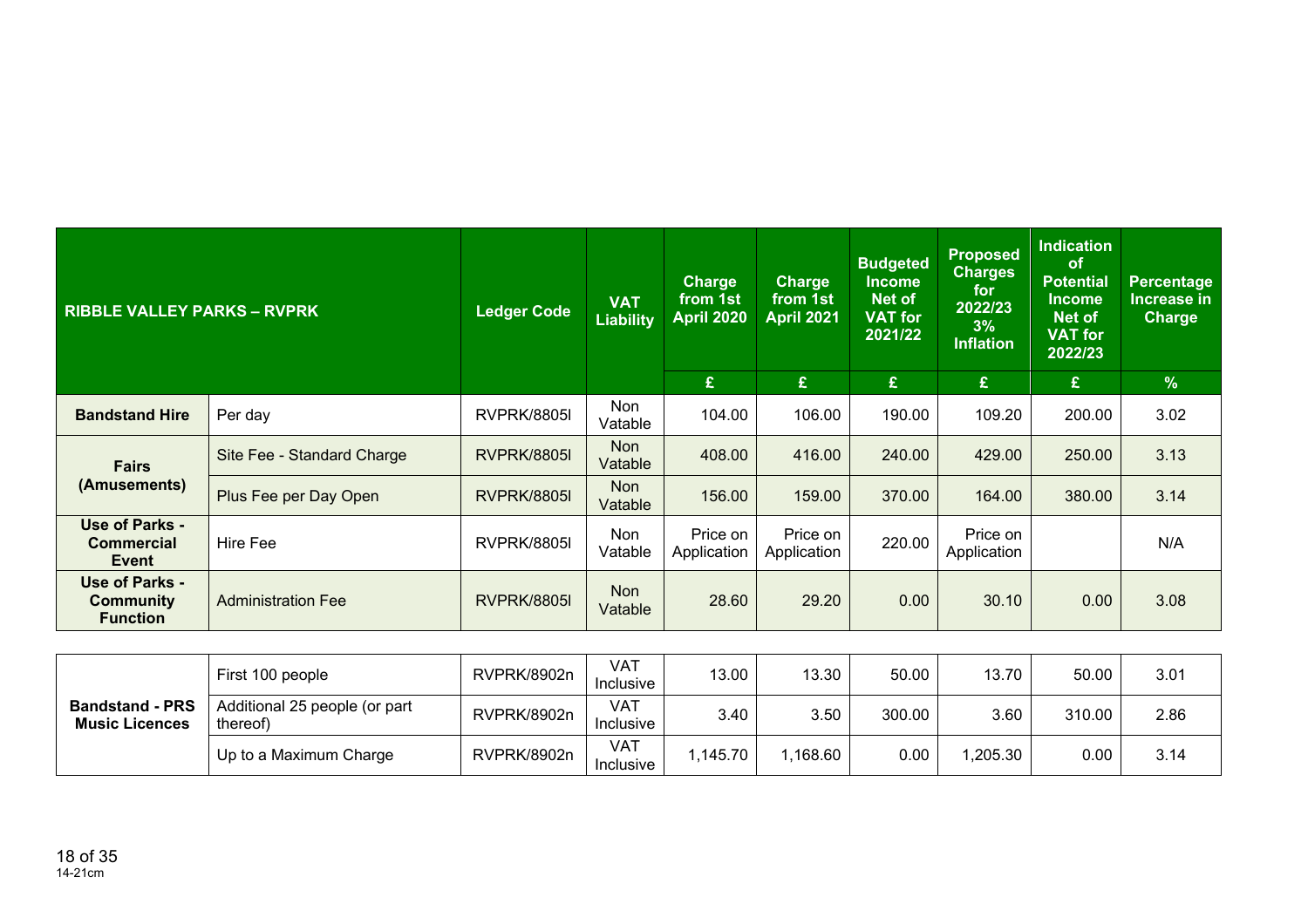| <b>RIBBLE VALLEY PARKS - RVPRK</b> | <b>Ledger Code</b> | <b>VAT</b><br><b>Liability</b> | <b>Charge</b><br>from 1st<br><b>April 2020</b> | Charge<br>from 1st<br>April 2021 | <b>Budgeted</b><br><b>Income</b><br>Net of<br><b>VAT for</b><br>2021/22 | <b>Proposed</b><br><b>Charges</b><br>for<br>2022/23<br>3%<br><b>Inflation</b> | <b>Indication</b><br>lof.<br><b>Potential</b><br><b>Income</b><br><b>Net of</b><br><b>VAT</b> for<br>2022/23 | Percentage<br>Increase in<br><b>Charge</b> |
|------------------------------------|--------------------|--------------------------------|------------------------------------------------|----------------------------------|-------------------------------------------------------------------------|-------------------------------------------------------------------------------|--------------------------------------------------------------------------------------------------------------|--------------------------------------------|
|                                    |                    |                                | ⌒<br>$\sim$                                    |                                  | £                                                                       | £                                                                             | £                                                                                                            | $\frac{9}{6}$                              |

| Bowls*                                                                             | Per hour - Adult (65 years plus)         | RVPRK/8551n | <b>VAT</b><br>Inclusive |                     |
|------------------------------------------------------------------------------------|------------------------------------------|-------------|-------------------------|---------------------|
| *Please note that<br>the Council set                                               | - Adult (17 - 64 years)                  | RVPRK/8551n | <b>VAT</b><br>Inclusive |                     |
| these charges,<br>but no income is                                                 | <b>Contract Ticket</b>                   | RVPRK/8551n | <b>VAT</b><br>Inclusive |                     |
| directly received -<br>income retained<br>by the bowling<br>green café<br>provider | Per hour - Visiting Organisations        | RVPRK/8551n | <b>VAT</b><br>Inclusive | No longer available |
|                                                                                    | - Local Organisations                    | RVPRK/8551n | <b>VAT</b><br>Inclusive |                     |
|                                                                                    | - Adult (65 years plus)<br>Organisations | RVPRK/8551n | <b>VAT</b><br>Inclusive |                     |

| <b>Refundable</b><br><b>Deposits</b> | <b>Bandstand</b> | RVPRK/8627z | Non<br>Vatable        | 146.00 | 149.00 |      | 153.50 |      | 3.02 |
|--------------------------------------|------------------|-------------|-----------------------|--------|--------|------|--------|------|------|
|                                      | Hire of Bowls    | RVPRK/8627z | <b>Non</b><br>Vatable | 2.50   | 2.60   | 0.00 | 2.70   | 0.00 | 3.85 |
|                                      | Events (Minimum) | RVPRK/8627z | Non<br>Vatable        | 780.00 | 796.00 |      | 820.00 |      | 3.02 |

| <b>Cricket Wicket</b> | Per Team per Season (up to 10<br>Matches)                     | RVPRK/8560n | <b>VAT</b><br>Inclusive |                     |
|-----------------------|---------------------------------------------------------------|-------------|-------------------------|---------------------|
|                       | Casual Booking per Match - Adult<br>$(18 \text{ years plus})$ | RVPRK/8560n | <b>VAT</b><br>Inclusive | No longer available |
|                       | Casual Booking per Match -<br>Junior                          | RVPRK/8560n | <b>VAT</b><br>Inclusive |                     |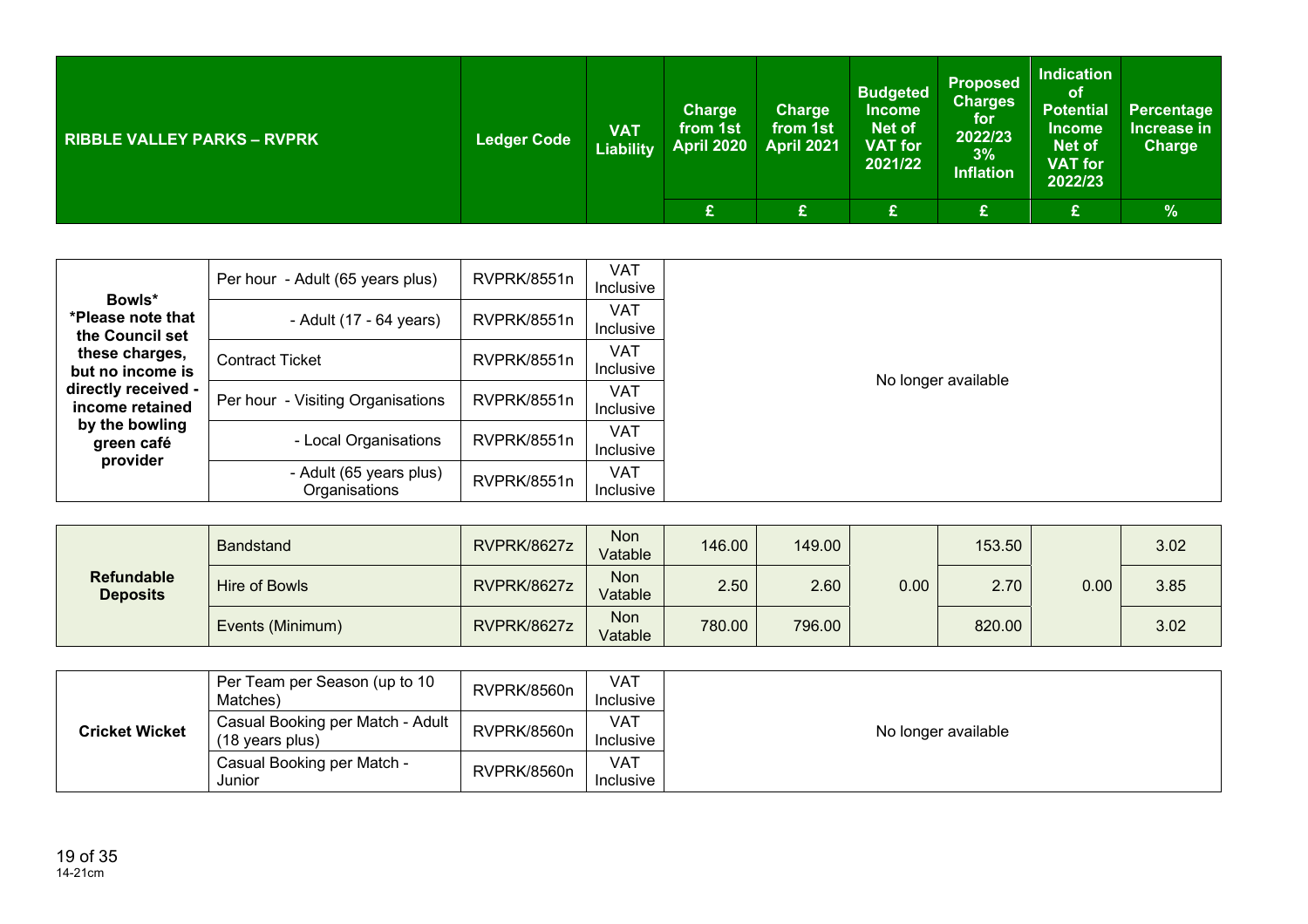| <b>RIBBLE VALLEY PARKS - RVPRK</b>              |                                                                 | <b>Ledger Code</b> | <b>VAT</b><br><b>Liability</b> | <b>Charge</b><br>from 1st<br><b>April 2020</b> | <b>Charge</b><br>from 1st<br><b>April 2021</b> | <b>Budgeted</b><br><b>Income</b><br>Net of<br><b>VAT for</b><br>2021/22 | <b>Proposed</b><br><b>Charges</b><br>for<br>2022/23<br>3%<br><b>Inflation</b> | <b>Indication</b><br>of<br><b>Potential</b><br><b>Income</b><br><b>Net of</b><br><b>VAT for</b><br>2022/23 | <b>Percentage</b><br>Increase in<br><b>Charge</b> |
|-------------------------------------------------|-----------------------------------------------------------------|--------------------|--------------------------------|------------------------------------------------|------------------------------------------------|-------------------------------------------------------------------------|-------------------------------------------------------------------------------|------------------------------------------------------------------------------------------------------------|---------------------------------------------------|
|                                                 |                                                                 |                    |                                | £                                              | £                                              | £                                                                       | £                                                                             | £                                                                                                          | $\frac{9}{6}$                                     |
|                                                 | <b>Ribble Valley Residents</b><br>- Adult (17 - 64 years)       | RVPRK/8558n        | <b>VAT</b><br>Inclusive        | 53.40                                          | 54.50                                          | 740.00                                                                  | 56.20                                                                         | 760.00                                                                                                     | 3.12                                              |
|                                                 | - Adult (65 years plus)/Adult<br>$17 -$<br>64 years) Space Card | RVPRK/8558n        | <b>VAT</b><br>Inclusive        | 22.90                                          | 23.40                                          | 90.00                                                                   | 24.20                                                                         | 90.00                                                                                                      | 3.42                                              |
| <b>Fishing Permit -</b><br><b>Season Permit</b> | - Junior (16 and under)                                         | RVPRK/8558n        | <b>VAT</b><br>Inclusive        | 22.90                                          | 23.40                                          | 140.00                                                                  | 24.20                                                                         | 140.00                                                                                                     | 3.42                                              |
|                                                 | - Junior (16 and under) Space<br>Card                           | RVPRK/8558n        | <b>VAT</b><br>Inclusive        | 13.10                                          | 13.40                                          | 0.00                                                                    | 13.90                                                                         | 0.00                                                                                                       | 3.73                                              |
|                                                 | Non Resident - Adult (17 - 64<br>years)                         | RVPRK/8558n        | <b>VAT</b><br>Inclusive        | 66.60                                          | 68.00                                          | 0.00                                                                    | 70.10                                                                         | 0.00                                                                                                       | 3.09                                              |
|                                                 | - Adult (65 years<br>plus)                                      | RVPRK/8558n        | <b>VAT</b><br>Inclusive        | 33.50                                          | 34.20                                          | 230.00                                                                  | 35.30                                                                         | 240.00                                                                                                     | 3.22                                              |
|                                                 | - Junior (16 and<br>under)                                      | RVPRK/8558n        | <b>VAT</b><br>Inclusive        | 33.50                                          | 34.20                                          | 0.00                                                                    | 35.30                                                                         | 0.00                                                                                                       | 3.22                                              |
|                                                 | <b>Lost Permits</b>                                             | RVPRK/8558n        | <b>VAT</b><br>Inclusive        | 3.70                                           | 3.80                                           | 0.00                                                                    | 4.00                                                                          | 0.00                                                                                                       | 5.26                                              |
|                                                 | <b>Ribble Valley Residents</b><br>- Adult (17 - 64 years)       | RVPRK/8558n        | <b>VAT</b><br>Inclusive        | 16.50                                          | 16.90                                          | 50.00                                                                   | 17.50                                                                         | 50.00                                                                                                      | 3.55                                              |
|                                                 | - Adult (65 years plus)/Adult<br>$17 -$<br>64 years) Space Card | RVPRK/8558n        | <b>VAT</b><br>Inclusive        | 7.80                                           | 8.00                                           | 0.00                                                                    | 8.30                                                                          | 0.00                                                                                                       | 3.75                                              |
| <b>Fishing Permit -</b>                         | - Junior (16 and under)                                         | RVPRK/8558n        | <b>VAT</b><br>Inclusive        | 7.80                                           | 8.00                                           | 0.00                                                                    | 8.30                                                                          | 0.00                                                                                                       | 3.75                                              |
| <b>Day Permit</b>                               | - Junior (16 and under)<br>Space<br>Card                        | RVPRK/8558n        | <b>VAT</b><br>Inclusive        | 3.40                                           | 3.50                                           | 0.00                                                                    | 3.70                                                                          | 0.00                                                                                                       | 5.71                                              |
|                                                 | Non Resident - Adult (17 - 64<br>years)                         | RVPRK/8558n        | <b>VAT</b><br>Inclusive        | 20.20                                          | 20.70                                          | 80.00                                                                   | 21.40                                                                         | 80.00                                                                                                      | 3.38                                              |
|                                                 | - Adult (65 years<br>plus)                                      | RVPRK/8558n        | <b>VAT</b><br>Inclusive        | 9.70                                           | 9.90                                           | 10.00                                                                   | 10.20                                                                         | 10.00                                                                                                      | 3.03                                              |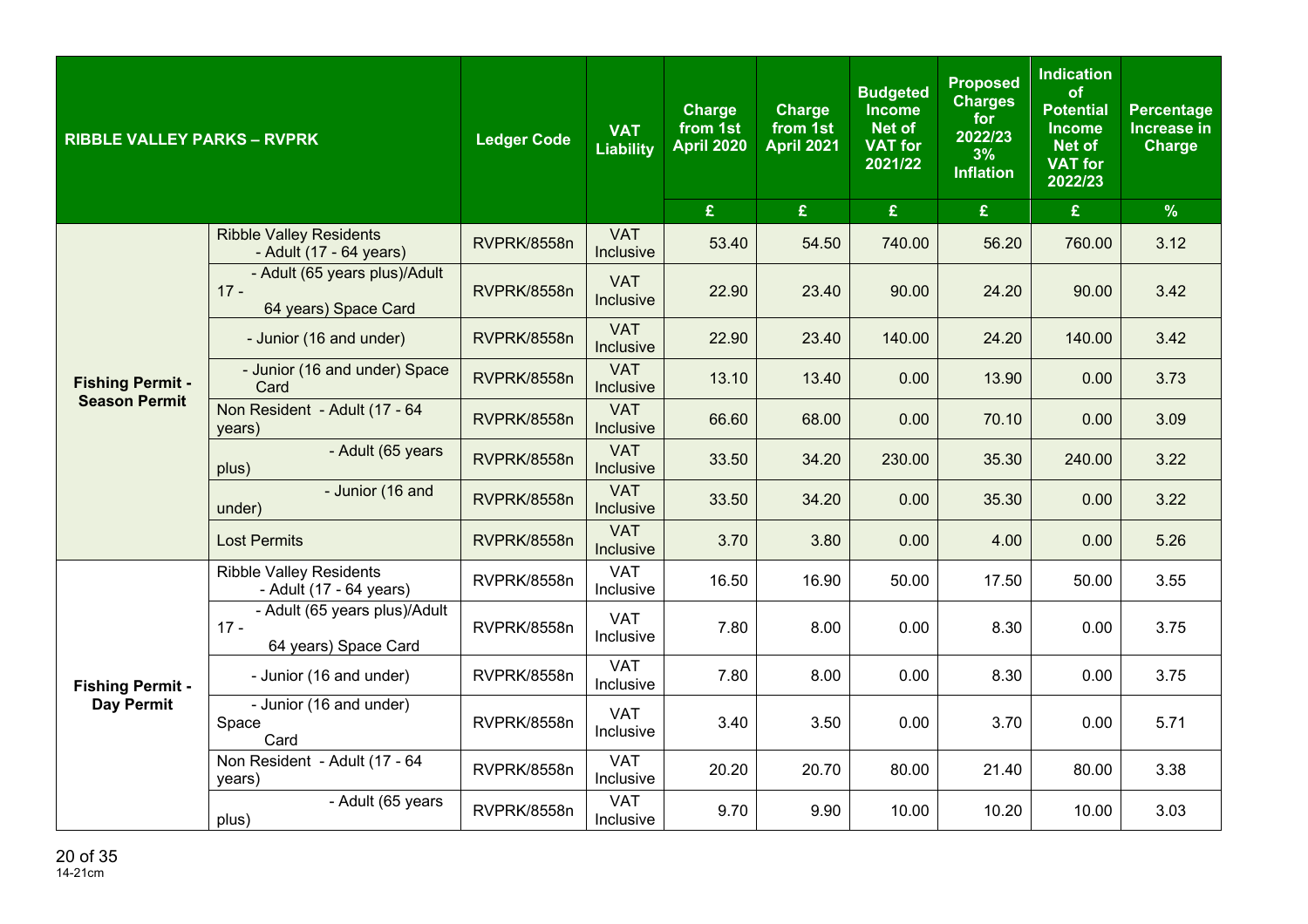| <b>RIBBLE VALLEY PARKS - RVPRK</b>              |                                                                   | <b>Ledger Code</b> | <b>VAT</b><br><b>Liability</b> | <b>Charge</b><br>from 1st<br><b>April 2020</b><br>£ | <b>Charge</b><br>from 1st<br><b>April 2021</b><br>£ | <b>Budgeted</b><br><b>Income</b><br>Net of<br><b>VAT for</b><br>2021/22<br>$\mathbf{E}$ | <b>Proposed</b><br><b>Charges</b><br>for<br>2022/23<br>3%<br><b>Inflation</b><br>£ | <b>Indication</b><br>of<br><b>Potential</b><br><b>Income</b><br><b>Net of</b><br><b>VAT for</b><br>2022/23<br>£ | <b>Percentage</b><br>Increase in<br><b>Charge</b><br>$\%$ |
|-------------------------------------------------|-------------------------------------------------------------------|--------------------|--------------------------------|-----------------------------------------------------|-----------------------------------------------------|-----------------------------------------------------------------------------------------|------------------------------------------------------------------------------------|-----------------------------------------------------------------------------------------------------------------|-----------------------------------------------------------|
|                                                 | - Junior (16 and                                                  |                    | <b>VAT</b>                     |                                                     |                                                     |                                                                                         |                                                                                    |                                                                                                                 |                                                           |
|                                                 | under)                                                            | RVPRK/8558n        | Inclusive                      | 9.70                                                | 9.90                                                | 0.00                                                                                    | 10.20                                                                              | 0.00                                                                                                            | 3.03                                                      |
|                                                 | <b>Ribble Valley Residents</b><br>- Adult (17 - 64 years)         | RVPRK/8558n        | <b>VAT</b><br><b>Inclusive</b> | 33.50                                               | 34.20                                               | 0.00                                                                                    | 35.30                                                                              | 0.00                                                                                                            | 3.22                                                      |
| <b>Fishing Permit -</b><br><b>Weekly Permit</b> | - Adult (65 years<br>plus)/Adult<br>(17 - 64 years) Space<br>Card | RVPRK/8558n        | <b>VAT</b><br>Inclusive        | 17.00                                               | 17.40                                               | 0.00                                                                                    | 18.00                                                                              | 0.00                                                                                                            | 3.45                                                      |
|                                                 | - Junior (16 and under)                                           | RVPRK/8558n        | <b>VAT</b><br>Inclusive        | 17.00                                               | 17.40                                               | 0.00                                                                                    | 18.00                                                                              | 0.00                                                                                                            | 3.45                                                      |
|                                                 | - Junior (16 and under)<br>Space<br>Card                          | RVPRK/8558n        | <b>VAT</b><br>Inclusive        | 11.10                                               | 11.40                                               | 0.00                                                                                    | 11.80                                                                              | 0.00                                                                                                            | 3.51                                                      |
|                                                 | Non Resident - Adult (17 - 64<br>years)                           | RVPRK/8558n        | <b>VAT</b><br><b>Inclusive</b> | 41.70                                               | 42.60                                               | 40.00                                                                                   | 43.90                                                                              | 40.00                                                                                                           | 3.05                                                      |
|                                                 | - Adult (65 years<br>plus)                                        | RVPRK/8558n        | <b>VAT</b><br><b>Inclusive</b> | 20.90                                               | 21.40                                               | 20.00                                                                                   | 22.10                                                                              | 20.00                                                                                                           | 3.27                                                      |
|                                                 | - Junior (16 and<br>under)                                        | RVPRK/8558n        | <b>VAT</b><br><b>Inclusive</b> | 20.90                                               | 21.40                                               | 0.00                                                                                    | 22.10                                                                              | 0.00                                                                                                            | 3.27                                                      |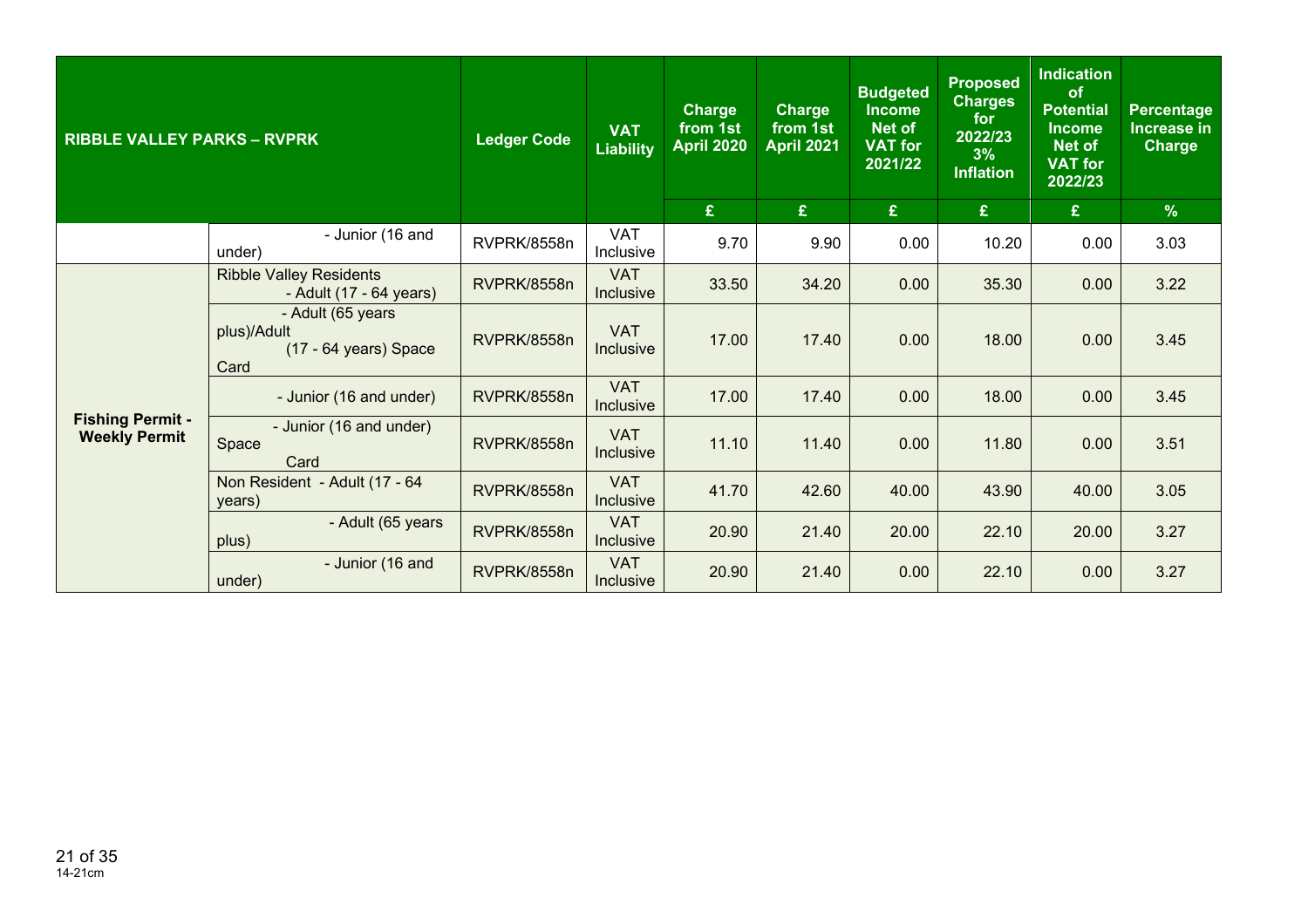| <b>RIBBLE VALLEY PARKS - RVPRK</b> |                                                                                                                                                                                         | <b>Ledger Code</b> | <b>VAT</b><br><b>Liability</b> | <b>Charge</b><br>from 1st<br><b>April 2020</b> | <b>Charge</b><br>from 1st<br><b>April 2021</b> | <b>Budgeted</b><br><b>Income</b><br><b>Net of</b><br><b>VAT for</b><br>2021/22 | <b>Proposed</b><br><b>Charges</b><br>for<br>2022/23<br>3%<br><b>Inflation</b> | <b>Indication</b><br>of<br><b>Potential</b><br><b>Income</b><br><b>Net of</b><br><b>VAT for</b><br>2022/23 | Percentage<br><b>Increase in</b><br><b>Charge</b> |
|------------------------------------|-----------------------------------------------------------------------------------------------------------------------------------------------------------------------------------------|--------------------|--------------------------------|------------------------------------------------|------------------------------------------------|--------------------------------------------------------------------------------|-------------------------------------------------------------------------------|------------------------------------------------------------------------------------------------------------|---------------------------------------------------|
|                                    |                                                                                                                                                                                         |                    |                                | £                                              | £                                              | £                                                                              | £                                                                             | $\mathbf{E}$                                                                                               | $\%$                                              |
|                                    | Late Booking Fee per Match                                                                                                                                                              | RVPRK/8559n        | <b>VAT</b><br>Inclusive        | 33.70                                          | 34.40                                          | 0.00                                                                           | 35.50                                                                         | 0.00                                                                                                       | 3.20                                              |
|                                    | Annual Charge (per team/per<br>pitch/per season): Senior Teams -<br>With Changing Facilities                                                                                            | RVPRK/8559n        | <b>VAT</b><br>Inclusive        | 424.60                                         | 433.10                                         | 1,010.00                                                                       | 446.10                                                                        | 1,040.00                                                                                                   | 3.00                                              |
|                                    | Daily Charge (per team/per pitch)<br>Senior Teams - With Changing<br><b>Facilities</b>                                                                                                  | RVPRK/8559n        | <b>VAT</b><br>Inclusive        | 55.90                                          | 57.10                                          | 0.00                                                                           | 58.90                                                                         | 0.00                                                                                                       | 3.15                                              |
|                                    | Daily Charge (per team/per pitch)<br>Senior Teams - Without Changing<br><b>Facilities</b><br>Annual Charge (per team/per<br>pitch/per season): Junior Teams<br>with Changing Facilities | RVPRK/8559n        | <b>VAT</b><br>Inclusive        | 39.30                                          | 40.10                                          | 0.00                                                                           | 41.40                                                                         | 0.00                                                                                                       | 3.24                                              |
|                                    |                                                                                                                                                                                         | RVPRK/8559n        | <b>VAT</b><br>Inclusive        | 217.80                                         | 222.20                                         | 0.00                                                                           | 228.90                                                                        | 0.00                                                                                                       | 3.02                                              |
| <b>Football Pitches</b>            | Daily Charge (per team/per pitch)<br>Junior Teams - With Changing<br>Facilities                                                                                                         | RVPRK/8559n        | <b>VAT</b><br>Inclusive        | 39.30                                          | 40.10                                          | 0.00                                                                           | 41.40                                                                         | 0.00                                                                                                       | 3.24                                              |
|                                    | Daily Charge (per team/per pitch)<br>Junior Teams - Without Changing<br><b>Facilities</b>                                                                                               | RVPRK/8559n        | <b>VAT</b><br>Inclusive        | 28.10                                          | 28.70                                          | 0.00                                                                           | 29.60                                                                         | 0.00                                                                                                       | 3.14                                              |
|                                    | Annual Charge (per team/per<br>pitch/per season): Pitches<br><b>Without Changing Facilities -</b><br>Kestor Lane - Senior Teams                                                         | RVPRK/8559n        | <b>VAT</b><br>Inclusive        | 217.80                                         | 222.20                                         | 520.00                                                                         | 228.90                                                                        | 540.00                                                                                                     | 3.02                                              |
|                                    | Annual Charge (per team/per<br>pitch/per season): Pitches<br>Without Changing Facilities -<br>Kestor Lane - Junior Teams                                                                | RVPRK/8559n        | <b>VAT</b><br>Inclusive        | 111.80                                         | 114.10                                         | 0.00                                                                           | 117.60                                                                        | 0.00                                                                                                       | 3.07                                              |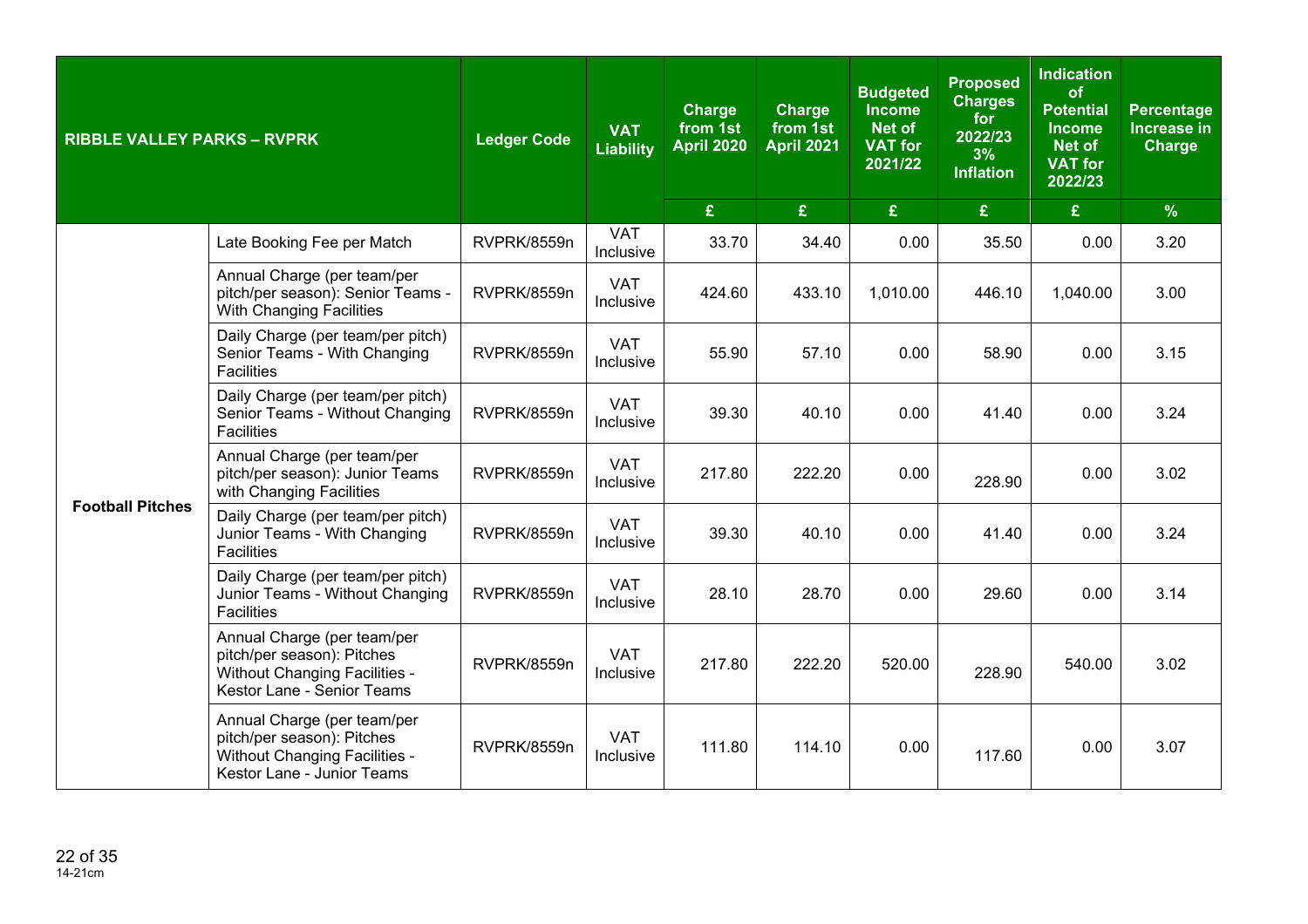| <b>RIBBLE VALLEY PARKS - RVPRK</b>                                                                                                                    | <b>Ledger Code</b> | <b>VAT</b><br><b>Liability</b> | <b>Charge</b><br>from 1st<br><b>April 2020</b> | <b>Charge</b><br>from 1st<br><b>April 2021</b> | <b>Budgeted</b><br><b>Income</b><br>Net of<br><b>VAT for</b><br>2021/22 | <b>Proposed</b><br><b>Charges</b><br>for<br>2022/23<br>3%<br><b>Inflation</b> | <b>Indication</b><br><b>of</b><br><b>Potential</b><br><b>Income</b><br>Net of<br><b>VAT for</b><br>2022/23 | Percentage<br>Increase in<br><b>Charge</b> |
|-------------------------------------------------------------------------------------------------------------------------------------------------------|--------------------|--------------------------------|------------------------------------------------|------------------------------------------------|-------------------------------------------------------------------------|-------------------------------------------------------------------------------|------------------------------------------------------------------------------------------------------------|--------------------------------------------|
|                                                                                                                                                       |                    |                                | £                                              | £                                              | £                                                                       | £                                                                             | £                                                                                                          | $\frac{9}{6}$                              |
| Half Yearly Charge - August to<br>December OR January to May<br>(per team/per pitch/per season).<br>Senior Teams - With Changing<br><b>Facilities</b> | RVPRK/8559n        | <b>VAT</b><br><b>Inclusive</b> | 228.20                                         | 232.80                                         | 0.00                                                                    | 239.80                                                                        | 0.00                                                                                                       | 3.01                                       |
| Pre-Season Football Charge -<br><b>Senior Teams</b>                                                                                                   | RVPRK/8559n        | <b>VAT</b><br><b>Inclusive</b> | 90.30                                          | 92.20                                          | 0.00                                                                    | 95.00                                                                         | 0.00                                                                                                       | 3.04                                       |
| Daily coaching rate - Grass<br>Pitches - Per Pitch                                                                                                    | RVPRK/8559n        | VAT<br>Inclusive               | 25.50                                          | 26.10                                          | 0.00                                                                    | 26.90                                                                         | 0.00                                                                                                       | 3.07                                       |
| Cancellation - Due to inclement weather, one-off booking only - return of 50% booking fee or carry<br>forward booking                                 |                    |                                |                                                |                                                |                                                                         |                                                                               |                                                                                                            |                                            |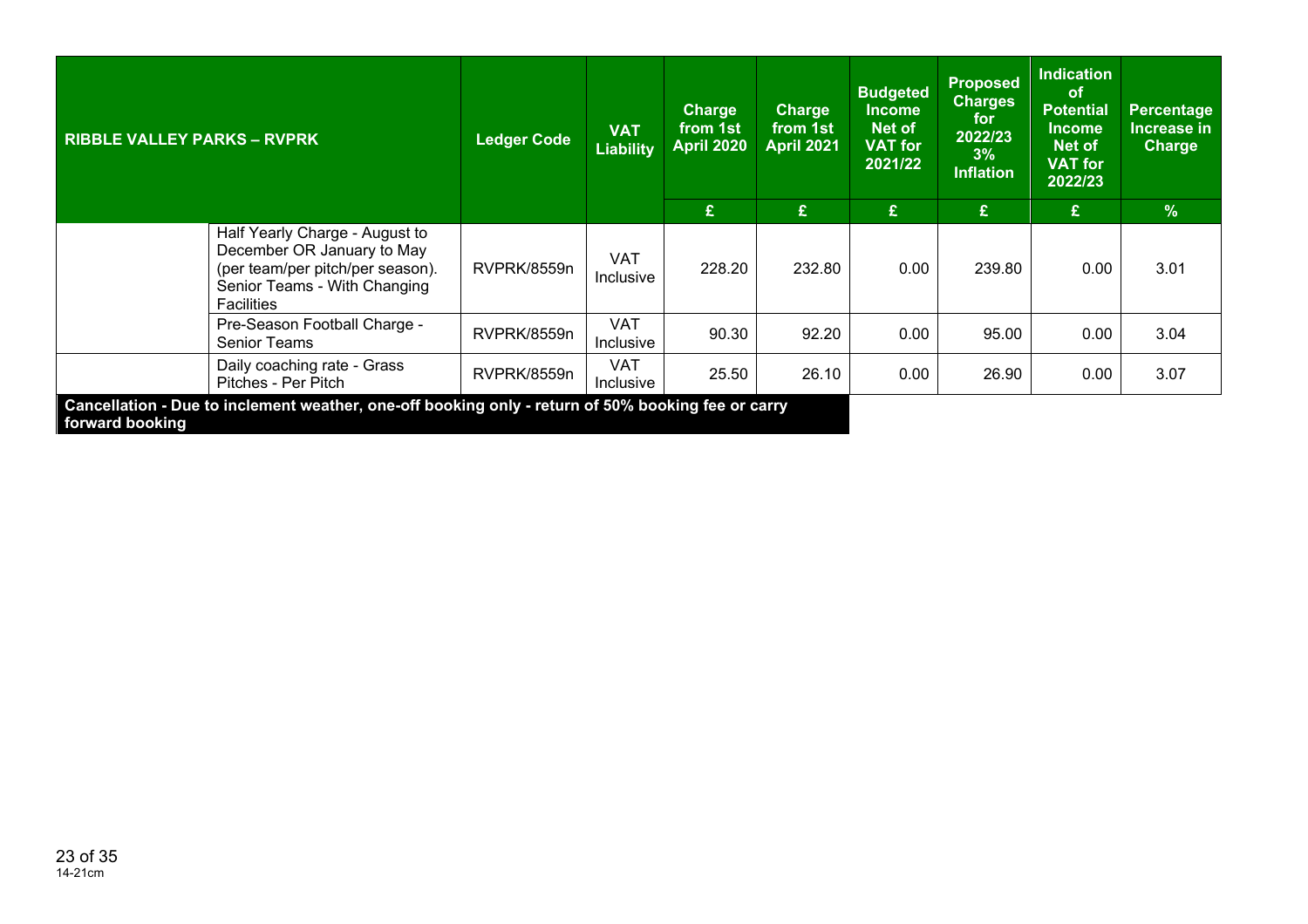| <b>TRADE REFUSE - TRREF</b>                     |                                                        | <b>Ledger Code</b> | <b>VAT</b><br><b>Liability</b> | <b>Charge</b><br>from 1st<br><b>April</b><br>2020<br>£ | <b>Charge</b><br>from 1st<br><b>April</b><br>2021<br>£ | <b>Budgeted</b><br><b>Income Net</b><br>of VAT for<br>2021/22<br>£ | Proposed<br><b>Charges for</b><br>2022/23 3%<br><b>Inflation</b><br>£ | <b>Indication</b><br>of<br><b>Potential</b><br><b>Income</b><br><b>Net of VAT</b><br>for 2022/23<br>£ | <b>Percentage</b><br>Increase in<br><b>Charge</b><br>$\frac{9}{6}$ |
|-------------------------------------------------|--------------------------------------------------------|--------------------|--------------------------------|--------------------------------------------------------|--------------------------------------------------------|--------------------------------------------------------------------|-----------------------------------------------------------------------|-------------------------------------------------------------------------------------------------------|--------------------------------------------------------------------|
| <b>Commercial Waste</b><br>(Sacks and Stickers) | Pack of 50 Sacks or Stickers for<br><b>Trade Waste</b> | <b>TRREF/8410z</b> | <b>Non</b><br>Vatable          | 76.50                                                  | 79.00                                                  | 26,460.00                                                          | 81.80                                                                 | 27,400.00                                                                                             | 3.54                                                               |
|                                                 | Pack of 10 Sacks or Stickers for<br><b>Trade Waste</b> | <b>TRREF/8410z</b> | <b>Non</b><br>Vatable          | 15.30                                                  | 15.80                                                  | 220.00                                                             | 16.40                                                                 | 230.00                                                                                                | 3.80                                                               |
|                                                 |                                                        |                    |                                |                                                        |                                                        |                                                                    |                                                                       |                                                                                                       |                                                                    |
| <b>Commercial Waste</b><br>(Sacks and Stickers) | Delivery charge for sacks or<br>stickers               | <b>TRREF/8791z</b> | <b>Non</b><br>Vatable          | 5.00                                                   | 5.50                                                   | 0.00                                                               | 5.70                                                                  |                                                                                                       | 3.64                                                               |

|                                                                                          | Weekly charge for 120 litre<br>wheeled bin  | <b>TRREF/8411z</b> | Non<br>Vatable | 2.50  | 2.60  |            | 2.70  | 0.00       | 3.85 |
|------------------------------------------------------------------------------------------|---------------------------------------------|--------------------|----------------|-------|-------|------------|-------|------------|------|
| <b>Commercial Waste (Bins)</b><br>- Charges based on one                                 | Weekly charge for 140 litre<br>wheeled bin  | TRREF/8411z        | Non<br>Vatable | 2.90  | 3.00  | 6,300.00   | 3.15  | 6,620.00   | 5.00 |
| bin collected once a<br>week. The full charge will                                       | Weekly charge for 240 litre<br>wheeled bin  | TRREF/8411z        | Non<br>Vatable | 4.90  | 5.20  | 20,550.00  | 5.40  | 21,340.00  | 3.85 |
| be payable for each<br>additional bin and for<br>each additional collection<br>per week. | Weekly charge for 360 litre<br>wheeled bin  | TRREF/8411z        | Non<br>Vatable | 7.30  | 7.55  | 73,270.00  | 7.85  | 76,180.00  | 3.97 |
|                                                                                          | Weekly charge for 660 litre<br>wheeled bin  | TRREF/8411z        | Non<br>Vatable | 13.30 | 13.75 | 2,810.00   | 14.25 | 2,910.00   | 3.64 |
|                                                                                          | Weekly charge for 1100 litre<br>wheeled bin | TRREF/8411z        | Non<br>Vatable | 19.40 | 20.10 | 195,340.00 | 20.85 | 202,630.00 | 3.73 |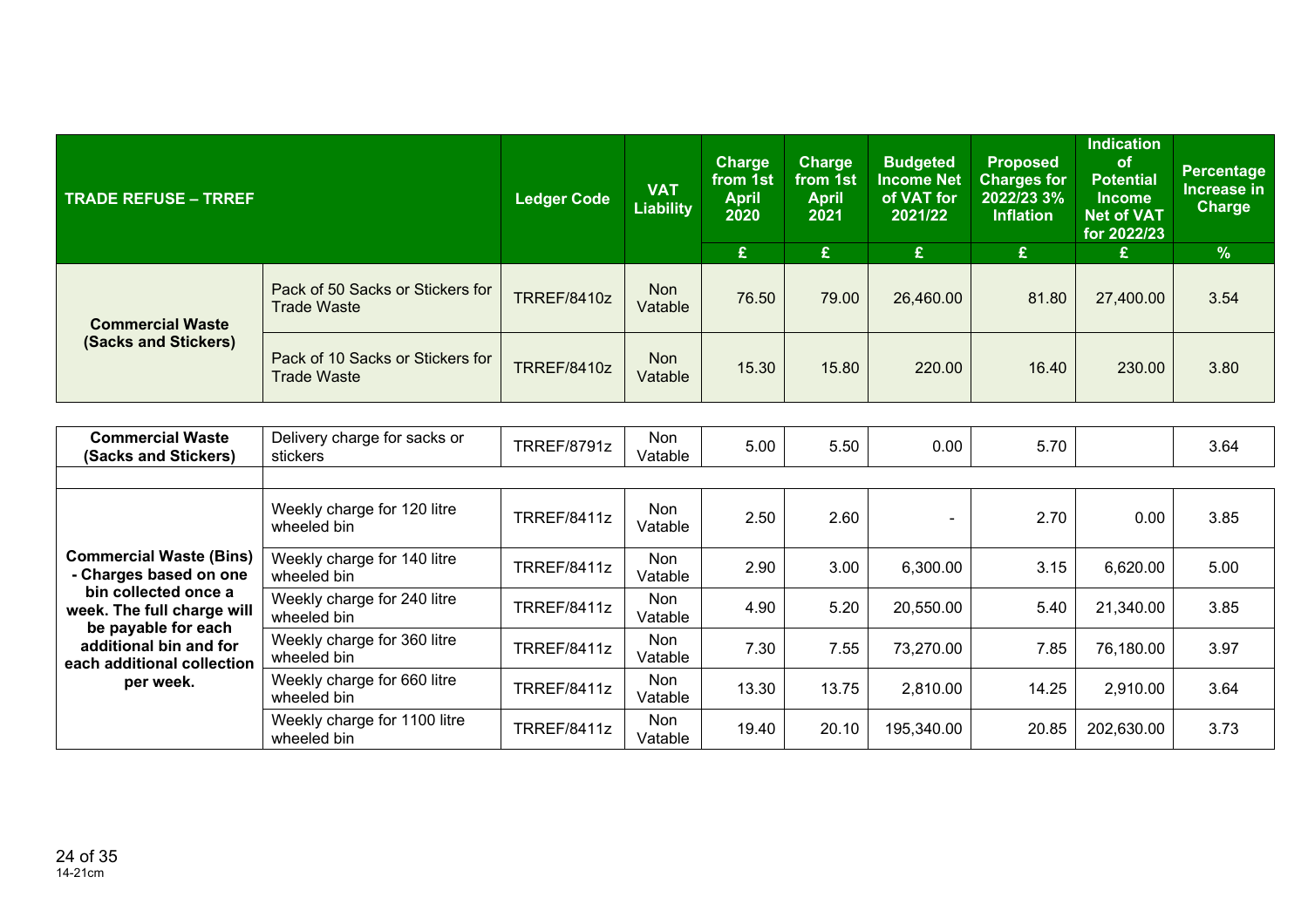| <b>TRADE REFUSE - TRREF</b>                              |                                                        | <b>Ledger Code</b> | <b>VAT</b><br><b>Liability</b> | Charge<br>from 1st<br><b>April</b><br>2020 | <b>Charge</b><br>from 1st<br><b>April</b><br>2021 | <b>Budgeted</b><br><b>Income Net</b><br>of VAT for<br>2021/22 | <b>Proposed</b><br><b>Charges for</b><br>2022/23 3%<br><b>Inflation</b> | <b>Indication</b><br>of<br><b>Potential</b><br><b>Income</b><br><b>Net of VAT</b><br>for 2022/23 | <b>Percentage</b><br><b>Increase in</b><br>Charge |
|----------------------------------------------------------|--------------------------------------------------------|--------------------|--------------------------------|--------------------------------------------|---------------------------------------------------|---------------------------------------------------------------|-------------------------------------------------------------------------|--------------------------------------------------------------------------------------------------|---------------------------------------------------|
|                                                          |                                                        |                    |                                | £                                          | £                                                 | £                                                             | £                                                                       | £                                                                                                | $\frac{9}{6}$                                     |
|                                                          | Weekly charge for 120 litre<br>wheeled bin             | <b>TRREF/8595z</b> | <b>Non</b><br>Vatable          | 1.80                                       | 1.90                                              |                                                               | 2.00                                                                    | 0.00                                                                                             | 5.26                                              |
| <b>Charitable Waste (Bins) -</b>                         | Weekly charge for 140 litre<br>wheeled bin             | <b>TRREF/8595z</b> | <b>Non</b><br>Vatable          | 2.00                                       | 2.10                                              | 1,520.00                                                      | 2.20                                                                    | 1,590.00                                                                                         | 4.76                                              |
| <b>Charges based on one</b><br>bin collected once a      | Weekly charge for 240 litre<br>wheeled bin             | <b>TRREF/8595z</b> | <b>Non</b><br>Vatable          | 3.30                                       | 3.40                                              | 1,420.00                                                      | 3.55                                                                    | 1,480.00                                                                                         | 4.41                                              |
| week. The full charge will<br>be payable for each        | Weekly charge for 360 litre<br>wheeled bin             | <b>TRREF/8595z</b> | <b>Non</b><br>Vatable          | 4.60                                       | 4.70                                              | 10,700.00                                                     | 4.90                                                                    | 11,160.00                                                                                        | 4.26                                              |
| additional bin and for<br>each additional collection     | Weekly charge for 660 litre<br>wheeled bin             | <b>TRREF/8595z</b> | <b>Non</b><br>Vatable          | 8.20                                       | 8.40                                              | 260.00                                                        | 8.75                                                                    | 270.00                                                                                           | 4.17                                              |
| per week.                                                | Weekly charge for 820 litre<br>wheeled bin             | <b>TRREF/8595z</b> | Non<br>Vatable                 |                                            |                                                   |                                                               | No longer required                                                      |                                                                                                  |                                                   |
|                                                          | Weekly charge for 1100 litre<br>wheeled bin            | <b>TRREF/8595z</b> | <b>Non</b><br>Vatable          | 14.10                                      | 14.40                                             | 55,570.00                                                     | 15.00                                                                   | 57,890.00                                                                                        | 4.17                                              |
|                                                          |                                                        |                    |                                |                                            |                                                   |                                                               |                                                                         |                                                                                                  |                                                   |
| <b>Charitable Enterprises</b><br><b>Waste (Sacks and</b> | Pack of 50 Sacks or Stickers for<br><b>Trade Waste</b> | <b>TRREF/8550z</b> | Non<br>Vatable                 | 51.00                                      | 52.10                                             | 9,740.00                                                      | 54.10                                                                   | 10,110.00                                                                                        | 3.84                                              |
| Stickers)                                                | Pack of 10 Sacks or Stickers for<br><b>Trade Waste</b> | <b>TRREF/8550z</b> | Non<br>Vatable                 | 10.20                                      | 10.45                                             |                                                               | 10.85                                                                   | 0.00                                                                                             | 3.83                                              |
|                                                          |                                                        |                    |                                |                                            |                                                   |                                                               |                                                                         |                                                                                                  |                                                   |
| <b>Charitable Enterprises</b><br>(Sacks and Stickers)    | Delivery charge for sacks or<br>stickers               | <b>TRREF/8791z</b> | <b>Non</b><br>Vatable          | 5.00                                       | 5.50                                              |                                                               | 5.70                                                                    | 0.00                                                                                             | 3.64                                              |
|                                                          |                                                        |                    |                                |                                            |                                                   |                                                               |                                                                         |                                                                                                  |                                                   |
| <b>Provision of Trade Bins</b>                           | Purchase and delivery of trade<br>bin                  | <b>TRREF/8297n</b> | <b>VAT</b><br>Inclusive        | £8<br>delivery<br>fee                      | E8<br>delivery<br>fee                             | 4,000.00                                                      | £8.25<br>delivery fee                                                   | 4,120.00                                                                                         | 3.13                                              |
| <b>Waste Transfer Note</b>                               | Provision and completion of<br>waste transfer note     | <b>TRREF/8735z</b> | <b>Non</b><br>Vatable          | 20.40                                      | 20.90                                             | 12,710.00                                                     | 21.60                                                                   | 13,140.00                                                                                        | 3.35                                              |
| <b>Trade Refuse Contracts</b>                            | Admin fee for change of<br>contract                    | <b>TRREF/8703z</b> | Non<br>Vatable                 | 20.40                                      | 20.90                                             |                                                               | 21.60                                                                   |                                                                                                  | 3.35                                              |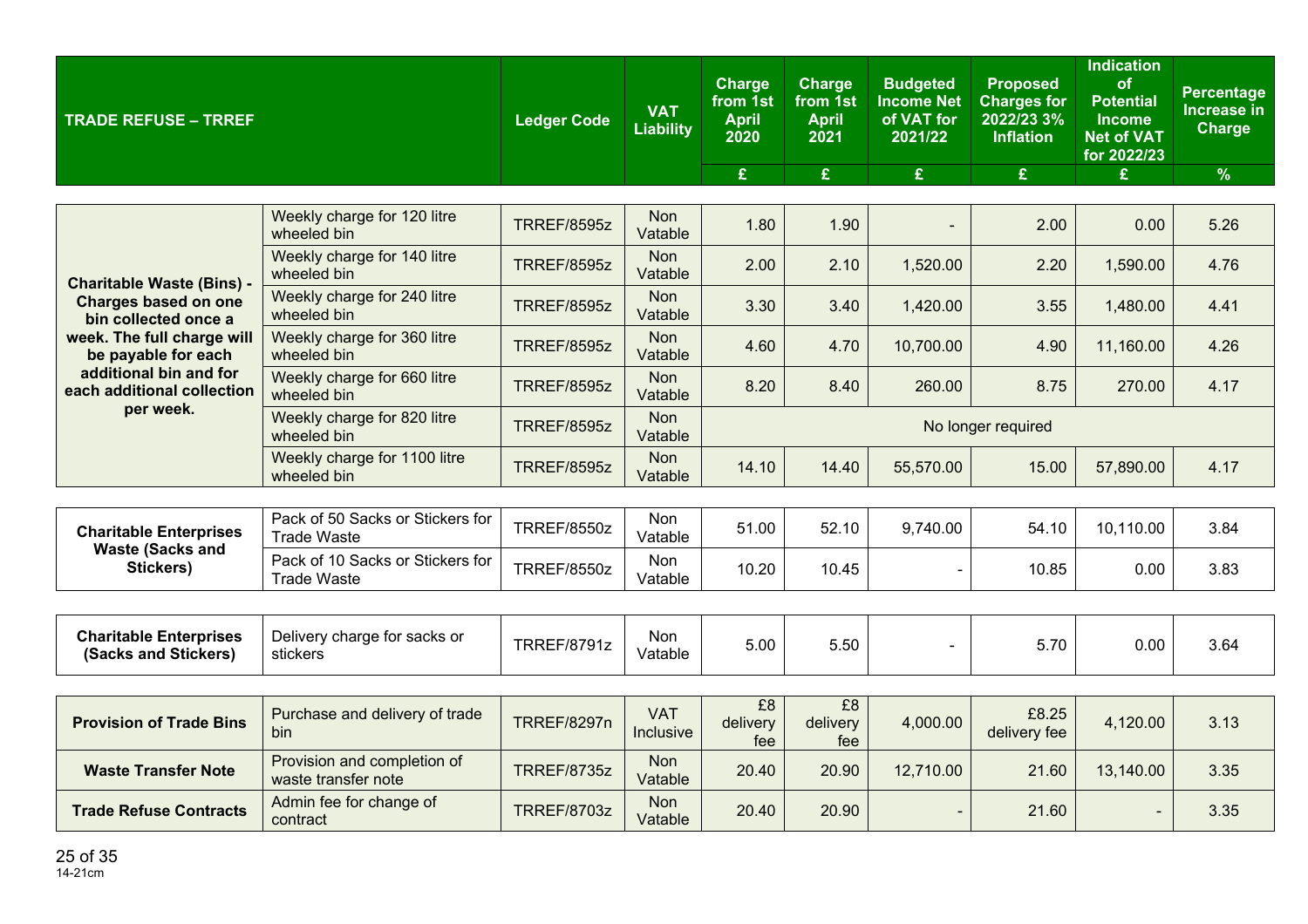| <b>TRADE REFUSE - TRREF</b>                          |                                                                                               | <b>Ledger Code</b> | <b>VAT</b><br><b>Liability</b> | <b>Charge</b><br>from 1st<br><b>April</b><br>2020<br>£ | <b>Charge</b><br>from 1st<br><b>April</b><br>2021<br>$\mathbf{E}$ | <b>Budgeted</b><br><b>Income Net</b><br>of VAT for<br>2021/22<br>£ | <b>Proposed</b><br><b>Charges for</b><br>2022/23 3%<br><b>Inflation</b><br>£ | <b>Indication</b><br>of<br><b>Potential</b><br><b>Income</b><br><b>Net of VAT</b><br>for 2022/23 | <b>Percentage</b><br>Increase in<br><b>Charge</b><br>$\frac{9}{6}$ |
|------------------------------------------------------|-----------------------------------------------------------------------------------------------|--------------------|--------------------------------|--------------------------------------------------------|-------------------------------------------------------------------|--------------------------------------------------------------------|------------------------------------------------------------------------------|--------------------------------------------------------------------------------------------------|--------------------------------------------------------------------|
|                                                      |                                                                                               |                    |                                |                                                        |                                                                   |                                                                    |                                                                              | £                                                                                                |                                                                    |
| <b>Charge for</b><br>unpresented/inaccessible<br>bin | Charge if bins not presented or<br>are inaccessible                                           | TRREF/8736z        | <b>Non</b><br>Vatable          | 78.10                                                  | 80.00                                                             | $\sim$                                                             | 82.40                                                                        | 710.00                                                                                           | 3.00                                                               |
|                                                      |                                                                                               |                    |                                |                                                        |                                                                   |                                                                    |                                                                              |                                                                                                  |                                                                    |
|                                                      | Delivery Charge (based upon 1<br>delivery of a maximum 4 x 1100<br>litre wheeled bins)        | <b>TRREF/8546n</b> | <b>VAT</b><br>Inclusive        | 49.00                                                  | 50.00                                                             |                                                                    | 51.50                                                                        | 340.00                                                                                           | 3.00                                                               |
| <b>Event Hire</b>                                    | <b>Collection Charge (based upon</b><br>delivery of a maximum 4 x<br>1100 litre wheeled bins) | <b>TRREF/8546n</b> | <b>VAT</b><br><b>Inclusive</b> | 49.00                                                  | 50.00                                                             | $\blacksquare$                                                     | 51.50                                                                        | 252.24                                                                                           | 3.00                                                               |
|                                                      | Provision and completion of<br>waste transfer note                                            | TRREF/8546n        | <b>VAT</b><br>Inclusive        | <b>New</b><br>charge                                   | 20.90                                                             |                                                                    | 21.60                                                                        |                                                                                                  | 3.35                                                               |
|                                                      | Rental of bin, per bin -<br>regardless of size                                                | <b>TRREF/8597n</b> | <b>VAT</b><br>Inclusive        | 1.60                                                   | 1.80                                                              | 20.00                                                              | 1.90                                                                         | 100.00                                                                                           | 5.56                                                               |

| <b>ROADSIDE SEATS - SEATS</b> |                          | <b>Ledger Code</b> | <b>VAT</b><br><b>Liability</b> | <b>Charge</b><br>from 1st<br><b>April</b><br>2020 | <b>Charge</b><br>from 1st<br><b>April</b><br>2021 | <b>Budgeted</b><br><b>Income Net</b><br>of VAT for<br>2021/22 | <b>Proposed</b><br><b>Charges for</b><br>2022/23 3%<br><b>Inflation</b> | <b>Indication</b><br><b>of</b><br><b>Potential</b><br>Income<br><b>Net of VAT</b><br>for 2022/23 | <b>Percentage</b><br>Increase in<br><b>Charge</b> |
|-------------------------------|--------------------------|--------------------|--------------------------------|---------------------------------------------------|---------------------------------------------------|---------------------------------------------------------------|-------------------------------------------------------------------------|--------------------------------------------------------------------------------------------------|---------------------------------------------------|
|                               |                          |                    |                                | £                                                 | £                                                 | £                                                             |                                                                         | £                                                                                                | %                                                 |
| <b>Benches</b>                | Standard                 | <b>SEATS/8507n</b> | <b>VAT</b><br>Inclusive        | 921.20                                            | 940.00                                            |                                                               | 968.20                                                                  | $\overline{\phantom{0}}$                                                                         | 3.00                                              |
| <b>Provision &amp; Fixing</b> | <b>Standard Memorial</b> | SEATS/8507z        | Non<br>Vatable                 | 781.20                                            | 798.00                                            |                                                               | 822.00                                                                  | $\overline{\phantom{0}}$                                                                         | 3.01                                              |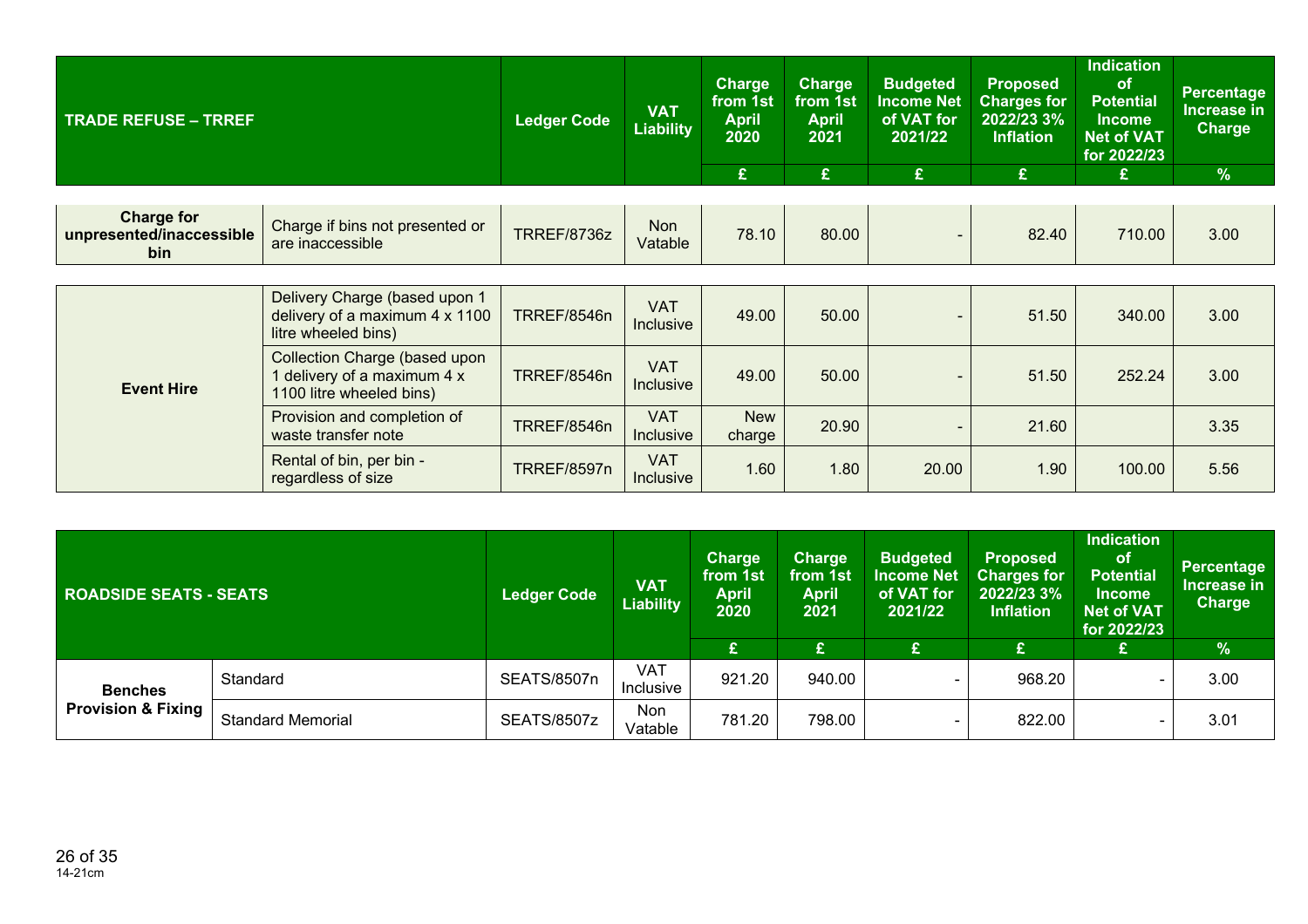| <b>PRIVATE DRAINS - DRAIN</b>            |                                                             | <b>Ledger Code</b> | <b>VAT</b><br>Liability        | <b>Charge</b><br>from 1st<br><b>April</b><br>2020<br>£ | <b>Charge</b><br>from 1st<br><b>April</b><br>2021<br>£ | <b>Budgeted</b><br><b>Income Net</b><br>of VAT for<br>2021/22<br>£ | <b>Proposed</b><br><b>Charges for</b><br>2022/23 3%<br><b>Inflation</b><br>£ | <b>Indication</b><br>of<br><b>Potential</b><br>Income<br><b>Net of VAT</b><br>for 2022/23<br>£ | <b>Percentage</b><br>Increase in<br><b>Charge</b><br>$\frac{9}{6}$ |
|------------------------------------------|-------------------------------------------------------------|--------------------|--------------------------------|--------------------------------------------------------|--------------------------------------------------------|--------------------------------------------------------------------|------------------------------------------------------------------------------|------------------------------------------------------------------------------------------------|--------------------------------------------------------------------|
|                                          | Jetting charge including call out and<br>first half hour    | DRAIN/8612n        | <b>VAT</b><br><b>Inclusive</b> | 88.50                                                  | 92.00                                                  | 850.00                                                             | 94.80                                                                        | 880.00                                                                                         | 3.04                                                               |
| <b>Private Drain</b><br><b>Clearance</b> |                                                             |                    |                                |                                                        |                                                        |                                                                    |                                                                              |                                                                                                |                                                                    |
|                                          | Additional cost per half hour                               | DRAIN/8613n        | <b>VAT</b><br>Inclusive        | 52.10                                                  | 53.10                                                  | 790.00                                                             | 54.70                                                                        | 810.00                                                                                         | 3.01                                                               |
|                                          | <b>Materials</b>                                            | DRAIN/8613n        | <b>VAT</b><br><b>Inclusive</b> | At cost                                                | At cost                                                | N/a                                                                | At cost                                                                      | N/a                                                                                            | N/a                                                                |
|                                          |                                                             |                    |                                |                                                        |                                                        |                                                                    |                                                                              |                                                                                                |                                                                    |
|                                          | CCTV Drain Survey including call out<br>and first half hour | DRAIN/8614n        | <b>VAT</b><br><b>Inclusive</b> | 145.70                                                 | 150.00                                                 | 210.00                                                             | 154.50                                                                       | 220.00                                                                                         | 3.00                                                               |

| <b>REFUSE COLLECTION - RCOLL</b>                                                                       |                                                                                                          | <b>Ledger Code</b> | <b>VAT</b><br><b>Liability</b> | <b>Charge</b><br>from 1st<br><b>April 2020</b><br>£             | <b>Charge</b><br>from 1st<br><b>April 2021</b><br>£               | <b>Budgeted</b><br><b>Income</b><br><b>Net of VAT</b><br>for 2021/22<br>£ | <b>Proposed</b><br><b>Charges</b><br>for 2022/23<br>3%<br>Inflation<br>£ | <b>Indication</b><br>of<br><b>Potential</b><br><b>Income</b><br>Net of<br><b>VAT for</b><br>2022/23<br>£. | Percentage<br>Increase in<br>Charge<br>$\frac{9}{6}$ |
|--------------------------------------------------------------------------------------------------------|----------------------------------------------------------------------------------------------------------|--------------------|--------------------------------|-----------------------------------------------------------------|-------------------------------------------------------------------|---------------------------------------------------------------------------|--------------------------------------------------------------------------|-----------------------------------------------------------------------------------------------------------|------------------------------------------------------|
|                                                                                                        |                                                                                                          |                    |                                |                                                                 |                                                                   |                                                                           |                                                                          |                                                                                                           |                                                      |
| <b>Removal of Household Bulky</b><br><b>Waste</b> Restrictions do apply.<br>Please check the Council's | Collection of up to 4<br>items - restrictions<br>apply                                                   | RCOLL/8547u        | Non<br>Vatable                 | 15.30<br>(each<br>additional<br>item over<br>4 - plus<br>£4.60) | 17.00<br>(each<br>additional<br>item over<br>$4 - plus$<br>£4.75) | 26,520.00                                                                 | 17.50 (each<br>additional<br>item over 4<br>- plus<br>£4.90)             | 27,315.60                                                                                                 | 2.94                                                 |
| website or call 01200 425111<br>for details of what can be collected.                                  | Collection of larger<br>items such as baths,<br>rubble, boilers<br>(restrictions apply and<br>subject to | RCOLL/8547u        | Non<br>Vatable                 | 49.00                                                           | 51.00                                                             | 1,250.00                                                                  | 52.60                                                                    | ,290.00                                                                                                   | 3.14                                                 |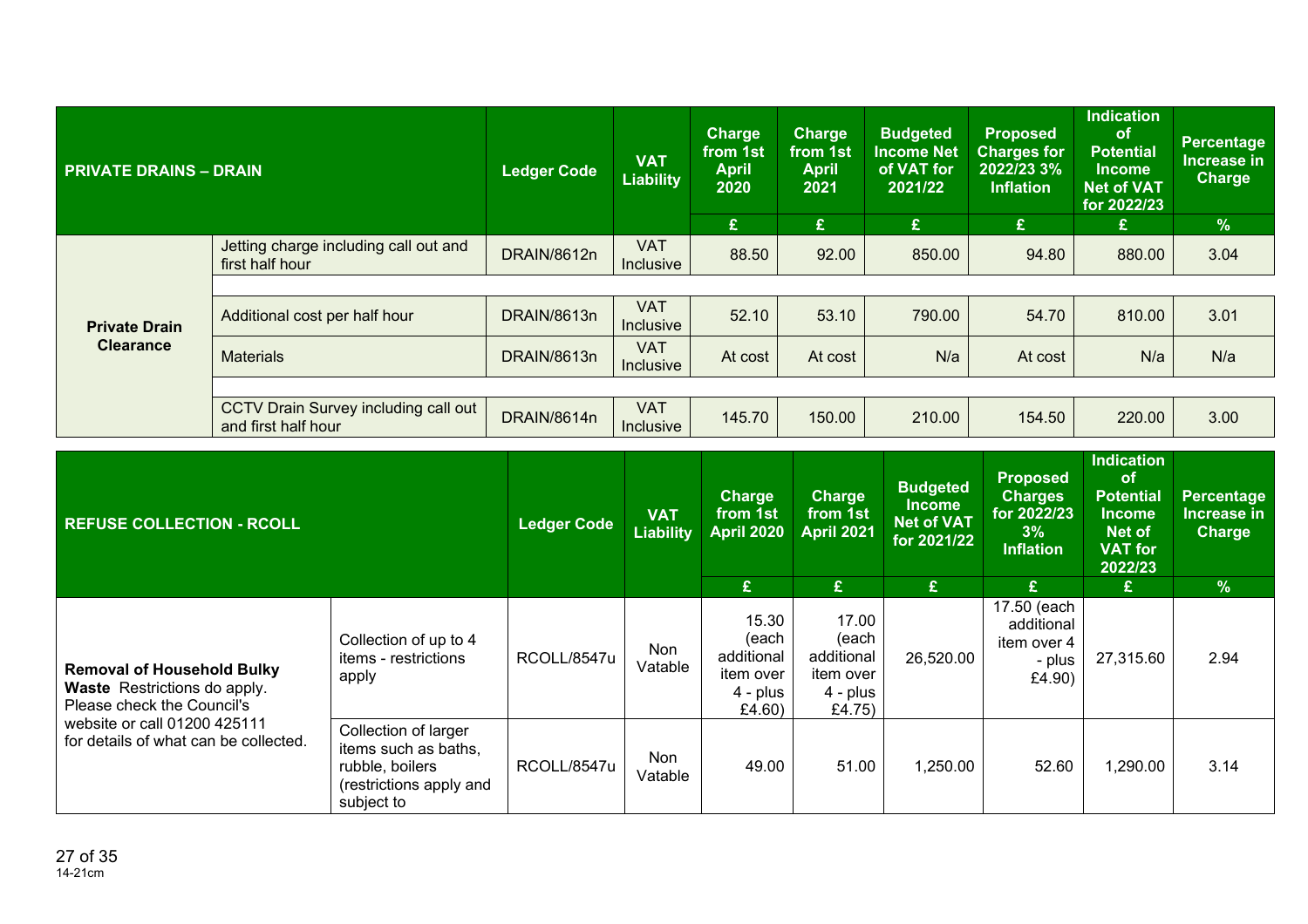| <b>REFUSE COLLECTION - RCOLL</b>                   |                                                    | <b>Ledger Code</b>                              | <b>VAT</b><br><b>Liability</b> | <b>Charge</b><br>from 1st<br><b>April 2020</b> | Charge<br>from 1st<br><b>April 2021</b> | <b>Budgeted</b><br><b>Income</b><br><b>Net of VAT</b><br>for 2021/22 | <b>Proposed</b><br><b>Charges</b><br>for 2022/23<br>3%<br><b>Inflation</b> | <b>Indication</b><br>of<br><b>Potential</b><br><b>Income</b><br><b>Net of</b><br><b>VAT for</b><br>2022/23 | <b>Percentage</b><br>Increase in<br><b>Charge</b> |
|----------------------------------------------------|----------------------------------------------------|-------------------------------------------------|--------------------------------|------------------------------------------------|-----------------------------------------|----------------------------------------------------------------------|----------------------------------------------------------------------------|------------------------------------------------------------------------------------------------------------|---------------------------------------------------|
|                                                    |                                                    |                                                 |                                | £                                              | £                                       | $\mathbf{E}$                                                         | £                                                                          | £                                                                                                          | %                                                 |
|                                                    | assessment)- charge<br>is PER HOUR                 |                                                 |                                |                                                |                                         |                                                                      |                                                                            |                                                                                                            |                                                   |
|                                                    |                                                    |                                                 |                                |                                                |                                         |                                                                      |                                                                            |                                                                                                            |                                                   |
| <b>Removal of Commercial Bulky</b><br><b>Waste</b> | Charge per hour,<br>subject to assessment          | RCOLL/8546z                                     | <b>Non</b><br>Vatable          | 54.10                                          | 56.00                                   | 1,830.00                                                             | 57.70                                                                      | 1,890.00                                                                                                   | 3.04                                              |
|                                                    |                                                    |                                                 |                                |                                                |                                         |                                                                      |                                                                            |                                                                                                            |                                                   |
|                                                    | Administration and<br>Delivery Charge for 1<br>bin | <b>RPBIN/8297n</b>                              | <b>VAT</b><br>Inclusive        | 40.00                                          | 40.00                                   | $\overline{\phantom{0}}$                                             | 41.20                                                                      |                                                                                                            | 3.00                                              |
| <b>Provision of Domestic Wheeled</b>               | Administration and<br>$D = 0.128$                  | $P$ $P$ $R$ $R$ $R$ $R$ $R$ $R$ $R$ $R$ $R$ $R$ | <b>VAT</b>                     | New                                            | 70.00                                   |                                                                      | 70.40                                                                      |                                                                                                            | 0.00                                              |

| <b>Provision of Domestic Wheeled</b><br><b>Bins</b> | Delivery Charge for 2<br>bins                       | RPBIN/8297n | VA1<br>Inclusive | New<br>charge | 70.00 | 72.10 | 3.00 |
|-----------------------------------------------------|-----------------------------------------------------|-------------|------------------|---------------|-------|-------|------|
|                                                     | Administration and<br>Delivery Charge for 3<br>bins | RPBIN/8297n | VAT<br>Inclusive | New<br>charge | 95.00 | 97.90 | 3.05 |

| <b>Bin Hire Scheme</b> | 1100 Litre - per week             | <b>TRREF/8597n</b> | <b>VAT</b><br><b>Inclusive</b> | .70 <sub>1</sub>     | 1.80  | 2,140.00 | 1.90 <sub>1</sub> | 2,260.00 | 5.56  |
|------------------------|-----------------------------------|--------------------|--------------------------------|----------------------|-------|----------|-------------------|----------|-------|
|                        | All other size bins - per<br>week | <b>TRREF/8597n</b> | <b>VAT</b><br><b>Inclusive</b> | <b>New</b><br>charge | 0.001 |          | .10 <sub>1</sub>  |          | 10.00 |

| <b>Parish Council's</b><br><b>Collection of Litter Bins</b> | Post Mounted - one<br>collection per week  | RCOLL/8546n | VAT<br>Inclusive        | 3.70                    | 3.80                    | 940.00 | 4.00                                | 990.00 | 5.26 |
|-------------------------------------------------------------|--------------------------------------------|-------------|-------------------------|-------------------------|-------------------------|--------|-------------------------------------|--------|------|
|                                                             | Free Standing - one<br>collection per week | RCOLL/8546n | <b>VAT</b><br>Inclusive | 4.50                    | 4.60                    | 760.00 | 4.80                                | 790.00 | 4.35 |
|                                                             |                                            |             |                         |                         |                         |        |                                     |        |      |
|                                                             | Provision of Litter Bin                    | RCOLL/8582n | <b>New</b><br>Charge    | Price on<br>application | Price on<br>application |        | Price on I<br>application $\vert$ - |        | N/a  |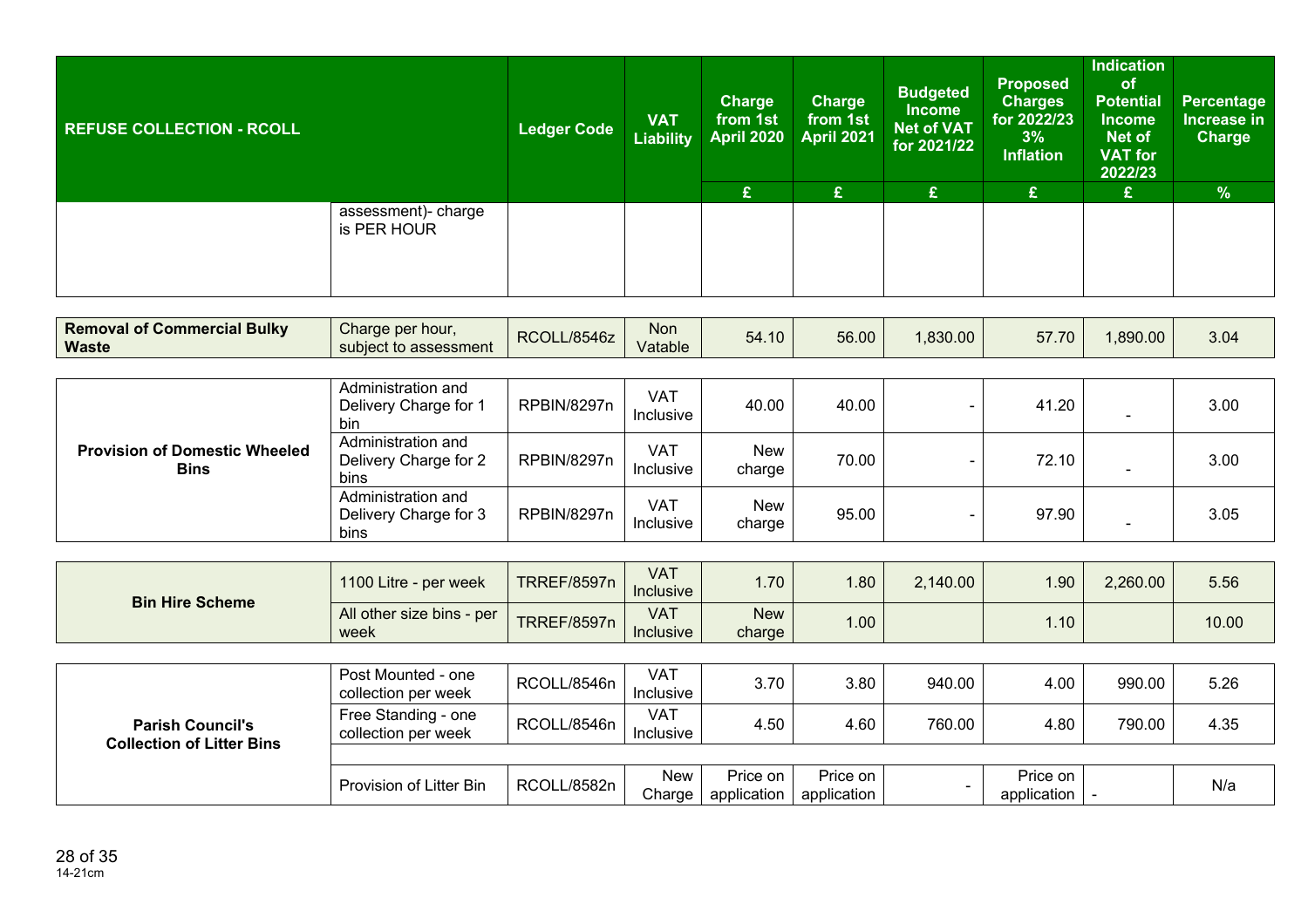| <b>REFUSE COLLECTION - RCOLL</b> |                            | <b>Ledger Code</b> | <b>VAT</b><br>Liability | <b>Charge</b><br>from 1st<br><b>April 2020</b> | <b>Charge</b><br>from 1st<br><b>April 2021</b> | <b>Budgeted</b><br><b>Income</b><br><b>Net of VAT</b><br>for $2021/22$ | <b>Proposed</b><br><b>Charges</b><br>for 2022/23<br>3%<br><b>Inflation</b> | <b>Indication</b><br>οf<br><b>Potential</b><br><b>Income</b><br><b>Net of</b><br><b>VAT</b> for<br>2022/23 | Percentage<br>Increase in<br><b>Charge</b> |
|----------------------------------|----------------------------|--------------------|-------------------------|------------------------------------------------|------------------------------------------------|------------------------------------------------------------------------|----------------------------------------------------------------------------|------------------------------------------------------------------------------------------------------------|--------------------------------------------|
|                                  |                            |                    |                         | £                                              | £                                              | £                                                                      |                                                                            | £                                                                                                          | $\frac{9}{6}$                              |
|                                  | Installation of Litter Bin | RCOLL/8582n        | <b>New</b><br>Charge    | Price on<br>application                        | Price on<br>application                        |                                                                        | Price on<br>application                                                    |                                                                                                            | N/a                                        |

|                                     | <b>STREET SIGNAGE, NAMING &amp; NUMBERING</b>  | <b>Ledger Code</b> | <b>VAT</b><br><b>Liability</b> | <b>Charge</b><br>from 1st<br><b>April</b><br>2020<br>£ | <b>Charge</b><br>from 1st<br><b>April</b><br>2021<br>E | <b>Budgeted</b><br><b>Income Net</b><br>of VAT for<br>2021/22<br>£ | <b>Proposed</b><br><b>Charges for</b><br>2022/23 3%<br><b>Inflation</b><br>£ | <b>Indication</b><br>of<br><b>Potential</b><br><b>Income</b><br><b>Net of VAT</b><br>for 2022/23<br>£ | Percentage<br>Increase in<br><b>Charge</b><br>$\frac{9}{6}$ |
|-------------------------------------|------------------------------------------------|--------------------|--------------------------------|--------------------------------------------------------|--------------------------------------------------------|--------------------------------------------------------------------|------------------------------------------------------------------------------|-------------------------------------------------------------------------------------------------------|-------------------------------------------------------------|
| Rename a<br><b>Property</b>         | Renaming a property                            | SIGNS/8737z        | Non<br>Vatable                 | 31.30                                                  | 40.00                                                  | 180.00                                                             | 41.20                                                                        | 190.00                                                                                                | 3.00                                                        |
| <b>New Property</b>                 | Developers per new property 1 to 10<br>houses  | <b>SIGNS/8738z</b> | Non<br>Vatable                 | 26.10                                                  | 30.00                                                  | 1,010.00                                                           | 30.90                                                                        | 1,040.00                                                                                              | 3.00                                                        |
|                                     | Developers per new property 11 to<br>50 houses | <b>SIGNS/8738z</b> | Non<br>Vatable                 | <b>New</b><br>charge                                   | 40.00                                                  | 1,500.00                                                           | 41.20                                                                        | 1,550.00                                                                                              | 3.00                                                        |
|                                     | Developers per new property over 50<br>houses  | SIGNS/8738z        | Non<br>Vatable                 | <b>New</b><br>charge                                   | 50.00                                                  | 5,060.00                                                           | 51.50                                                                        | 5,210.00                                                                                              | 3.00                                                        |
|                                     |                                                |                    |                                |                                                        |                                                        |                                                                    |                                                                              |                                                                                                       |                                                             |
| <b>Name New Road</b>                | Per new road named                             | <b>SIGNS/8739z</b> | Non<br>Vatable                 | 104.10                                                 | 200.00                                                 | 1,490.00                                                           | 206.00                                                                       | 1,530.00                                                                                              | 3.00                                                        |
| <b>Street Name</b><br><b>Plates</b> | Developers per street name plate               | <b>SIGNS/8771n</b> | <b>VAT</b><br>Inclusive        | £218.50<br>for<br>$1 - 4$<br>signs,<br>£166.50         | £222.90<br>for<br>$1 - 4$<br>signs,<br>£169.90         |                                                                    | £229.60 for<br>$1 - 4$ signs,<br>£175.00 for<br>5 or more                    | $\blacksquare$                                                                                        | 3.00                                                        |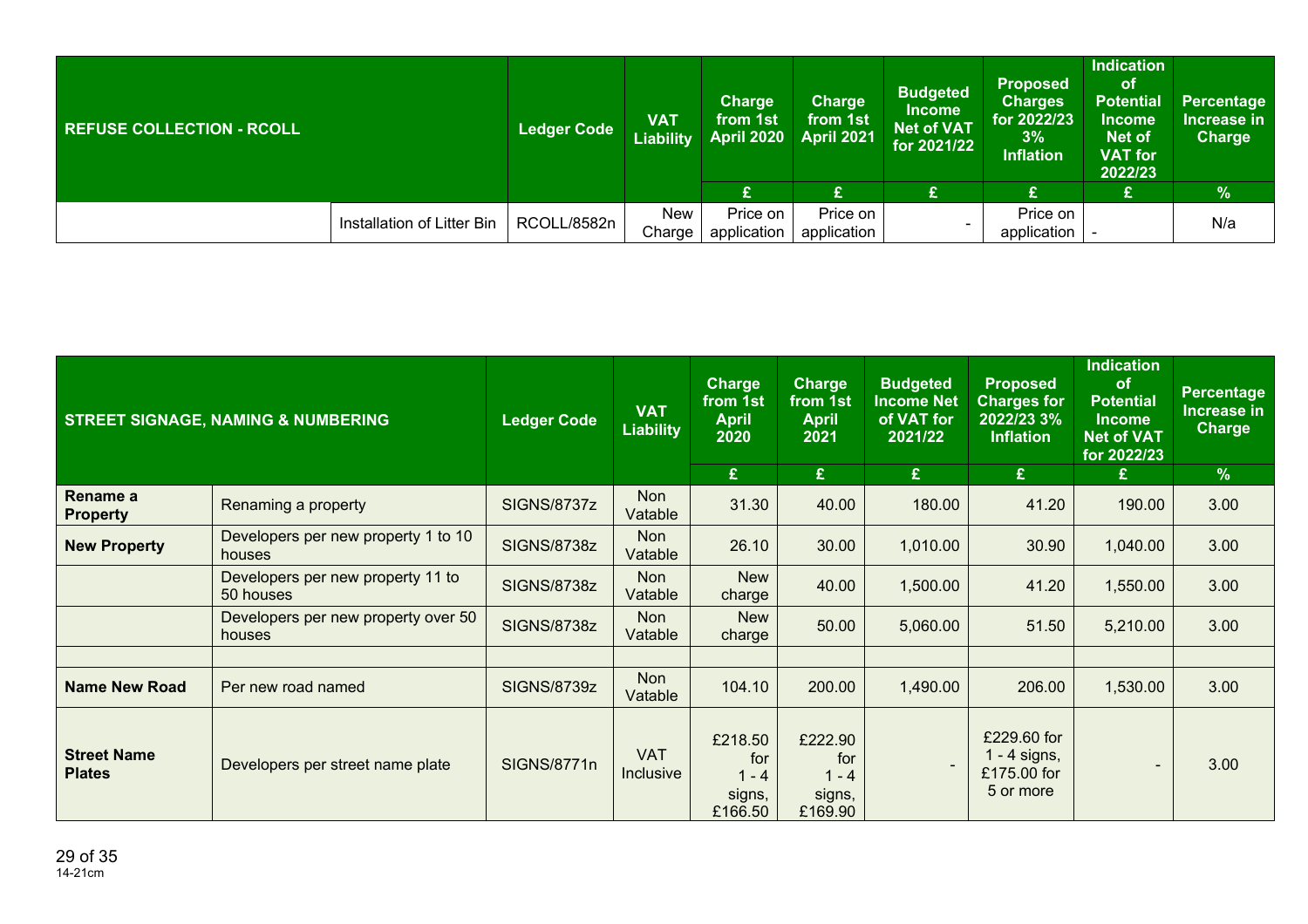|  | for 5 or $\vert$ | for $5$ or |  |  |
|--|------------------|------------|--|--|
|  | more             | more       |  |  |
|  |                  |            |  |  |
|  |                  |            |  |  |
|  |                  |            |  |  |

| <b>CAR PARKING</b>                    |                | <b>Ledger Code</b> | <b>VAT</b><br><b>Liability</b> | <b>Charge</b><br>from 1st<br><b>April</b><br>2020 | <b>Charge</b><br>from 1st<br><b>April</b><br>2021 | <b>Budgeted</b><br><b>Income Net</b><br>of VAT for<br>2021/22 | <b>Proposed</b><br><b>Charges for</b><br>2022/23 3%<br><b>Inflation</b> | <b>Indication</b><br>of<br><b>Potential</b><br><b>Income</b><br><b>Net of VAT</b><br>for 2022/23 | <b>Percentage</b><br>Increase in<br><b>Charge</b> |
|---------------------------------------|----------------|--------------------|--------------------------------|---------------------------------------------------|---------------------------------------------------|---------------------------------------------------------------|-------------------------------------------------------------------------|--------------------------------------------------------------------------------------------------|---------------------------------------------------|
|                                       |                |                    |                                | $\pmb{\mathfrak{L}}$                              | $\mathbf{E}$                                      | $\mathbf{E}$                                                  | £                                                                       | £                                                                                                | $\frac{9}{6}$                                     |
| <b>SHORT STAY CAR</b><br><b>PARKS</b> |                |                    |                                |                                                   |                                                   |                                                               |                                                                         |                                                                                                  |                                                   |
|                                       | Up to 1 hour   | CHUCP/8420n        | <b>VAT</b><br>Inclusive        | 1.00                                              | 1.10                                              | 36,680.00                                                     | 1.20                                                                    | 40,010.00                                                                                        | 9.09                                              |
| <b>Railway View</b>                   | Up to 2 hours  | CHUCP/8420n        | <b>VAT</b><br>Inclusive        | 1.60                                              | 1.70                                              | 33,170.00                                                     | 1.80                                                                    | 35,120.00                                                                                        | 5.88                                              |
| (08.00 to 18.00<br>Mon to Sat)        | Up to 3 hours  | CHUCP/8420n        | <b>VAT</b><br>Inclusive        | 2.90                                              | 3.00                                              | 24,450.00                                                     | 3.10                                                                    | 25,270.00                                                                                        | 3.33                                              |
|                                       | Up to 10 hours | CHUCP/8420n        | <b>VAT</b><br>Inclusive        | 8.80                                              | 9.00                                              | 2,580.00                                                      | 9.30                                                                    | 2,670.00                                                                                         | 3.33                                              |
|                                       |                |                    |                                |                                                   |                                                   |                                                               |                                                                         |                                                                                                  |                                                   |
|                                       | Up to 1 hour   | LOWCP/8420n        | <b>VAT</b><br>Inclusive        | 1.00                                              | 1.10                                              | 18,730.00                                                     | 1.20                                                                    | 20,430.00                                                                                        | 9.09                                              |
| Lowergate                             | Up to 2 hours  | LOWCP/8420n        | <b>VAT</b><br>Inclusive        | 1.60                                              | 1.70                                              | 27,130.00                                                     | 1.80                                                                    | 28,730.00                                                                                        | 5.88                                              |
| (08.00 to 18.00)<br>Mon to Sat)       | Up to 3 hours  | LOWCP/8420n        | <b>VAT</b><br><b>Inclusive</b> | 2.90                                              | 3.00                                              | 24,190.00                                                     | 3.10                                                                    | 25,000.00                                                                                        | 3.33                                              |
|                                       | Up to 10 hours | LOWCP/8420n        | <b>VAT</b><br>Inclusive        | 8.80                                              | 9.00                                              | 3,220.00                                                      | 9.30                                                                    | 3,330.00                                                                                         | 3.33                                              |
|                                       |                |                    |                                |                                                   |                                                   |                                                               |                                                                         |                                                                                                  |                                                   |

|               | Up to<br>1 hour | AUMCP/8420n | VAT<br>Inclusive | 1.00 | .10 | 11,940.00 | .20   | 13,030.00 | 9.09 |
|---------------|-----------------|-------------|------------------|------|-----|-----------|-------|-----------|------|
| <b>Market</b> | Up to 2 hours   | AUMCP/8420n | VAT<br>Inclusive | 1.60 | .70 | 18,650.00 | . .80 | 19,750.00 | 5.88 |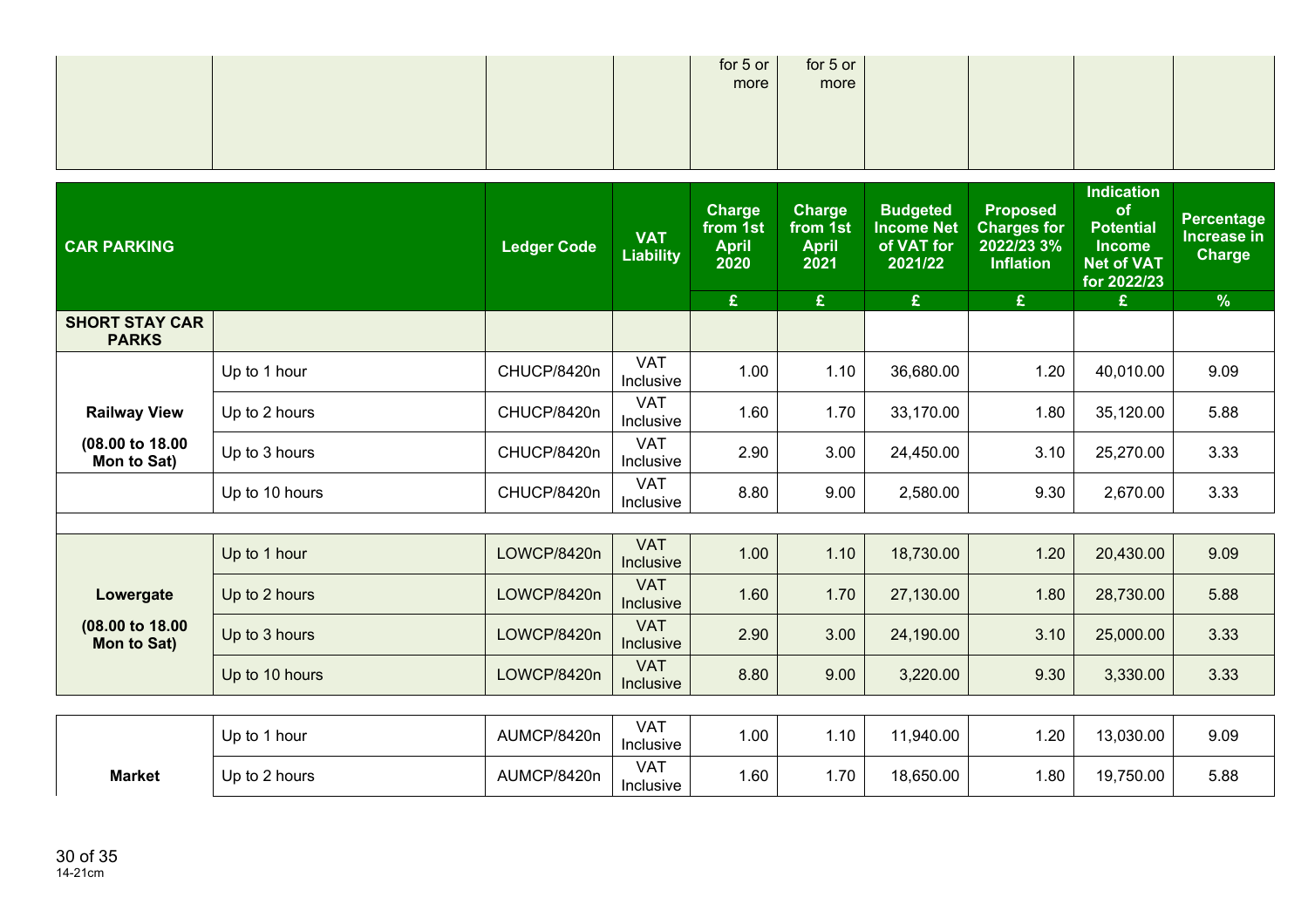| <b>CAR PARKING</b>             |                | <b>Ledger Code</b> | <b>VAT</b><br><b>Liability</b> | Charge<br>from 1st<br><b>April</b><br>2020 | Charge<br>from 1st<br><b>April</b><br>2021 | <b>Budgeted</b><br><b>Income Net</b><br>of VAT for<br>2021/22 | <b>Proposed</b><br><b>Charges for</b><br>2022/23 3%<br><b>Inflation</b> | <b>Indication</b><br><b>of</b><br><b>Potential</b><br><b>Income</b><br><b>Net of VAT</b><br>for 2022/23 | Percentage<br>Increase in<br><b>Charge</b> |
|--------------------------------|----------------|--------------------|--------------------------------|--------------------------------------------|--------------------------------------------|---------------------------------------------------------------|-------------------------------------------------------------------------|---------------------------------------------------------------------------------------------------------|--------------------------------------------|
|                                |                |                    |                                | £                                          |                                            | £                                                             |                                                                         | £                                                                                                       | $\frac{9}{6}$                              |
| (08.00 to 18.00<br>Mon to Sat) | Up to 3 hours  | AUMCP/8420n        | <b>VAT</b><br><b>Inclusive</b> | 2.90                                       | 3.00                                       | 16,000.00                                                     | 3.10                                                                    | 16,530.00                                                                                               | 3.33                                       |
|                                | Up to 10 hours | AUMCP/8420n        | <b>VAT</b><br>Inclusive        | 8.80                                       | 9.00                                       | 1,030.00                                                      | 9.30                                                                    | 060.00,                                                                                                 | 3.33                                       |

|                                   | Up to 30 mins  | EDFCP/8420n | <b>VAT</b><br><b>Inclusive</b> | 0.60 | 0.70 | 3,290.00  | 0.80 | 3,760.00  | 14.29 |
|-----------------------------------|----------------|-------------|--------------------------------|------|------|-----------|------|-----------|-------|
|                                   | Up to 1 hour   | EDFCP/8420n | <b>VAT</b><br><b>Inclusive</b> | 1.00 | 1.10 | 23,280.00 | 1.20 | 25,400.00 | 9.09  |
| <b>Edisford</b>                   | Up to 2 hours  | EDFCP/8420n | <b>VAT</b><br><b>Inclusive</b> | 1.50 | 1.60 | 34,660.00 | 1.70 | 36,830.00 | 6.25  |
| (08.00 to 18.00<br>Mon to Sun)    | Up to 3 hours  | EDFCP/8420n | <b>VAT</b><br><b>Inclusive</b> | 2.40 | 2.50 | 10,850.00 | 2.60 | 11,280.00 | 4.00  |
|                                   | Up to 5 hours  | EDFCP/8420n | <b>VAT</b><br>Inclusive        | 3.10 | 3.20 | 8,120.00  | 3.30 | 8,370.00  | 3.13  |
|                                   | Over 5 hours   | EDFCP/8420n | <b>VAT</b><br>Inclusive        | 3.90 | 4.00 | 1,410.00  | 4.20 | 1,480.00  | 5.00  |
|                                   |                |             |                                |      |      |           |      |           |       |
|                                   | Up to 1 hour   | BARCP/8420n | <b>VAT</b><br>Inclusive        | 1.00 | 1.10 | 3,740.00  | 1.20 | 4,080.00  | 9.09  |
| <b>Barclay Road,</b><br>Longridge | Up to 2 hours  | BARCP/8420n | <b>VAT</b><br>Inclusive        | 1.60 | 1.70 | 2,610.00  | 1.80 | 2,760.00  | 5.88  |
| (08.00 to 18.00<br>Mon to Sat)    | Up to 3 hours  | BARCP/8420n | <b>VAT</b><br>Inclusive        | 2.90 | 3.00 | 1,450.00  | 3.10 | 1,500.00  | 3.33  |
|                                   | Up to 10 hours | BARCP/8420n | <b>VAT</b><br>Inclusive        | 8.80 | 9.00 | 200.00    | 9.30 | 210.00    | 3.33  |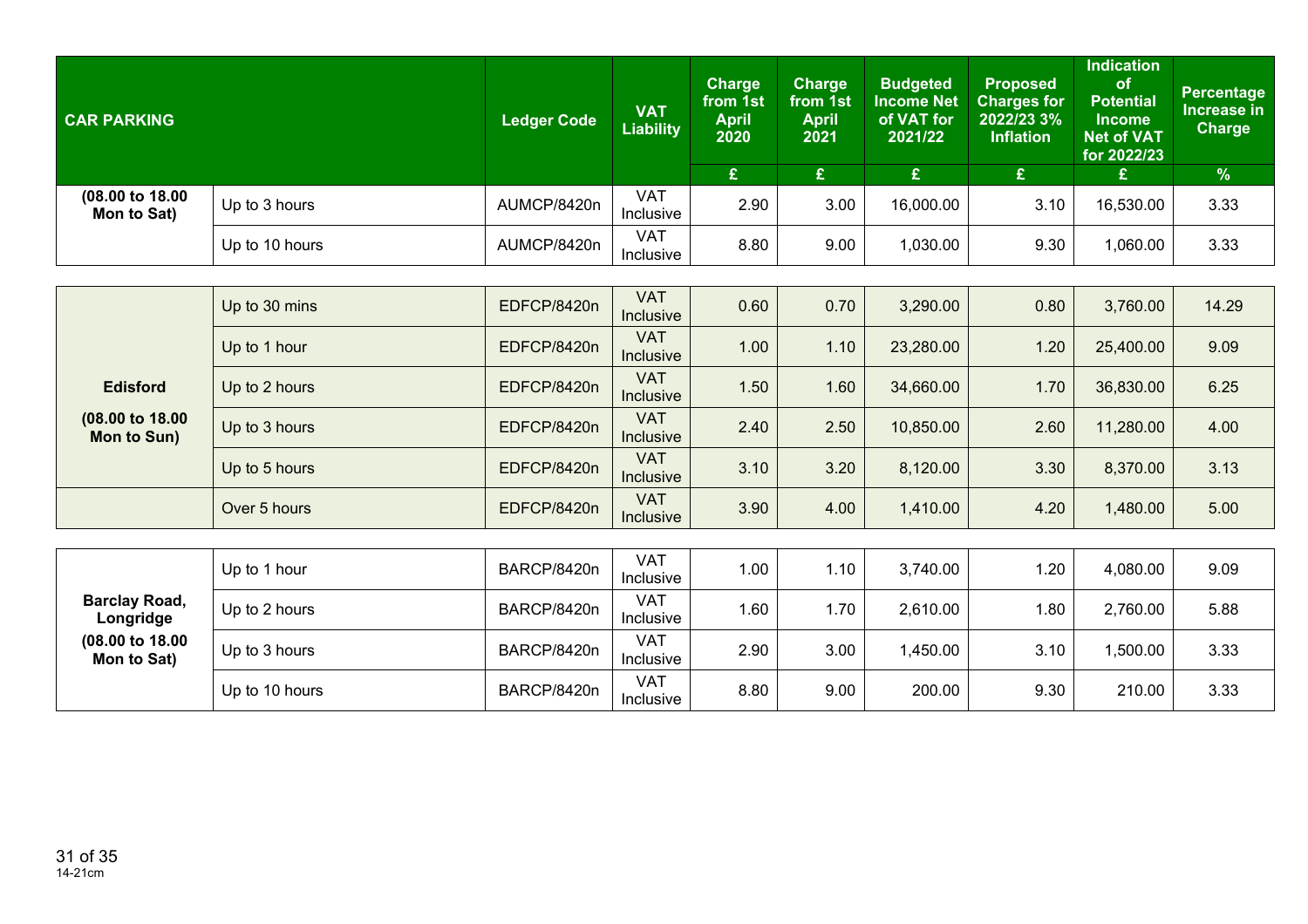| <b>CAR PARKING</b>                       |                | <b>Ledger Code</b> | <b>VAT</b><br><b>Liability</b> | <b>Charge</b><br>from 1st<br><b>April</b><br>2020<br>£ | <b>Charge</b><br>from 1st<br><b>April</b><br>2021<br>£ | <b>Budgeted</b><br><b>Income Net</b><br>of VAT for<br>2021/22<br>$\pmb{\mathfrak{L}}$ | <b>Proposed</b><br><b>Charges for</b><br>2022/23 3%<br><b>Inflation</b><br>£ | <b>Indication</b><br>of<br><b>Potential</b><br><b>Income</b><br><b>Net of VAT</b><br>for 2022/23<br>£ | <b>Percentage</b><br>Increase in<br>Charge<br>$\frac{9}{6}$ |
|------------------------------------------|----------------|--------------------|--------------------------------|--------------------------------------------------------|--------------------------------------------------------|---------------------------------------------------------------------------------------|------------------------------------------------------------------------------|-------------------------------------------------------------------------------------------------------|-------------------------------------------------------------|
| <b>CAR PARKING</b>                       |                | <b>Ledger Code</b> | <b>VAT</b><br><b>Liability</b> | <b>Charge</b><br>from 1st<br><b>April</b><br>2020      | <b>Charge</b><br>from 1st<br><b>April</b><br>2021      | <b>Budgeted</b><br><b>Income Net</b><br>of VAT for<br>2021/22                         | <b>Proposed</b><br><b>Charges for</b><br>2022/23 3%<br><b>Inflation</b>      | <b>Indication</b><br>of<br><b>Potential</b><br><b>Income</b><br><b>Net of VAT</b><br>for 2022/23      | <b>Percentage</b><br><b>Increase in</b><br><b>Charge</b>    |
| <b>LONG STAY CAR</b>                     |                |                    |                                | £                                                      | £                                                      | £                                                                                     | £                                                                            | £                                                                                                     | $\frac{9}{6}$                                               |
| <b>PARKS</b>                             |                |                    |                                |                                                        |                                                        |                                                                                       |                                                                              |                                                                                                       |                                                             |
| <b>Chester Avenue</b><br>(08.00 to 18.00 | Up to 4 hours  | CHSCP/8420n        | <b>VAT</b><br>Inclusive        | 1.60                                                   | 1.70                                                   | 19,980.00                                                                             | 1.80                                                                         | 21,160.00                                                                                             | 5.88                                                        |
| Mon to Sat)                              | Up to 10 hours | CHSCP/8420n        | <b>VAT</b><br>Inclusive        | 2.80                                                   | 2.90                                                   | 12,260.00                                                                             | 3.00                                                                         | 12,680.00                                                                                             | 3.45                                                        |
|                                          |                |                    |                                |                                                        |                                                        |                                                                                       |                                                                              |                                                                                                       |                                                             |
| <b>Holden Street</b>                     | Up to 4 hours  | HOLCP/8420n        | <b>VAT</b><br>Inclusive        | 1.60                                                   | 1.70                                                   | 4,400.00                                                                              | 1.80                                                                         | 4,660.00                                                                                              | 5.88                                                        |
| (08.00 to 18.00)<br>Mon to Sat)          | Up to 10 hours | HOLCP/8420n        | <b>VAT</b><br>Inclusive        | 2.80                                                   | 2.90                                                   | 2,300.00                                                                              | 3.00                                                                         | 2,380.00                                                                                              | 3.45                                                        |
|                                          |                |                    |                                |                                                        |                                                        |                                                                                       |                                                                              |                                                                                                       |                                                             |
| <b>North Street</b><br>(08.00 to 18.00   | Up to 4 hours  | NORCP/8420n        | <b>VAT</b><br>Inclusive        | 1.60                                                   | 1.70                                                   | 2,920.00                                                                              | 1.80                                                                         | 3,090.00                                                                                              | 5.88                                                        |
| Mon to Sat)                              | Up to 10 hours | NORCP/8420n        | <b>VAT</b><br>Inclusive        | 2.80                                                   | 2.90                                                   | 2,140.00                                                                              | 3.00                                                                         | 2,210.00                                                                                              | 3.45                                                        |
|                                          |                |                    |                                |                                                        |                                                        |                                                                                       |                                                                              |                                                                                                       |                                                             |
| <b>Whalley Road</b>                      | Up to 4 hours  | WHLCP/8420n        | <b>VAT</b><br>Inclusive        | 1.60                                                   | 1.70                                                   | 6,090.00                                                                              | 1.80                                                                         | 6,450.00                                                                                              | 5.88                                                        |
| (08.00 to 18.00<br>Mon to Sat)           | Up to 10 hours | WHLCP/8420n        | <b>VAT</b><br>Inclusive        | 2.80                                                   | 2.90                                                   | 3,310.00                                                                              | 3.00                                                                         | 3,420.00                                                                                              | 3.45                                                        |
|                                          |                |                    |                                |                                                        |                                                        |                                                                                       |                                                                              |                                                                                                       |                                                             |
|                                          | Up to 4 hours  | MITCP/8420n        | <b>VAT</b><br>Inclusive        | 1.60                                                   | 1.70                                                   | 2,340.00                                                                              | 1.80                                                                         | 2,480.00                                                                                              | 5.88                                                        |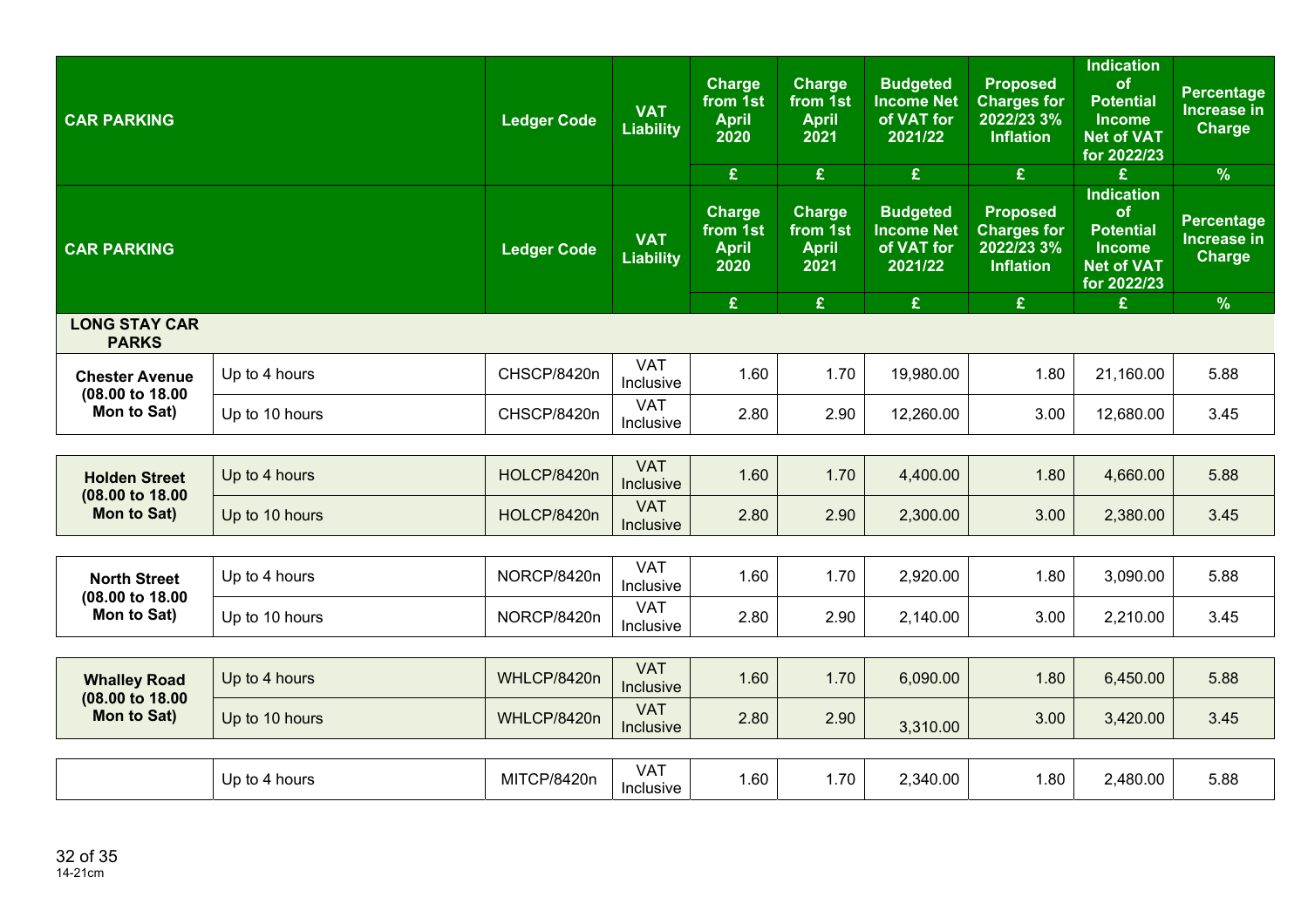| <b>CAR PARKING</b>                                     |                | <b>Ledger Code</b> | <b>VAT</b><br><b>Liability</b> | <b>Charge</b><br>from 1st<br><b>April</b><br>2020 | <b>Charge</b><br>from 1st<br><b>April</b><br>2021 | <b>Budgeted</b><br><b>Income Net</b><br>of VAT for<br>2021/22 | <b>Proposed</b><br><b>Charges for</b><br>2022/23 3%<br><b>Inflation</b> | <b>Indication</b><br>of<br><b>Potential</b><br><b>Income</b><br><b>Net of VAT</b><br>for 2022/23 | <b>Percentage</b><br><b>Increase in</b><br><b>Charge</b> |
|--------------------------------------------------------|----------------|--------------------|--------------------------------|---------------------------------------------------|---------------------------------------------------|---------------------------------------------------------------|-------------------------------------------------------------------------|--------------------------------------------------------------------------------------------------|----------------------------------------------------------|
| <b>Mitchell Street</b>                                 |                |                    |                                | £                                                 | £                                                 | $\boldsymbol{\mathfrak{L}}$                                   | £                                                                       | £                                                                                                | $\%$                                                     |
| (08.00 to 18.00<br>Mon to Sat)                         | Up to 10 hours | MITCP/8420n        | <b>VAT</b><br>Inclusive        | 2.80                                              | 2.90                                              | 760.00                                                        | 3.00                                                                    | 790.00                                                                                           | 3.45                                                     |
|                                                        |                |                    |                                |                                                   |                                                   |                                                               |                                                                         |                                                                                                  |                                                          |
| Mardale Road,<br>Longridge                             | Up to 4 hours  | MARCP/8420n        | <b>VAT</b><br>Inclusive        | 1.60                                              | 1.70                                              | 50.00                                                         | 1.80                                                                    | 50.00                                                                                            | 5.88                                                     |
| (08.00 to 18.00<br>Mon to Sun)                         | Up to 10 hours | MARCP/8420n        | <b>VAT</b><br>Inclusive        | 2.80                                              | 2.90                                              |                                                               | 3.00                                                                    | 0.00                                                                                             | 3.45                                                     |
|                                                        |                |                    |                                |                                                   |                                                   |                                                               |                                                                         |                                                                                                  |                                                          |
|                                                        | Up to 1 hour   | SABCP/8420n        | <b>VAT</b><br>Inclusive        | 1.00                                              | 1.10                                              | 300.00                                                        | 1.20                                                                    | 330.00                                                                                           | 9.09                                                     |
| <b>Sabden</b><br>(09.00 to 17.00)<br>Mon to Sun)       | Up to 4 hours  | SABCP/8420n        | <b>VAT</b><br>Inclusive        | 1.60                                              | 1.70                                              | 840.00                                                        | 1.80                                                                    | 890.00                                                                                           | 5.88                                                     |
|                                                        | Up to 8 hours  | SABCP/8420n        | <b>VAT</b><br>Inclusive        | 2.40                                              | 2.50                                              | 430.00                                                        | 2.60                                                                    | 450.00                                                                                           | 4.00                                                     |
|                                                        |                |                    |                                |                                                   |                                                   |                                                               |                                                                         |                                                                                                  |                                                          |
|                                                        | Up to 1 hour   | CHPCP/8420n        | <b>VAT</b><br>Inclusive        | 1.00                                              | 1.10                                              | 1,380.00                                                      | 1.20                                                                    | 1,510.00                                                                                         | 9.09                                                     |
| Chipping<br>(09.00 to 17.00<br>Mon to Sun)             | Up to 4 hours  | CHPCP/8420n        | <b>VAT</b><br>Inclusive        | 1.60                                              | 1.70                                              | 3,480.00                                                      | 1.80                                                                    | 3,680.00                                                                                         | 5.88                                                     |
|                                                        | Up to 8 hours  | CHPCP/8420n        | <b>VAT</b><br>Inclusive        | 2.40                                              | 2.50                                              | 2,440.00                                                      | 2.60                                                                    | 2,540.00                                                                                         | 4.00                                                     |
|                                                        |                |                    |                                |                                                   |                                                   |                                                               |                                                                         |                                                                                                  |                                                          |
|                                                        | Up to 1 hour   | DUNCP/8420n        | <b>VAT</b><br>Inclusive        | 1.00                                              | 1.10                                              | 1,240.00                                                      | 1.20                                                                    | 1,350.00                                                                                         | 9.09                                                     |
| <b>Dunsop Bridge</b><br>(09.00 to 17.00<br>Mon to Sun) | Up to 4 hours  | DUNCP/8420n        | <b>VAT</b><br>Inclusive        | 1.60                                              | 1.70                                              | 4,500.00                                                      | 1.80                                                                    | 4,760.00                                                                                         | 5.88                                                     |
|                                                        | Up to 8 hours  | DUNCP/8420n        | <b>VAT</b><br>Inclusive        | 2.40                                              | 2.50                                              | 2,600.00                                                      | 2.60                                                                    | 2,700.00                                                                                         | 4.00                                                     |
| <b>Coaches - Dunsop</b><br><b>Bridge</b>               | Up to 4 hours  | DUNCP/8420n        | <b>VAT</b><br>Inclusive        | 5.90                                              | 6.10                                              | 30.00                                                         | 6.30                                                                    | 30.00                                                                                            | 3.28                                                     |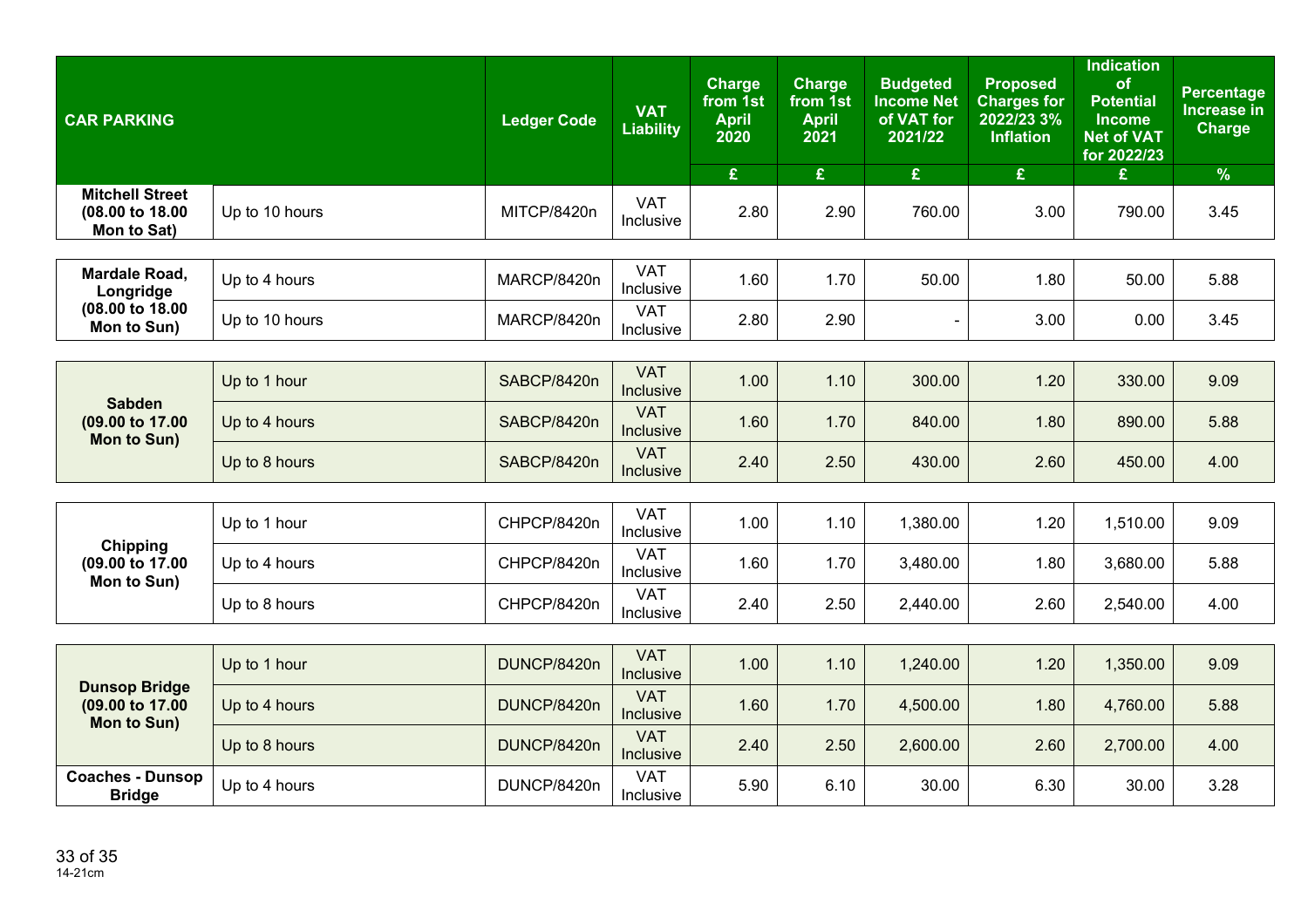| <b>CAR PARKING</b>                                              |               | <b>Ledger Code</b> | <b>VAT</b><br><b>Liability</b> | <b>Charge</b><br>from 1st<br><b>April</b><br>2020<br>£ | <b>Charge</b><br>from 1st<br><b>April</b><br>2021<br>£ | <b>Budgeted</b><br><b>Income Net</b><br>of VAT for<br>2021/22<br>$\mathbf{f}$ | <b>Proposed</b><br><b>Charges for</b><br>2022/23 3%<br><b>Inflation</b><br>£ | Indication<br>of<br><b>Potential</b><br>Income<br><b>Net of VAT</b><br>for 2022/23<br>£ | <b>Percentage</b><br>Increase in<br><b>Charge</b><br>$\%$ |
|-----------------------------------------------------------------|---------------|--------------------|--------------------------------|--------------------------------------------------------|--------------------------------------------------------|-------------------------------------------------------------------------------|------------------------------------------------------------------------------|-----------------------------------------------------------------------------------------|-----------------------------------------------------------|
| $(09.00 \text{ to } 17.00)$<br>Mon to Sun)                      | Up to 8 hours | DUNCP/8420n        | VAT<br><b>Inclusive</b>        | 10.20                                                  | 10.40                                                  | $\blacksquare$                                                                | 10.80                                                                        | 0.00                                                                                    | 3.85                                                      |
|                                                                 |               |                    |                                |                                                        |                                                        |                                                                               |                                                                              |                                                                                         |                                                           |
|                                                                 | Up to 1 hour  | <b>RIBCP/8420n</b> | <b>VAT</b><br><b>Inclusive</b> | 1.00                                                   | 1.10                                                   | 4,480.00                                                                      | 1.20                                                                         | 4,890.00                                                                                | 9.09                                                      |
| <b>Ribchester</b><br>$(09.00 \text{ to } 17.00)$<br>Mon to Sun) | Up to 4 hours | <b>RIBCP/8420n</b> | <b>VAT</b><br>Inclusive        | 1.60                                                   | 1.70                                                   | 11,730.00                                                                     | 1.80                                                                         | 12,420.00                                                                               | 5.88                                                      |
|                                                                 | Up to 8 hours | <b>RIBCP/8420n</b> | <b>VAT</b><br><b>Inclusive</b> | 2.40                                                   | 2.50                                                   | 1,800.00                                                                      | 2.60                                                                         | 1,870.00                                                                                | 4.00                                                      |
| Coaches -<br><b>Ribchester</b>                                  | Up to 4 hours | <b>RIBCP/8420n</b> | <b>VAT</b><br><b>Inclusive</b> | 5.90                                                   | 6.10                                                   | 220.00                                                                        | 6.30                                                                         | 230.00                                                                                  | 3.28                                                      |
| $(09.00 \text{ to } 17.00)$<br>Mon to Sun)                      | Up to 8 hours | <b>RIBCP/8420n</b> | <b>VAT</b><br>Inclusive        | 10.20                                                  | 10.40                                                  |                                                                               | 10.80                                                                        | 0.00                                                                                    | 3.85                                                      |

| <b>Slaidburn</b><br>(09.00 to 17.00)<br>Mon to Sun)            | Up to 1 hour  | SLDCP/8420n | <b>VAT</b><br><b>Inclusive</b> | 1.00  | 1.10 <sub>1</sub> | 1,550.00 | .20   | 1,690.00 | 9.09 |
|----------------------------------------------------------------|---------------|-------------|--------------------------------|-------|-------------------|----------|-------|----------|------|
|                                                                | Up to 4 hours | SLDCP/8420n | <b>VAT</b><br>Inclusive        | 1.60  | 1.70              | 2,180.00 | .80   | 2,310.00 | 5.88 |
|                                                                | Up to 8 hours | SLDCP/8420n | <b>VAT</b><br><b>Inclusive</b> | 2.40  | 2.50              | 1,740.00 | 2.60  | 1,810.00 | 4.00 |
| Coaches -<br><b>Slaidburn</b><br>(09.00 to 17.00<br>Mon to Sun | Up to 4 hours | SLDCP/8420n | <b>VAT</b><br>Inclusive        | 5.90  | 6.10              | 20.00    | 6.30  | 20.00    | 3.28 |
|                                                                | Up to 8 hours | SLDCP/8420n | <b>VAT</b><br>Inclusive        | 10.20 | 10.40             | 30.00    | 10.80 | 30.00    | 3.85 |

| <b>CAR PARKING</b> | <b>Ledger Code</b> | <b>VAT</b><br><b>Liability</b> | <b>Charge</b><br>from 1st<br><b>April</b><br>2020 | Charge<br>from 1st<br>April<br>2021 | <b>Budgeted</b><br><b>Income Net</b><br>of VAT for<br>2021/22 | <b>Proposed</b><br><b>Charges for</b><br>2022/23 3%<br><b>Inflation</b> | <b>Indication</b><br><b>of</b><br><b>Potential</b><br><b>Income</b><br><b>Net of VAT</b><br>for 2022/23 | <b>Percentage</b><br>Increase in<br><b>Charge</b> |
|--------------------|--------------------|--------------------------------|---------------------------------------------------|-------------------------------------|---------------------------------------------------------------|-------------------------------------------------------------------------|---------------------------------------------------------------------------------------------------------|---------------------------------------------------|
|                    |                    |                                | $\sim$<br>∼                                       |                                     |                                                               | $\overline{\phantom{a}}$                                                | œ                                                                                                       | $\frac{9}{6}$                                     |